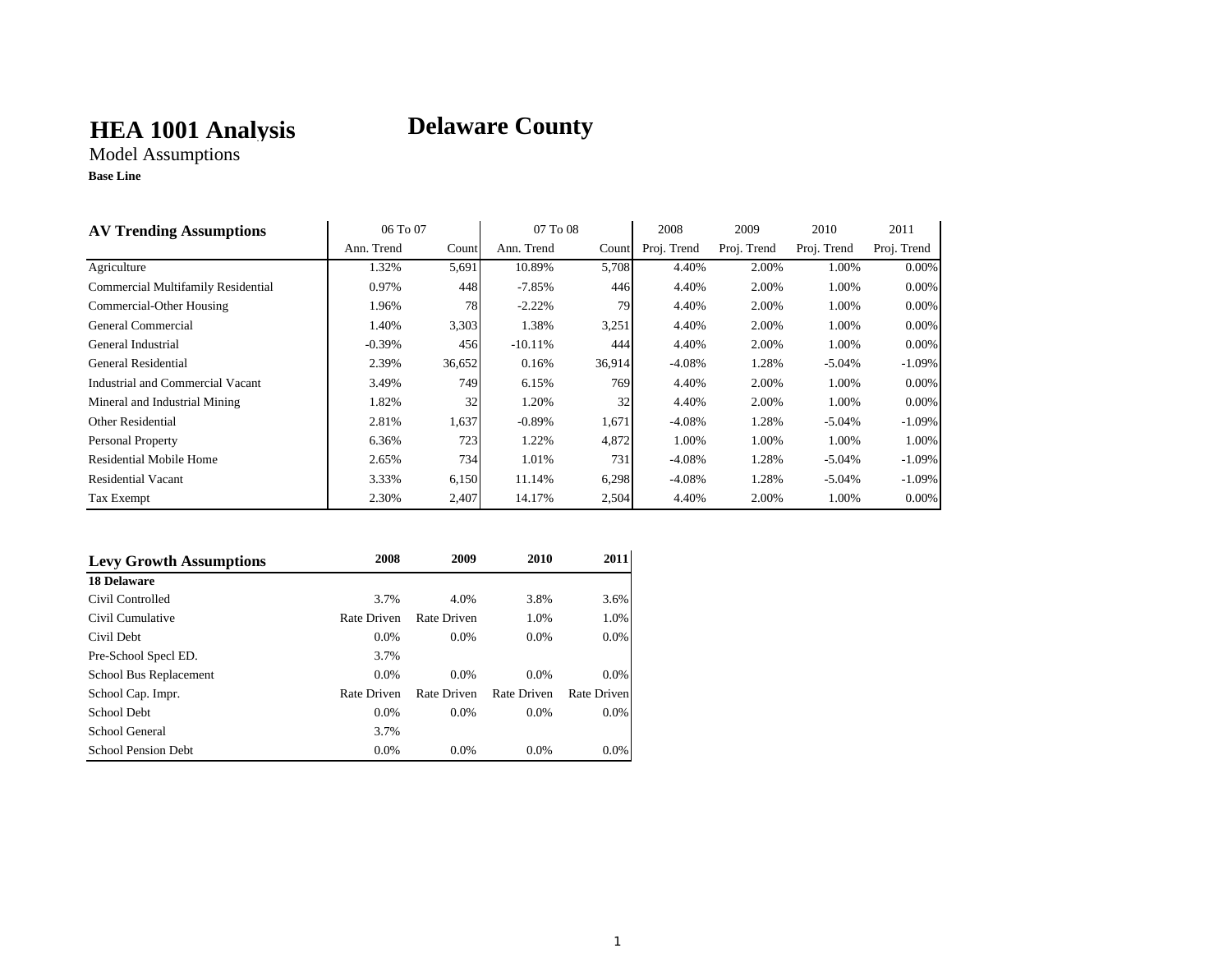| <b>Homestead Credit</b>          |      | 2008       |           |          |      | 2009       |                    |      | 2010       |         |      |              |         |
|----------------------------------|------|------------|-----------|----------|------|------------|--------------------|------|------------|---------|------|--------------|---------|
|                                  |      | Amount     |           | Percent  |      | Amount     | Percent            |      | Amount     | Percent |      |              |         |
| HEA 1001 Homestead<br>Credit     |      | 11,960,289 |           | 19.4975  |      | 2,662,312  | 7.8774             |      | 1,521,321  | 4.6236  |      |              |         |
| <b>Local Income Tax</b>          |      | 2008       |           |          |      | 2009       |                    |      | 2010       |         |      | 2011         |         |
|                                  | Rate |            | Amount    | Pct.     | Rate | Amount     | Pct.               | Rate | Amount     | Pct.    | Rate | Amount       | Pct.    |
| <b>CEDIT</b>                     | ٠    |            | 4,438,664 | 9.3069   |      | 4,438,664  | 17.1238            |      | 4,438,664  | 19.2046 |      | 4,438,664    | 17.2291 |
| <b>COIT</b>                      | 0.01 | 10,741,355 |           | $\Omega$ | 0.01 | 10,876,323 | $\Omega$           | 0.01 | 11,012,986 |         | 0.01 | 11, 151, 366 |         |
| <b>Specific Levy Assumptions</b> |      |            |           |          |      | 2009       |                    |      |            |         |      |              |         |
| <b>Levy Class</b>                |      | Type       | Unit      | Fund     | Rate | Adjustment | Adj. Type          |      |            |         |      |              |         |
|                                  |      | 3          | 0107      | 0101     | 4.0% |            | 2,402,066 Subtract |      |            |         |      |              |         |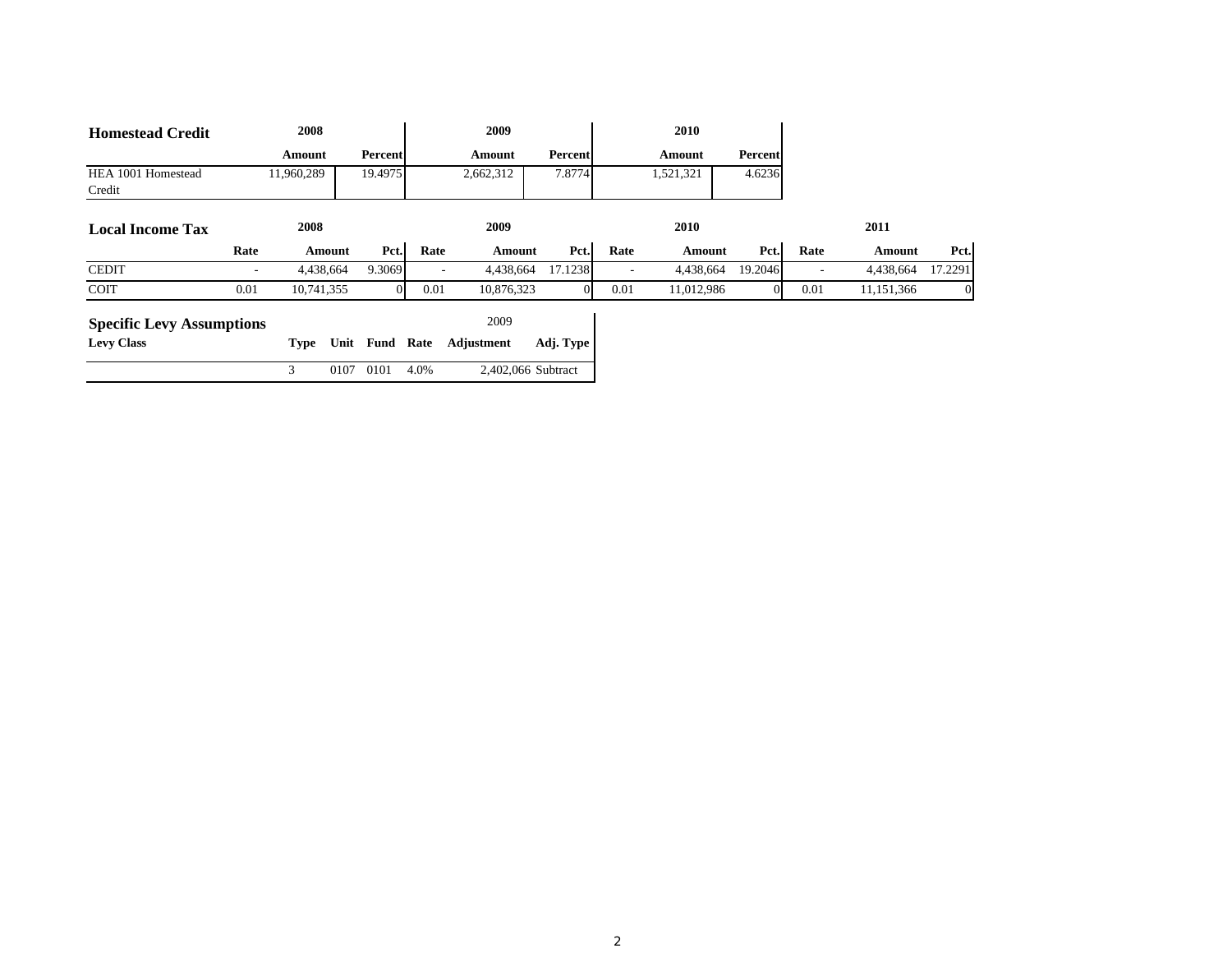|                |      |                                       | 2008       |                | 2009           |                 |                | 2010           |                 |                | 2011           |                 |
|----------------|------|---------------------------------------|------------|----------------|----------------|-----------------|----------------|----------------|-----------------|----------------|----------------|-----------------|
|                |      | Type Unit Unit Name                   | Levy       | Levy           | CB             | <b>Net Levy</b> | Levy           | CB             | <b>Net Levy</b> | Levy           | CB             | <b>Net Levy</b> |
| $\Omega$       | 0000 | <b>STATE UNIT</b>                     | 94,741     | $\overline{0}$ | $\overline{0}$ | $\overline{0}$  | $\overline{0}$ | $\overline{0}$ | $\mathbf{0}$    | $\overline{0}$ | $\overline{0}$ | $\theta$        |
| 1              | 0000 | <b>DELAWARE COUNTY</b>                | 35,267,384 | 19,959,050     | 1,602,897      | 18,356,153      | 13,188,542     | 1,974,527      | 11,214,015      | 21,143,575     | 4,183,107      | 16,960,468      |
| 2              | 0001 | CENTER TWP.                           | 2,375,924  | 2,463,603      | 303,785        | 2,159,818       | 2,556,157      | 564,441        | 1,991,716       | 2,647,180      | 746,280        | 1,900,900       |
|                | 0002 | DELAWARE TWP.                         | 51,723     | 51,671         | $\mathbf{0}$   | 51,671          | 53,293         | 296            | 52,997          | 54,893         | 575            | 54,318          |
|                | 0003 | <b>HAMILTON TWP.</b>                  | 194,036    | 182,470        | 130            | 182,340         | 185,987        | 781            | 185,206         | 189,460        | 2,847          | 186,613         |
|                | 0004 | <b>HARRISON TWP.</b>                  | 78,397     | 76,899         | $\mathbf{0}$   | 76,899          | 79,044         | $\overline{0}$ | 79,044          | 81,160         | $\overline{0}$ | 81,160          |
|                | 0005 | LIBERTY TWP.                          | 112,860    | 110,530        | 74             | 110,456         | 112,676        | 262            | 112,414         | 114,790        | 405            | 114,385         |
|                | 0006 | MONROE TWP.                           | 144,260    | 142,749        | $\mathbf{0}$   | 142,749         | 145,933        | 103            | 145,830         | 149,068        | 4,197          | 144,871         |
|                | 0007 | MT. PLEASANT TWP.                     | 301,185    | 304,068        | 2,405          | 301,663         | 312,432        | 12,697         | 299,735         | 320,662        | 28,228         | 292,434         |
|                | 0008 | <b>NILES TWP.</b>                     | 37,437     | 38,933         | $\mathbf{0}$   | 38,933          | 40,411         | 117            | 40,294          | 41,864         | 287            | 41,577          |
|                | 0009 | PERRY TWP.                            | 31,019     | 30,089         | $\mathbf{0}$   | 30,089          | 30,932         | $\overline{0}$ | 30,932          | 31,762         | $\overline{0}$ | 31,762          |
|                | 0010 | <b>SALEM TWP.</b>                     | 105,106    | 107,129        | 85             | 107,044         | 110,861        | 573            | 110,288         | 114,535        | 3,741          | 110,794         |
|                | 0011 | UNION TWP.                            | 47,409     | 48,607         | 328            | 48,279          | 50,229         | 712            | 49,517          | 51,826         | 1,087          | 50,739          |
|                | 0012 | WASHINGTON TWP.                       | 33,495     | 34,834         | 127            | 34,707          | 36,156         | 344            | 35,812          | 37,456         | 483            | 36,973          |
| $\overline{3}$ | 0107 | MUNCIE CIV. CITY                      | 24,651,423 | 23,233,360     | 3,762,217      | 19,471,143      | 24,114,276     | 6,915,532      | 17,198,744      | 24,980,540     | 9,033,539      | 15,947,001      |
|                | 0591 | <b>ALBANY CIV. TOWN</b>               | 287,563    | 296,491        | $\mathbf{0}$   | 296,491         | 307,383        | 10,761         | 296,622         | 318,097        | 21,529         | 296,568         |
|                | 0592 | <b>EATON CIV. TOWN</b>                | 299,254    | 309,356        | 12,373         | 296,983         | 320,855        | 26,940         | 293,915         | 332,166        | 40,975         | 291,191         |
|                | 0593 | <b>GASTON CIV. TOWN</b>               | 176,769    | 183,839        | 7,780          | 176,059         | 190,824        | 21,558         | 169,266         | 197,693        | 30,418         | 167,275         |
|                | 0594 | <b>SELMA CIV. TOWN</b>                | 95,907     | 98,683         | $\mathbf{0}$   | 98,683          | 102,313        | 4,363          | 97,950          | 105,883        | 7,907          | 97,976          |
|                | 0595 | YORKTOWN CIV. TOWN                    | 2,080,259  | 2,110,422      | 5,943          | 2,104,479       | 2,186,899      | 100,750        | 2,086,149       | 2,262,139      | 270,903        | 1,991,236       |
|                |      | 0746 CHESTERFIELD CIV.<br><b>TOWN</b> | 57,023     | 59,198         | $\mathbf{0}$   | 59,198          | 61,418         | $\mathbf{0}$   | 61,418          | 63,601         | 394            | 63,207          |
|                | 0963 | DALEVILLE CIV. TOWN                   | 262,113    | 271,221        | 1,618          | 269,603         | 281,195        | 10,960         | 270,235         | 291,006        | 17,296         | 273,710         |
| $\overline{4}$ | 1875 | DELAWARE COM. SCH.<br>CORP.           | 9,625,246  | 5,379,980      | 30,393         | 5,349,587       | 5,372,456      | 92,257         | 5,280,199       | 5,411,770      | 161,140        | 5,250,630       |
|                |      | 1885 WES-DEL COM. SCH.<br><b>CORP</b> | 3,699,047  | 1,745,598      | 4,142          | 1,741,456       | 1,746,572      | 10,864         | 1,735,708       | 1,758,679      | 14,850         | 1,743,829       |
|                | 1895 | LIBERTY-PERRY COM.<br>SCH. CORP.      | 3,876,916  | 2,142,796      | 3,900          | 2,138,896       | 2,143,470      | 13,259         | 2,130,211       | 2,159,752      | 19,833         | 2,139,919       |
|                | 1900 | COWAN COM. SCH.<br>CORP.              | 2,502,855  | 1,422,352      | $\mathbf{0}$   | 1,422,352       | 1,425,130      | 1,002          | 1,424,128       | 1,434,529      | 40,388         | 1,394,141       |
|                | 1910 | MT. PLEASANT TWP.<br>COM. SCH. C      | 10,201,955 | 5,230,541      | 79,824         | 5,150,717       | 5,217,478      | 323,528        | 4,893,950       | 5,156,099      | 594,889        | 4,561,210       |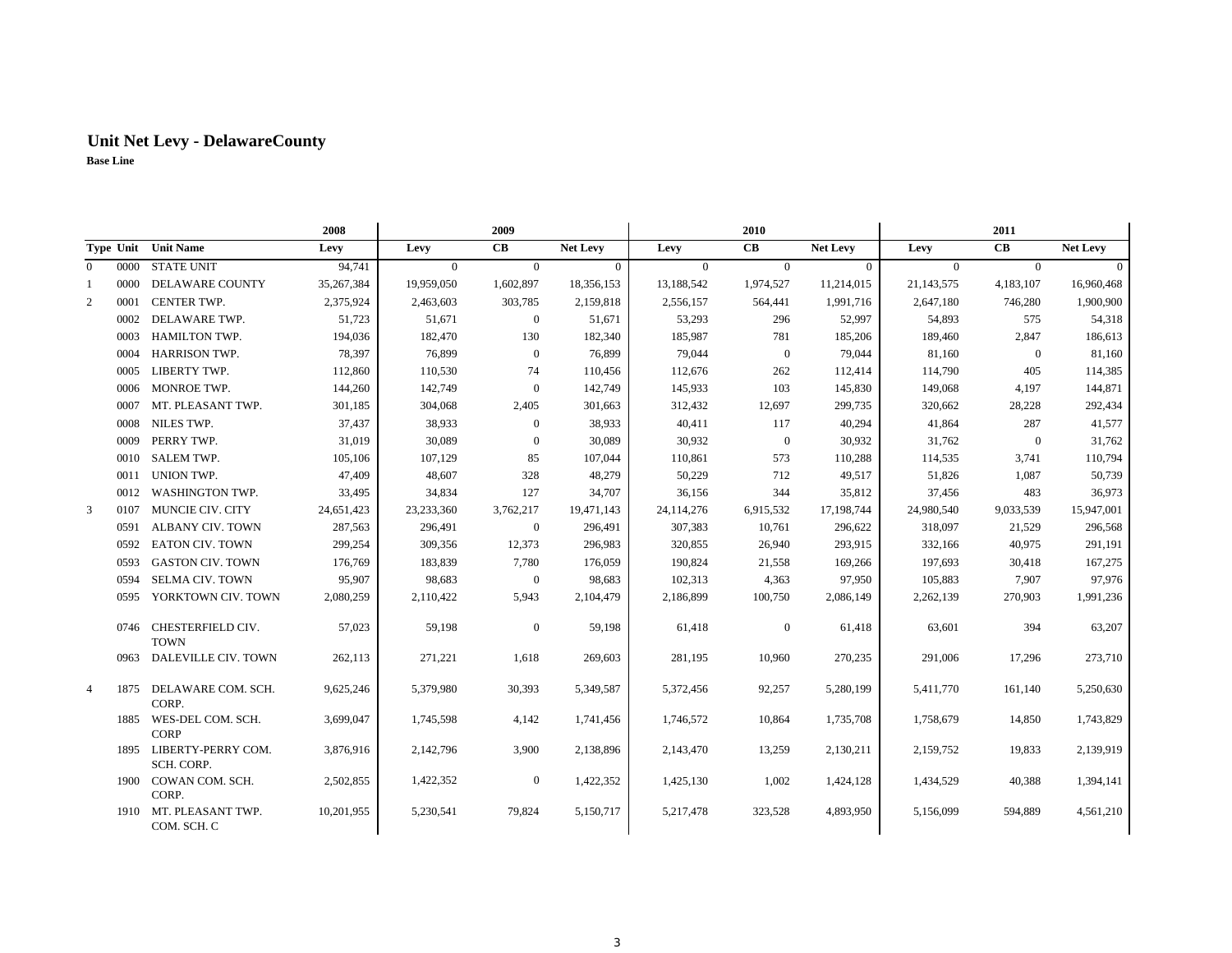|   |      |                                             | 2008        |             | 2009             |                 |            | 2010       |            |             | 2011       |            |
|---|------|---------------------------------------------|-------------|-------------|------------------|-----------------|------------|------------|------------|-------------|------------|------------|
|   |      | Type Unit Unit Name                         | Levy        | Levy        | <b>CB</b>        | <b>Net Levy</b> | Levy       | <b>CB</b>  | Net Levy   | Levy        | <b>CB</b>  | Net Levy   |
|   | 1940 | DALEVILLE COM. SCH.S                        | 3,474,274   | 1,987,744   | 3,676            | 1,984,068       | 1,987,657  | 23,998     | 1,963,659  | 1,997,480   | 74,617     | 1,922,863  |
|   | 1970 | MUNCIE COM. SCH.<br>CORP.                   | 33,480,121  | 17,058,785  | 2,564,748        | 14,494,037      | 17,072,703 | 4,537,283  | 12,535,420 | 17,181,663  | 5,743,810  | 11,437,853 |
| 5 | 0040 | MUNCIE PUB. LBRY.                           | 4,051,223   | 4,213,271   | 627,107          | 3,586,164       | 4,373,374  | 1,159,580  | 3,213,794  | 4,530,815   | 1,520,423  | 3,010,392  |
|   | 0041 | YORKTOWN - MT<br>PLEASANT LBRY.             | 396,816     | 412,688     | 783              | 411,905         | 428,370    | 14,916     | 413,454    | 443,791     | 42,039     | 401,752    |
| 6 | 0806 | <b>MUNCIE SANITARY</b>                      | 7,497,736   | 7,667,925   | 1,030,256        | 6,637,669       | 7,936,034  | 1,926,378  | 6,009,656  | 8,199,905   | 2,553,010  | 5,646,895  |
|   | 0935 | <b>MUNCIE PUB.</b><br><b>TRANSPORTATION</b> | 2,979,782   | 3,098,973   | 501,720          | 2,597,253       | 3,216,733  | 922,735    | 2,293,998  | 3,332,535   | 1,205,250  | 2,127,285  |
|   | 0956 | DELAWARE AIRPORT                            | 556,605     | 542,980     | 43,665           | 499,315         | 558,410    | 83,586     | 474,824    | 573,632     | 113,919    | 459,713    |
|   | 1034 | EAST CENTRAL INDIANA<br><b>SOLID WASTE</b>  | 232,905     | 242,221     | 19,345           | 222,876         | 251,425    | 37,539     | 213,886    | 260,476     | 51,426     | 209,050    |
| 8 | 0009 | DELAWARE COUNTY<br>REDEV.                   | 438,299     | 438,299     | 5,273            | 433,026         | 438,299    | 12,798     | 425,501    | 438,299     | 22,429     | 415,870    |
|   | 0010 | TOWN OF YORKTOWN<br>REDEV.                  | 13,433      | 13,433      | $\boldsymbol{0}$ | 13,433          | 13,433     | 464        | 12,969     | 13,433      | 1,324      | 12,109     |
|   | 0015 | MUNCIE REDEV. COMSN.                        | 212,723     | 212,723     | 31,449           | 181,274         | 212,723    | 56,217     | 156,506    | 212,723     | 70,962     | 141,761    |
|   |      | <b>Total</b>                                | 150,025,223 | 101,923,511 | 10,646,045       | 91,277,466      | 96,862,083 | 18,862,118 | 77,999,965 | 106,634,937 | 26,624,506 | 80,010,431 |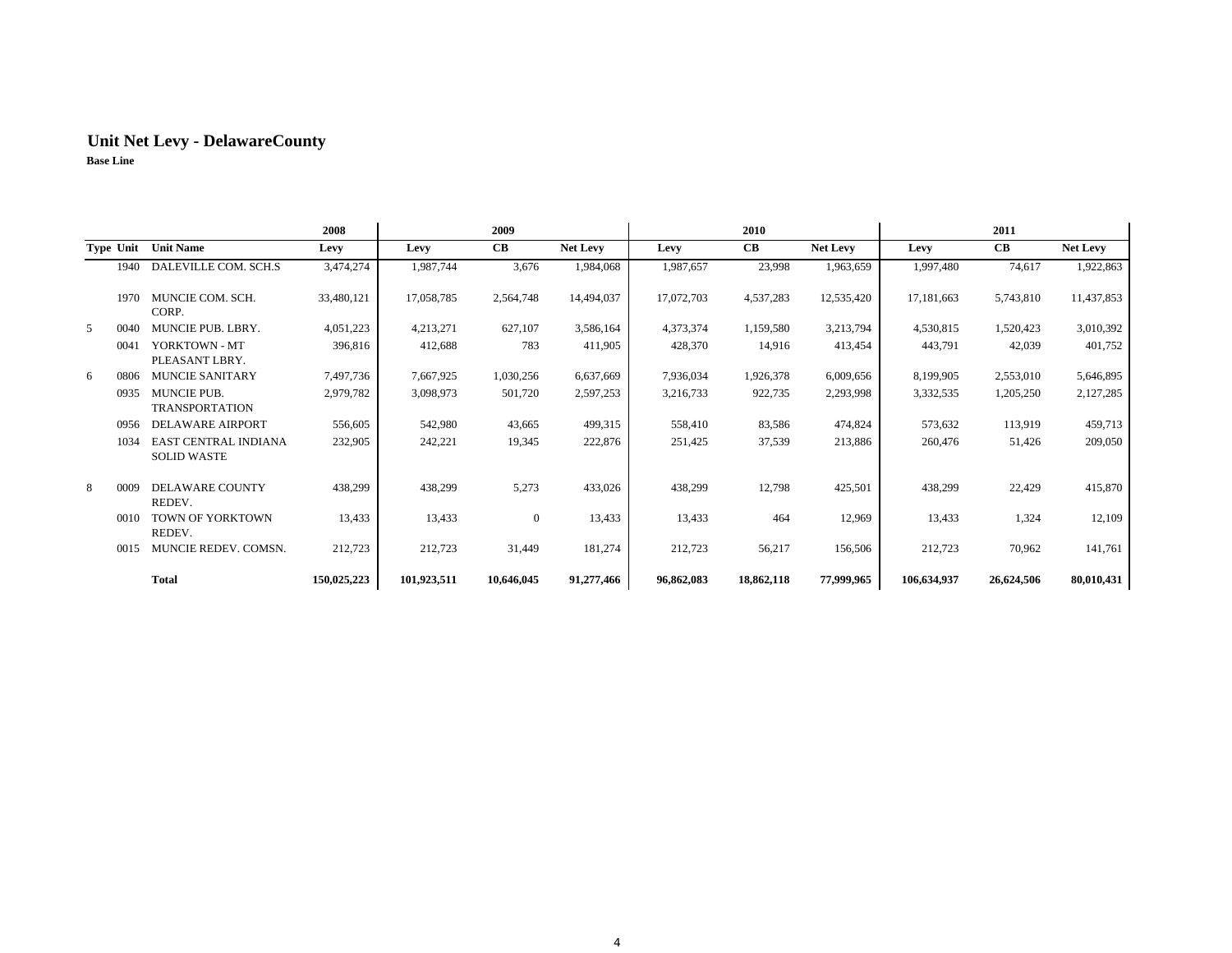## **Fund Net Levy - Delaware County**

|          |      |                         |                                                           |                                                          | 2008             |                  | 2009           |              |                  | 2010             |                  |                  | 2011           |                |
|----------|------|-------------------------|-----------------------------------------------------------|----------------------------------------------------------|------------------|------------------|----------------|--------------|------------------|------------------|------------------|------------------|----------------|----------------|
|          |      | Type Unit Unit Name     |                                                           | fund Fund Name                                           | Levy             | Levy             | CB             | Net Levy     | Levy             | CB               | Net Levy         | Levy             | CB             | Net Levy       |
| $\Omega$ | 0000 | <b>STATE UNIT</b>       | 9986                                                      | ST. FAIR                                                 | 31,580           | $\boldsymbol{0}$ | $\mathbf{0}$   | $\mathbf{0}$ | $\boldsymbol{0}$ | $\mathbf{0}$     | $\boldsymbol{0}$ | $\boldsymbol{0}$ | $\mathbf{0}$   | $\overline{0}$ |
|          |      |                         | 9987                                                      | ST. FORESTRY                                             | 63,161           | $\boldsymbol{0}$ | $\theta$       | $\mathbf{0}$ | $\boldsymbol{0}$ | $\mathbf{0}$     | $\mathbf{0}$     | $\theta$         | $\theta$       | $\overline{0}$ |
|          |      |                         |                                                           | Total                                                    | 94,741           | $\bf{0}$         | $\theta$       | $\bf{0}$     | $\bf{0}$         | $\mathbf{0}$     | 0                | $\theta$         | $\mathbf{0}$   | $\bf{0}$       |
| 1        | 0000 | DELAWARE                | 0101                                                      | <b>GEN</b>                                               | 13,536,138       | 14,077,583       | 1,130,595      | 12,946,988   | 14,612,531       | 2,187,746        | 12,424,785       | 15,138,582       | 2,994,443      | 12,144,139     |
|          |      | <b>COUNTY</b>           | 0123                                                      | 2006<br><b>REASSESSMENT</b>                              | 248,695          | 258,642          | 20,727         | 237,915      | 268,470          | 40,041           | 228,429          | 278,134          | 55,332         | 222,802        |
|          |      |                         | 0180                                                      | <b>DEBT SERVICE</b>                                      | 1,022,415        | 1,022,415        | 82,079         | 940,336      | 1,022,415        | 153,157          | 869,258          | 1,022,415        | 202,450        | 819,965        |
|          |      |                         |                                                           | 0283 LEASE RENTAL<br><b>PAYMENT</b>                      | 1,693,498        | 1,693,498        | 135,970        | 1,557,528    | 1,693,498        | 253,761          | 1,439,737        | 1,693,498        | 335,247        | 1,358,251      |
|          |      |                         |                                                           | 0702 HIGHWAY                                             | $\mathbf{0}$     | $\boldsymbol{0}$ | $\mathbf{0}$   | $\mathbf{0}$ | $\boldsymbol{0}$ | $\mathbf{0}$     | $\boldsymbol{0}$ | $\theta$         | $\mathbf{0}$   | $\overline{0}$ |
|          |      |                         |                                                           | 0706 LOCAL ROAD &<br><b>STREET</b>                       | $\mathbf{0}$     | $\mathbf{0}$     | $\theta$       | $\theta$     | $\mathbf{0}$     | $\mathbf{0}$     | $\mathbf{0}$     | $\mathbf{0}$     | $\mathbf{0}$   | $\overline{0}$ |
|          |      |                         |                                                           | 0790 CUM BRIDGE                                          | 2,388,266        | 2,081,717        | 167,199        | 1,914,518    | 2,102,534        | 314,823          | 1,787,711        | 2,123,559        | 419,873        | 1,703,686      |
|          |      |                         | 0801                                                      | <b>HEALTH</b>                                            | 793,457          | 825,195          | 66,327         | 758,868      | 856,552          | 128,132          | 728,420          | 887,387          | 175,761        | 711,626        |
|          |      | 0843                    | <b>CNTY WELFARE</b><br><b>FAMILY AND</b><br><b>CHLDRN</b> | 13,583,508                                               | $\boldsymbol{0}$ | $\mathbf{0}$     | $\mathbf{0}$   | (6,665,170)  | (998, 025)       | (5,667,145)      | $\overline{0}$   | $\mathbf{0}$     | $\overline{0}$ |                |
|          |      |                         |                                                           | 0856 CNTY HOSP<br><b>CARE INDIGENT</b>                   | 998,729          | $\boldsymbol{0}$ | $\mathbf{0}$   | $\mathbf{0}$ | $\boldsymbol{0}$ | $\boldsymbol{0}$ | $\boldsymbol{0}$ | $\boldsymbol{0}$ | $\mathbf{0}$   | $\overline{0}$ |
|          |      |                         | 0858                                                      | <b>CNTY WELFARE</b><br><b>MAW</b>                        | 47,371           | $\boldsymbol{0}$ | $\mathbf{0}$   | $\mathbf{0}$ | $\boldsymbol{0}$ | $\mathbf{0}$     | $\boldsymbol{0}$ | $\mathbf{0}$     | $\mathbf{0}$   | $\mathbf{0}$   |
|          |      |                         | 0859                                                      | <b>CNTY WELFARE</b><br><b>CSHCN</b>                      | 150,007          | $\mathbf{0}$     | $\mathbf{0}$   | $\mathbf{0}$ | $\mathbf{0}$     | $\mathbf{0}$     | $\mathbf{0}$     | $\mathbf{0}$     | $\mathbf{0}$   | $\overline{0}$ |
|          |      |                         | 0860                                                      | <b>CHLDRN</b><br><b>PSYCHIATRIC</b><br><b>RES TRTMNT</b> | 805,300          | $\boldsymbol{0}$ | $\mathbf{0}$   | $\mathbf{0}$ | (702, 288)       | (105, 108)       | (597, 180)       | $\boldsymbol{0}$ | $\mathbf{0}$   | $\mathbf{0}$   |
|          |      |                         |                                                           | Total                                                    | 35,267,384       | 19,959,050       | 1,602,897      | 18,356,153   | 13,188,542       | 1,974,527        | 11,214,015       | 21,143,575       | 4,183,107      | 16,960,468     |
| 2        | 0001 | CENTER TWP.             | 0101                                                      | <b>GEN</b>                                               | 177,644          | 184,749          | 27,797         | 156,952      | 191,769          | 50,852           | 140,917          | 198,672          | 66,562         | 132,110        |
|          |      |                         | 0840                                                      | <b>TOWNSHIP</b><br><b>ASSISTANCE</b>                     | 1,484,873        | 1,544,267        | 232,172        | 1,312,095    | 1,602,949        | 426,057          | 1,176,892        | 1,660,655        | 554,872        | 1,105,783      |
|          |      |                         |                                                           | 1111 FIRE                                                | 399,555          | 415,537          | 1,337          | 414,200      | 431,327          | 9,283            | 422,044          | 446,854          | 21,954         | 424,900        |
|          |      |                         |                                                           | 1190 CUM FIRE<br>(TOWNSHIP)                              | 43,524           | 37,909           | 122            | 37,787       | 38,288           | 825              | 37,463           | 38,670           | 1,902          | 36,768         |
|          |      |                         |                                                           | 1312 RECREATION                                          | 270,328          | 281,141          | 42,358         | 238,783      | 291,824          | 77,423           | 214,401          | 302,329          | 100,990        | 201,339        |
|          |      |                         |                                                           | Total                                                    | 2,375,924        | 2,463,603        | 303,785        | 2,159,818    | 2,556,157        | 564,441          | 1,991,716        | 2,647,180        | 746,280        | 1,900,900      |
|          |      | 0002 DELAWARE TWP. 0101 |                                                           | <b>GEN</b>                                               | 14,109           | 14,673           | $\overline{0}$ | 14,673       | 15,230           | 189              | 15,041           | 15,778           | 367            | 15,411         |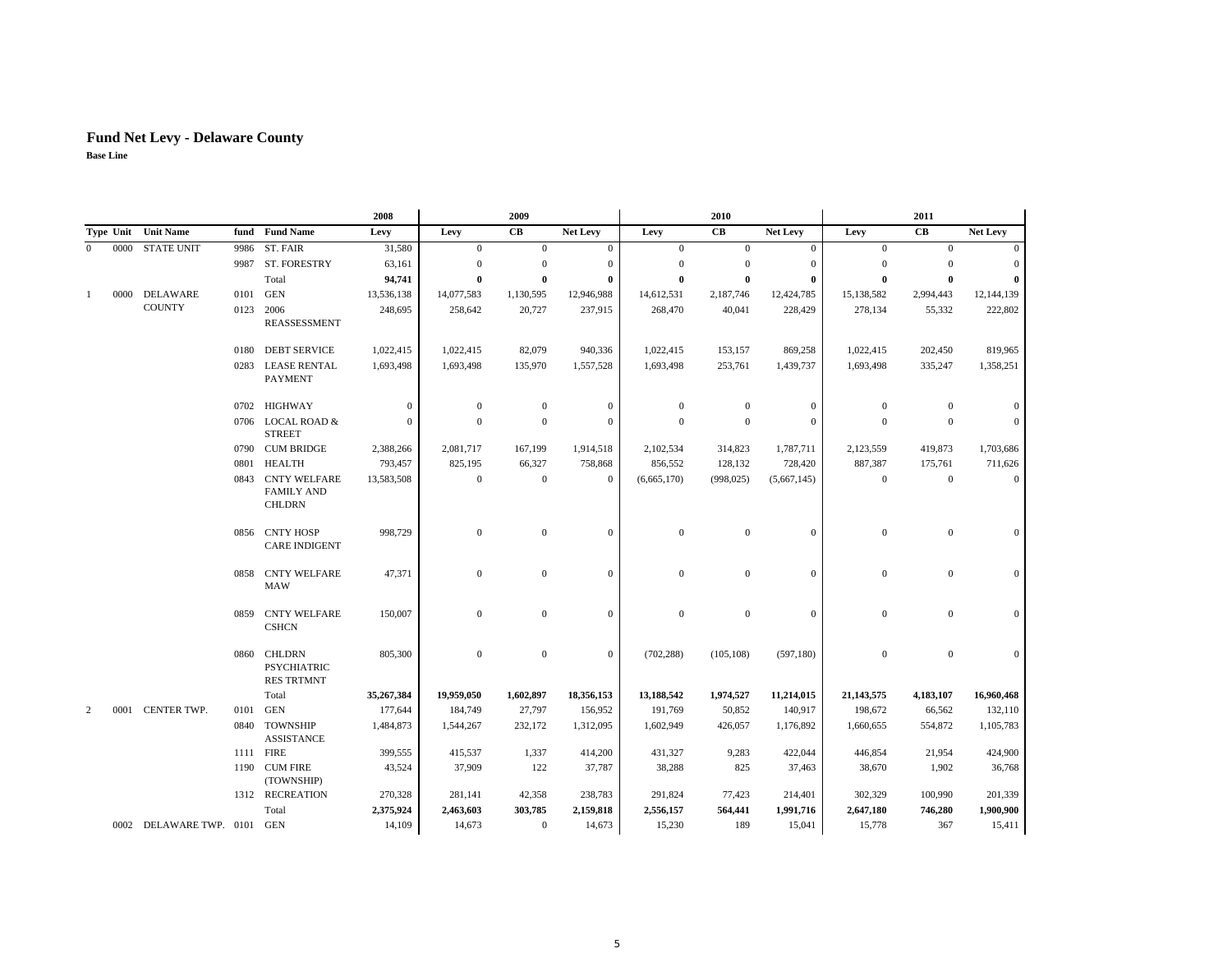|      |                      |      |                                      | 2008           |              | 2009             |                  |              | 2010         |              |                  | 2011           |              |
|------|----------------------|------|--------------------------------------|----------------|--------------|------------------|------------------|--------------|--------------|--------------|------------------|----------------|--------------|
|      | Type Unit Unit Name  |      | fund Fund Name                       | Levy           | Levy         | CB               | <b>Net Levy</b>  | Levy         | CB           | Net Levy     | Levy             | CB             | Net Levy     |
|      |                      |      | 0840 TOWNSHIP<br><b>ASSISTANCE</b>   | 7,986          | 8,305        | $\overline{0}$   | 8,305            | 8,620        | 107          | 8,513        | 8,930            | 208            | 8,722        |
|      |                      |      | 1111 FIRE                            | 15,960         | 16,598       | $\mathbf{0}$     | 16,598           | 17,228       | $\mathbf{0}$ | 17,228       | 17,848           | $\mathbf{0}$   | 17,848       |
|      |                      |      | 1190 CUM FIRE<br>(TOWNSHIP)          | 13,668         | 12,095       | $\boldsymbol{0}$ | 12,095           | 12,215       | $\mathbf{0}$ | 12,215       | 12,337           | $\mathbf{0}$   | 12,337       |
|      |                      |      | Total                                | 51,723         | 51,671       | $\bf{0}$         | 51,671           | 53,293       | 296          | 52,997       | 54,893           | 575            | 54,318       |
| 0003 | HAMILTON TWP.        | 0101 | <b>GEN</b>                           | 4,342          | 4,515        | 33               | 4,482            | 4,686        | 89           | 4,597        | 4,854            | 165            | 4,689        |
|      |                      |      | 0840 TOWNSHIP<br><b>ASSISTANCE</b>   | 12,738         | 13,247       | 97               | 13,150           | 13,750       | 266          | 13,484       | 14,245           | 495            | 13,750       |
|      |                      |      | 1111 FIRE                            | 58,894         | 61,249       | $\overline{0}$   | 61,249           | 63,576       | 162          | 63,414       | 65,864           | 847            | 65,017       |
|      |                      |      | 1182 FIRE EQUIPMENT<br><b>DEBT</b>   | 51,772         | 51,772       | $\boldsymbol{0}$ | 51,772           | 51,772       | 132          | 51,640       | 51,772           | 664            | 51,108       |
|      |                      |      | 1190 CUM FIRE<br>(TOWNSHIP)          | 66,290         | 51,687       | $\mathbf{0}$     | 51,687           | 52,203       | 133          | 52,070       | 52,725           | 677            | 52,048       |
|      |                      |      | Total                                | 194,036        | 182,470      | 130              | 182,340          | 185,987      | 781          | 185,206      | 189,460          | 2,847          | 186,613      |
| 0004 | <b>HARRISON TWP.</b> | 0101 | <b>GEN</b>                           | 29,236         | 30,405       | $\mathbf{0}$     | 30,405           | 31,560       | $\mathbf{0}$ | 31,560       | 32,696           | $\mathbf{0}$   | 32,696       |
|      |                      | 0840 | <b>TOWNSHIP</b><br><b>ASSISTANCE</b> | $\overline{0}$ | $\mathbf{0}$ | $\boldsymbol{0}$ | $\boldsymbol{0}$ | $\mathbf{0}$ | $\mathbf{0}$ | $\mathbf{0}$ | $\boldsymbol{0}$ | $\mathbf{0}$   | $\mathbf{0}$ |
|      |                      |      | 1111 FIRE                            | 18,063         | 18,785       | $\boldsymbol{0}$ | 18,785           | 19,498       | $\mathbf{0}$ | 19,498       | 20,199           | $\mathbf{0}$   | 20,199       |
|      |                      |      | 1190 CUM FIRE<br>(TOWNSHIP)          | 31,098         | 27,709       | $\boldsymbol{0}$ | 27,709           | 27,986       | $\mathbf{0}$ | 27,986       | 28,265           | $\mathbf{0}$   | 28,265       |
|      |                      |      | Total                                | 78,397         | 76,899       | $\bf{0}$         | 76,899           | 79,044       | $\bf{0}$     | 79,044       | 81,160           | $\bf{0}$       | 81,160       |
|      | 0005 LIBERTY TWP.    | 0101 | <b>GEN</b>                           | 9,956          | 10,354       | 30               | 10,324           | 10,747       | 105          | 10,642       | 11,133           | 164            | 10,969       |
|      |                      | 0840 | <b>TOWNSHIP</b><br><b>ASSISTANCE</b> | 14,784         | 15,375       | 44               | 15,331           | 15,959       | 157          | 15,802       | 16,533           | 241            | 16,292       |
|      |                      |      | 1111 FIRE                            | 24,895         | 25,890       | $\boldsymbol{0}$ | 25,890           | 26,873       | $\mathbf{0}$ | 26,873       | 27,840           | $\mathbf{0}$   | 27,840       |
|      |                      | 1182 | <b>FIRE EQUIPMENT</b><br><b>DEBT</b> | 40,306         | 40,306       | $\Omega$         | 40,306           | 40,306       | $\Omega$     | 40,306       | 40,306           | $\overline{0}$ | 40,306       |
|      |                      |      | 1190 CUM FIRE<br>(TOWNSHIP)          | 22,919         | 18,605       | $\mathbf{0}$     | 18,605           | 18,791       | $\mathbf{0}$ | 18,791       | 18,978           | $\mathbf{0}$   | 18,978       |
|      |                      |      | Total                                | 112,860        | 110,530      | 74               | 110,456          | 112,676      | 262          | 112,414      | 114,790          | 405            | 114,385      |
|      | 0006 MONROE TWP.     | 0101 | <b>GEN</b>                           | 17,311         | 18,003       | $\mathbf{0}$     | 18,003           | 18,687       | 13           | 18,674       | 19,359           | 545            | 18,814       |
|      |                      |      | 0840 TOWNSHIP<br><b>ASSISTANCE</b>   | 15,388         | 16,003       | $\mathbf{0}$     | 16,003           | 16,611       | 12           | 16,599       | 17,208           | 484            | 16,724       |
|      |                      |      | 1111 FIRE                            | 41,492         | 43,151       | $\mathbf{0}$     | 43,151           | 44,790       | 31           | 44,759       | 46,402           | 1,305          | 45,097       |
|      |                      |      | 1182 FIRE EQUIPMENT<br><b>DEBT</b>   | 45,751         | 45,751       | $\mathbf{0}$     | 45,751           | 45,751       | 32           | 45,719       | 45,751           | 1,287          | 44,464       |
|      |                      |      | 1190 CUM FIRE<br>(TOWNSHIP)          | 22,395         | 17,842       | $\mathbf{0}$     | 17,842           | 18,020       | 13           | 18,007       | 18,200           | 513            | 17,687       |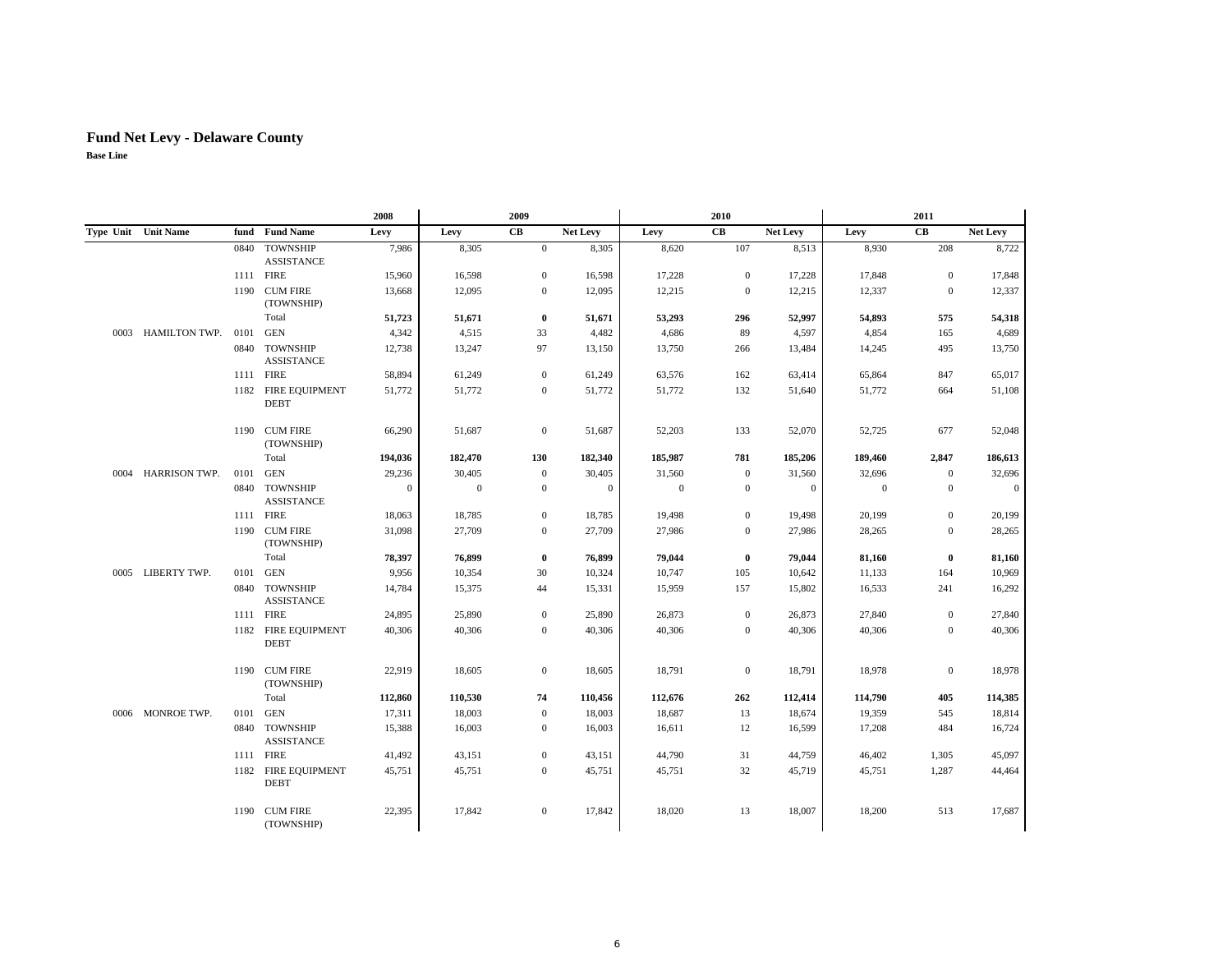## **Fund Net Levy - Delaware County**

|      |                            |      |                                      | 2008             |                  | 2009             |                 |              | 2010           |              |              | 2011           |                  |
|------|----------------------------|------|--------------------------------------|------------------|------------------|------------------|-----------------|--------------|----------------|--------------|--------------|----------------|------------------|
|      | <b>Type Unit Unit Name</b> |      | fund Fund Name                       | Levy             | Levy             | CB               | <b>Net Levy</b> | Levy         | CB             | Net Levy     | Levy         | <b>CB</b>      | Net Levy         |
|      |                            | 2120 | <b>CEMETERY</b>                      | 1,923            | 1,999            | $\overline{0}$   | 1,999           | 2,074        | $\mathbf{1}$   | 2,073        | 2,148        | 62             | 2,086            |
|      |                            |      | Total                                | 144,260          | 142,749          | $\bf{0}$         | 142,749         | 145,933      | 103            | 145,830      | 149,068      | 4,197          | 144,871          |
| 0007 | MT. PLEASANT               | 0101 | <b>GEN</b>                           | 69,570           | 72,352           | 1,107            | 71,245          | 75,101       | 4,667          | 70,434       | 77,804       | 8,985          | 68,819           |
|      | TWP.                       |      | 0840 TOWNSHIP<br><b>ASSISTANCE</b>   | 68,932           | 71,689           | 1,092            | 70,597          | 74,413       | 4,607          | 69,806       | 77,091       | 8,883          | 68,208           |
|      |                            |      | 1111 FIRE                            | 67,049           | 69,730           | $\boldsymbol{0}$ | 69,730          | 72,379       | 854            | 71,525       | 74,984       | 3,272          | 71,712           |
|      |                            |      | 1182 FIRE EQUIPMENT<br><b>DEBT</b>   | 66,090           | 66,090           | 206              | 65,884          | 66,090       | 2,280          | 63,810       | 66,090       | 6,010          | 60,080           |
|      |                            |      | 1190 CUM FIRE<br>(TOWNSHIP)          | 29,544           | 24,207           | $\boldsymbol{0}$ | 24,207          | 24,449       | 288            | 24,161       | 24,693       | 1,077          | 23,616           |
|      |                            |      | Total                                | 301,185          | 304,068          | 2,405            | 301,663         | 312,432      | 12,697         | 299,735      | 320,662      | 28,228         | 292,434          |
|      | 0008 NILES TWP.            |      | 0101 GEN                             | 28,502           | 29,642           | $\overline{0}$   | 29,642          | 30,768       | 108            | 30,660       | 31,875       | 265            | 31,610           |
|      |                            |      | 0840 TOWNSHIP<br><b>ASSISTANCE</b>   | 2,315            | 2,407            | $\mathbf{0}$     | 2,407           | 2,498        | 9              | 2,489        | 2,587        | 22             | 2,565            |
|      |                            |      | 1111 FIRE                            | 6,620            | 6,884            | $\overline{0}$   | 6,884           | 7,145        | $\overline{0}$ | 7,145        | 7,402        | $\overline{0}$ | 7,402            |
|      |                            |      | Total                                | 37,437           | 38,933           | $\mathbf{0}$     | 38,933          | 40,411       | 117            | 40,294       | 41,864       | 287            | 41,577           |
|      | 0009 PERRY TWP.            |      | 0101 GEN                             | 8,672            | 9,018            | $\mathbf{0}$     | 9,018           | 9,360        | $\mathbf{0}$   | 9,360        | 9,696        | $\overline{0}$ | 9,696            |
|      |                            |      | 0840 TOWNSHIP<br><b>ASSISTANCE</b>   | 667              | 693              | $\overline{0}$   | 693             | 719          | $\mathbf{0}$   | 719          | 744          | $\mathbf{0}$   | 744              |
|      |                            |      | 1111 FIRE                            | 9,339            | 9,712            | $\mathbf{0}$     | 9,712           | 10,081       | $\mathbf{0}$   | 10,081       | 10,443       | $\mathbf{0}$   | 10,443           |
|      |                            |      | 1190 CUM FIRE<br>(TOWNSHIP)          | 12,341           | 10,666           | $\overline{0}$   | 10,666          | 10,772       | $\overline{0}$ | 10,772       | 10,879       | $\mathbf{0}$   | 10,879           |
|      |                            |      | Total                                | 31,019           | 30,089           | $\bf{0}$         | 30,089          | 30,932       | $\bf{0}$       | 30,932       | 31,762       | $\bf{0}$       | 31,762           |
|      | 0010 SALEM TWP.            | 0101 | <b>GEN</b>                           | 38,382           | 39,917           | 74               | 39,843          | 41,433       | 500            | 40,933       | 42,924       | 1,606          | 41,318           |
|      |                            |      | 0840 TOWNSHIP<br><b>ASSISTANCE</b>   | 5,649            | 5,874            | 11               | 5,863           | 6,097        | 73             | 6,024        | 6,316        | 236            | 6,080            |
|      |                            |      | 1111 FIRE                            | 47,442           | 49,339           | $\mathbf{0}$     | 49,339          | 51,213       | $\mathbf{0}$   | 51,213       | 53,056       | 1,543          | 51,513           |
|      |                            |      | 1190 CUM FIRE<br>(TOWNSHIP)          | 13,633           | 11,999           | $\overline{0}$   | 11,999          | 12,118       | $\overline{0}$ | 12,118       | 12,239       | 356            | 11,883           |
|      |                            |      | Total                                | 105,106          | 107,129          | 85               | 107,044         | 110,861      | 573            | 110,288      | 114,535      | 3,741          | 110,794          |
|      | 0011 UNION TWP.            | 0101 | <b>GEN</b>                           | 6,955            | 7,233            | 99               | 7,134           | 7,507        | 215            | 7,292        | 7,777        | 328            | 7,449            |
|      |                            |      | 0840 TOWNSHIP<br><b>ASSISTANCE</b>   | 16,030           | 16,671           | 229              | 16,442          | 17,304       | 497            | 16,807       | 17,926       | 759            | 17,167           |
|      |                            |      | 1111 FIRE                            | 16,104           | 16,748           | $\boldsymbol{0}$ | 16,748          | 17,384       | $\mathbf{0}$   | 17,384       | 18,009       | $\overline{0}$ | 18,009           |
|      |                            |      | 1190 CUM FIRE<br>(TOWNSHIP)          | 8,320            | 7,955            | $\boldsymbol{0}$ | 7,955           | 8,034        | $\mathbf{0}$   | 8,034        | 8,114        | $\mathbf{0}$   | 8,114            |
|      |                            |      | Total                                | 47,409           | 48,607           | 328              | 48,279          | 50,229       | 712            | 49,517       | 51,826       | 1,087          | 50,739           |
|      | 0012 WASHINGTON            | 0101 | GEN                                  | 15,276           | 15,887           | 127              | 15,760          | 16,490       | 344            | 16,146       | 17,083       | 483            | 16,600           |
|      | TWP.                       | 0840 | <b>TOWNSHIP</b><br><b>ASSISTANCE</b> | $\boldsymbol{0}$ | $\boldsymbol{0}$ | $\mathbf{0}$     | $\mathbf{0}$    | $\mathbf{0}$ | $\mathbf{0}$   | $\mathbf{0}$ | $\mathbf{0}$ | $\mathbf{0}$   | $\boldsymbol{0}$ |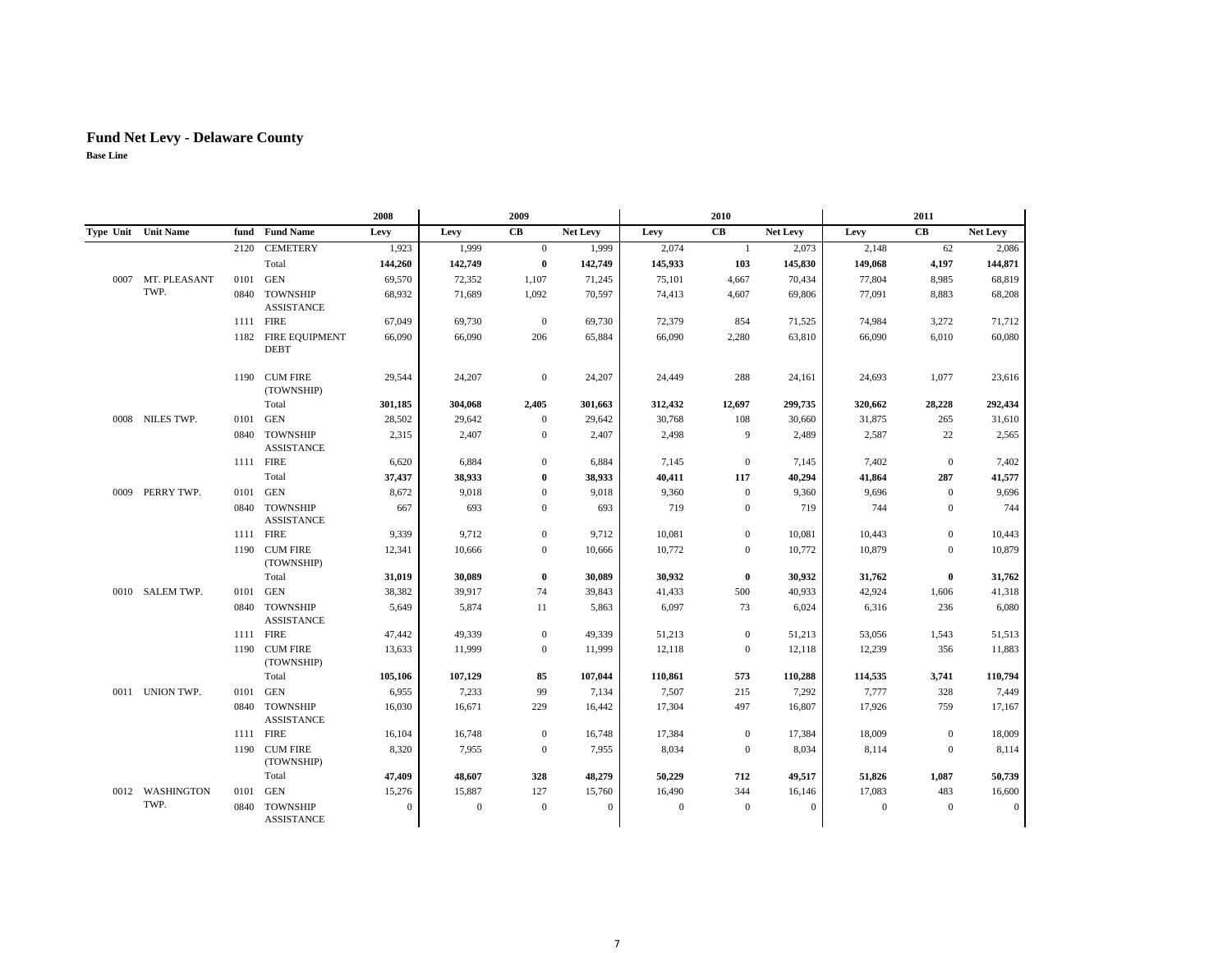## **Fund Net Levy - Delaware County**

|   |      |                                 |      |                                      | 2008           |                  | 2009             |                |                  | 2010             |              |                  | 2011           |                  |
|---|------|---------------------------------|------|--------------------------------------|----------------|------------------|------------------|----------------|------------------|------------------|--------------|------------------|----------------|------------------|
|   |      | Type Unit Unit Name             |      | fund Fund Name                       | Levy           | Levy             | CB               | Net Levy       | Levy             | CB               | Net Levy     | Levy             | CB             | Net Levy         |
|   |      |                                 | 1111 | <b>FIRE</b>                          | 18,219         | 18,947           | $\mathbf{0}$     | 18,947         | 19,666           | $\overline{0}$   | 19,666       | 20,373           | $\mathbf{0}$   | 20,373           |
|   |      |                                 |      | Total                                | 33,495         | 34,834           | 127              | 34,707         | 36,156           | 344              | 35,812       | 37,456           | 483            | 36,973           |
| 3 | 0107 | MUNCIE CIV. CITY 0101           |      | <b>GEN</b>                           | 19,219,319     | 17,586,025       | 2,847,814        | 14,738,211     | 18,254,293       | 5,235,158        | 13,019,135   | 18,911,447       | 6,838,511      | 12,072,936       |
|   |      |                                 | 0280 | <b>BOND-GEN</b><br><b>SINKING</b>    | 51,281         | 51,281           | 8,194            | 43,087         | 51,281           | 14,707           | 36,574       | 51,281           | 18,686         | 32,595           |
|   |      |                                 |      | 0341 FIRE PENSION                    | 2,263,682      | 2,354,229        | 381,274          | 1,972,955      | 2,443,689        | 700,709          | 1,742,980    | 2,531,661        | 915,617        | 1,616,044        |
|   |      |                                 |      | 0342 POLICE PENSION                  | 1,803,986      | 1,876,145        | 303,709          | 1,572,436      | 1,947,438        | 558,385          | 1,389,053    | 2,017,545        | 729,340        | 1,288,205        |
|   |      |                                 |      | 0706 LOCAL ROAD &<br><b>STREET</b>   | $\overline{0}$ | $\mathbf{0}$     | $\mathbf{0}$     | $\overline{0}$ | $\overline{0}$   | $\mathbf{0}$     | $\mathbf{0}$ | $\overline{0}$   | $\overline{0}$ | $\mathbf{0}$     |
|   |      |                                 |      | 0708 MOTOR VEHICLE<br><b>HIGHWAY</b> | $\overline{0}$ | $\mathbf{0}$     | $\boldsymbol{0}$ | $\mathbf{0}$   | $\boldsymbol{0}$ | $\boldsymbol{0}$ | $\mathbf{0}$ | $\mathbf{0}$     | $\mathbf{0}$   | $\mathbf{0}$     |
|   |      |                                 | 1303 | PARK                                 | 1,001,807      | 1,041,879        | 168,788          | 873,091        | 1,081,470        | 310,267          | 771,203      | 1,120,402        | 405,254        | 715,148          |
|   |      |                                 |      | 2120 CEMETERY                        | 311,348        | 323,801          | 52,439           | 271,362        | 336,105          | 96,306           | 239,799      | 348,204          | 126,131        | 222,073          |
|   |      |                                 |      | 2379 CUM CAPITAL<br>IMP (CIG TAX)    | $\mathbf{0}$   | $\mathbf{0}$     | $\boldsymbol{0}$ | $\overline{0}$ | $\overline{0}$   | $\mathbf{0}$     | $\mathbf{0}$ | $\boldsymbol{0}$ | $\overline{0}$ | $\boldsymbol{0}$ |
|   |      |                                 |      | Total                                | 24,651,423     | 23,233,360       | 3,762,217        | 19,471,143     | 24,114,276       | 6,915,532        | 17,198,744   | 24,980,540       | 9,033,539      | 15,947,001       |
|   |      | 0591 ALBANY CIV.<br><b>TOWN</b> | 0005 | <b>CASINO/RIVERB</b><br>OAT          | $\mathbf{0}$   | $\boldsymbol{0}$ | $\boldsymbol{0}$ | $\overline{0}$ | $\mathbf{0}$     | $\mathbf{0}$     | $\mathbf{0}$ | $\mathbf{0}$     | $\overline{0}$ | $\mathbf{0}$     |
|   |      |                                 |      | 0101 GEN                             | 236,070        | 245,512          | $\mathbf{0}$     | 245,512        | 254,841          | 8,922            | 245,919      | 264,015          | 17,868         | 246,147          |
|   |      |                                 |      | 0706 LOCAL ROAD &<br><b>STREET</b>   | $\theta$       | $\mathbf{0}$     | $\mathbf{0}$     | $\theta$       | $\mathbf{0}$     | $\mathbf{0}$     | $\mathbf{0}$ | $\mathbf{0}$     | $\overline{0}$ | $\mathbf{0}$     |
|   |      |                                 |      | 0708 MOTOR VEHICLE<br><b>HIGHWAY</b> | 35,253         | 36,663           | $\mathbf{0}$     | 36,663         | 38,056           | 1,332            | 36,724       | 39,426           | 2,668          | 36,758           |
|   |      |                                 |      | 1303 PARK                            | 942            | 979              | $\boldsymbol{0}$ | 979            | 1,016            | 36               | 980          | 1,052            | 72             | 980              |
|   |      |                                 |      | 2379 CUM CAPITAL<br>IMP (CIG TAX)    | $\mathbf{0}$   | $\theta$         | $\mathbf{0}$     | $\theta$       | $\mathbf{0}$     | $\mathbf{0}$     | $\mathbf{0}$ | $\boldsymbol{0}$ | $\overline{0}$ | $\mathbf{0}$     |
|   |      |                                 |      | 2391 CUM CAPITAL<br>DEVELOPMENT      | 15,298         | 13,337           | $\mathbf{0}$     | 13,337         | 13,470           | 471              | 12,999       | 13,604           | 921            | 12,683           |
|   |      |                                 |      | Total                                | 287,563        | 296,491          | $\bf{0}$         | 296,491        | 307,383          | 10,761           | 296,622      | 318,097          | 21,529         | 296,568          |
|   |      | 0592 EATON CIV. TOWN 0101       |      | GEN                                  | 285,212        | 296,620          | 11,863           | 284,757        | 307,891          | 25,850           | 282,041      | 318,975          | 39,345         | 279,630          |
|   |      |                                 |      | 0706 LOCAL ROAD &<br><b>STREET</b>   | $\mathbf{0}$   | $\mathbf{0}$     | $\mathbf{0}$     | $\overline{0}$ | $\mathbf{0}$     | $\mathbf{0}$     | $\mathbf{0}$ | $\mathbf{0}$     | $\overline{0}$ | $\mathbf{0}$     |
|   |      |                                 |      | 0708 MOTOR VEHICLE<br><b>HIGHWAY</b> | $\mathbf{0}$   | $\mathbf{0}$     | $\mathbf{0}$     | $\theta$       | $\mathbf{0}$     | $\mathbf{0}$     | $\mathbf{0}$ | $\mathbf{0}$     | $\mathbf{0}$   | $\mathbf{0}$     |
|   |      |                                 |      | 1110 FIRE EQUIPMENT                  | $\Omega$       | $\mathbf{0}$     | $\mathbf{0}$     | $\Omega$       | $\mathbf{0}$     | $\mathbf{0}$     | $\Omega$     | $\mathbf{0}$     | $\mathbf{0}$   | $\mathbf{0}$     |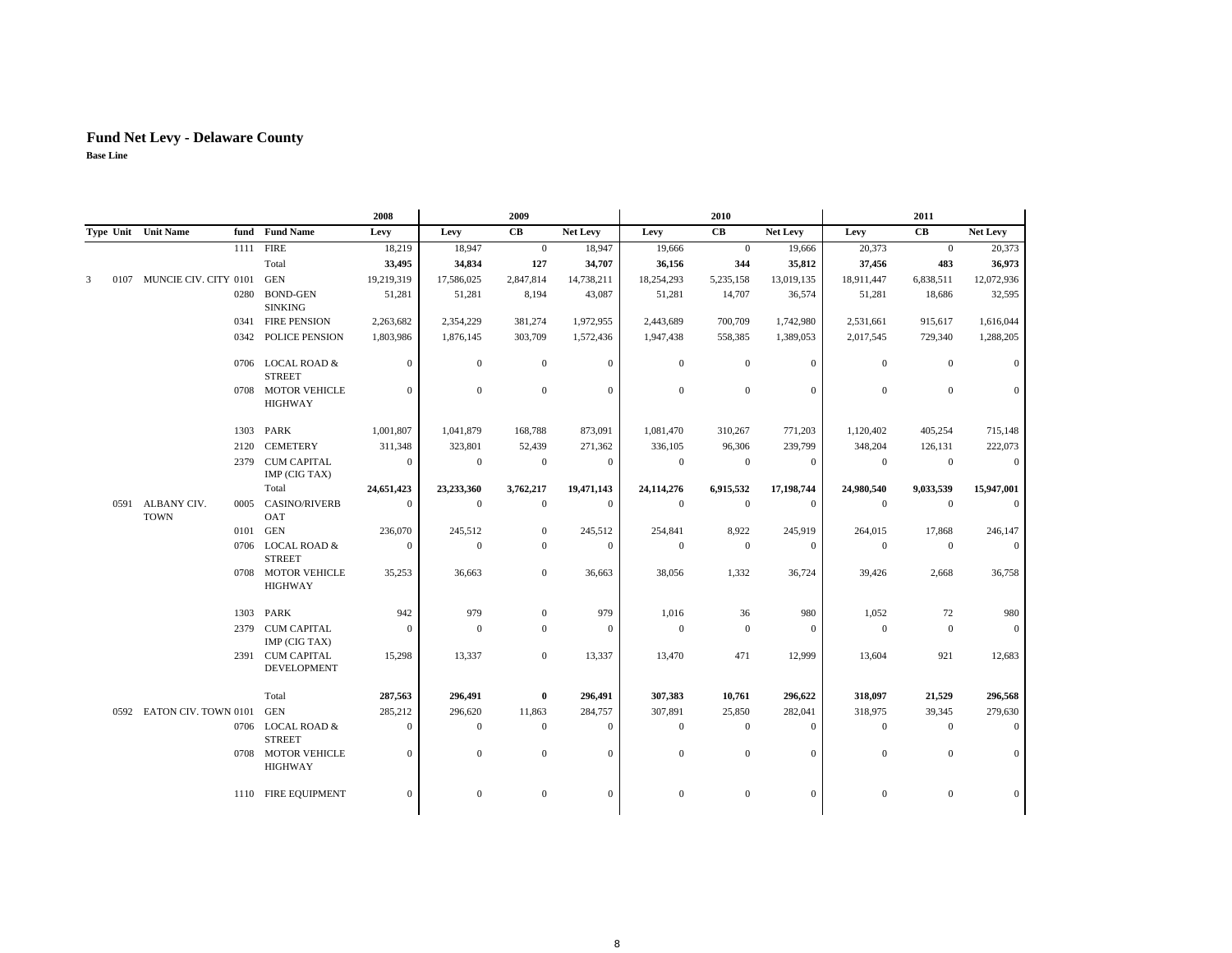|      |                                   |      |                                        | 2008             |              | 2009                 |                  |                | 2010             |                 |                | 2011             |                 |
|------|-----------------------------------|------|----------------------------------------|------------------|--------------|----------------------|------------------|----------------|------------------|-----------------|----------------|------------------|-----------------|
|      | Type Unit Unit Name               |      | fund Fund Name                         | Levy             | Levy         | $\mathbf C\mathbf B$ | <b>Net Levy</b>  | Levy           | CB               | <b>Net Levy</b> | Levy           | CB               | <b>Net Levy</b> |
|      |                                   | 1301 | PARK &<br><b>RECREATION</b>            | 3,487            | 3,626        | 145                  | 3,481            | 3,763          | 316              | 3,447           | 3,898          | 482              | 3,416           |
|      |                                   |      | 2379 CUM CAPITAL<br>IMP (CIG TAX)      | $\mathbf{0}$     | $\mathbf{0}$ | $\theta$             | $\overline{0}$   | $\overline{0}$ | $\overline{0}$   | $\mathbf{0}$    | $\overline{0}$ | $\boldsymbol{0}$ | $\overline{0}$  |
|      |                                   |      | 2391 CUM CAPITAL<br><b>DEVELOPMENT</b> | 10,555           | 9,110        | 364                  | 8,746            | 9,201          | 774              | 8,427           | 9,293          | 1,148            | 8,145           |
|      |                                   |      | Total                                  | 299,254          | 309,356      | 12,373               | 296,983          | 320,855        | 26,940           | 293,915         | 332,166        | 40,975           | 291,191         |
| 0593 | <b>GASTON CIV.</b><br><b>TOWN</b> | 0005 | <b>CASINO/RIVERB</b><br>OAT            | $\mathbf{0}$     | $\mathbf{0}$ | $\mathbf{0}$         | $\theta$         | $\theta$       | $\mathbf{0}$     | $\mathbf{0}$    | $\theta$       | $\mathbf{0}$     | $\Omega$        |
|      |                                   | 0061 | <b>RAINY DAY</b>                       | $\boldsymbol{0}$ | $\mathbf{0}$ | $\mathbf{0}$         | $\boldsymbol{0}$ | $\mathbf{0}$   | $\mathbf{0}$     | $\mathbf{0}$    | $\mathbf{0}$   | $\mathbf{0}$     | $\overline{0}$  |
|      |                                   | 0101 | <b>GEN</b>                             | 176,769          | 183,839      | 7,780                | 176,059          | 190,824        | 21,558           | 169,266         | 197,693        | 30,418           | 167,275         |
|      |                                   |      | 0706 LOCAL ROAD &<br><b>STREET</b>     | $\boldsymbol{0}$ | $\mathbf{0}$ | $\boldsymbol{0}$     | $\overline{0}$   | $\overline{0}$ | $\boldsymbol{0}$ | $\mathbf{0}$    | $\overline{0}$ | $\boldsymbol{0}$ | $\Omega$        |
|      |                                   |      | 0708 MOTOR VEHICLE<br><b>HIGHWAY</b>   | $\mathbf{0}$     | $\mathbf{0}$ | $\overline{0}$       | $\overline{0}$   | $\mathbf{0}$   | $\overline{0}$   | $\mathbf{0}$    | $\mathbf{0}$   | $\mathbf{0}$     | $\overline{0}$  |
|      |                                   |      | 2379 CUM CAPITAL<br>IMP (CIG TAX)      | $\mathbf{0}$     | $\mathbf{0}$ | $\mathbf{0}$         | $\overline{0}$   | $\theta$       | $\overline{0}$   | $\mathbf{0}$    | $\mathbf{0}$   | $\boldsymbol{0}$ | $\overline{0}$  |
|      |                                   |      | Total                                  | 176,769          | 183,839      | 7,780                | 176,059          | 190,824        | 21,558           | 169,266         | 197,693        | 30,418           | 167,275         |
| 0594 | SELMA CIV. TOWN 0005              |      | <b>CASINO/RIVERB</b><br>OAT            | $\mathbf{0}$     | $\Omega$     | $\mathbf{0}$         | $\overline{0}$   | $\theta$       | $\mathbf{0}$     | $\overline{0}$  | $\mathbf{0}$   | $\mathbf{0}$     | $\Omega$        |
|      |                                   |      | 0061 RAINY DAY                         | $\boldsymbol{0}$ | $\mathbf{0}$ | $\boldsymbol{0}$     | $\boldsymbol{0}$ | $\theta$       | $\mathbf{0}$     | $\mathbf{0}$    | $\overline{0}$ | $\boldsymbol{0}$ | $\overline{0}$  |
|      |                                   | 0101 | <b>GEN</b>                             | 72,453           | 75,351       | $\boldsymbol{0}$     | 75,351           | 78,214         | 3,335            | 74,879          | 81,029         | 6,051            | 74,978          |
|      |                                   |      | 0706 LOCAL ROAD &<br><b>STREET</b>     | $\mathbf{0}$     | $\mathbf{0}$ | $\boldsymbol{0}$     | $\mathbf{0}$     | $\overline{0}$ | $\boldsymbol{0}$ | $\mathbf{0}$    | $\overline{0}$ | $\mathbf{0}$     | $\overline{0}$  |
|      |                                   |      | 0708 MOTOR VEHICLE<br><b>HIGHWAY</b>   | 18,363           | 19,097       | $\boldsymbol{0}$     | 19,097           | 19,822         | 845              | 18,977          | 20,535         | 1,534            | 19,001          |
|      |                                   |      | 2379 CUM CAPITAL<br>IMP (CIG TAX)      | $\mathbf{0}$     | $\mathbf{0}$ | $\mathbf{0}$         | $\overline{0}$   | $\overline{0}$ | $\mathbf{0}$     | $\mathbf{0}$    | $\overline{0}$ | $\mathbf{0}$     | $\overline{0}$  |
|      |                                   |      | 2391 CUM CAPITAL<br><b>DEVELOPMENT</b> | 5,091            | 4,235        | $\mathbf{0}$         | 4,235            | 4,277          | 183              | 4,094           | 4,319          | 322              | 3,997           |
|      |                                   |      | Total                                  | 95,907           | 98,683       | 0                    | 98,683           | 102,313        | 4,363            | 97,950          | 105,883        | 7,907            | 97,976          |
|      | 0595 YORKTOWN CIV. 0061           |      | <b>RAINY DAY</b>                       | $\mathbf{0}$     | $\mathbf{0}$ | $\mathbf{0}$         | $\overline{0}$   | $\overline{0}$ | $\mathbf{0}$     | $\mathbf{0}$    | $\overline{0}$ | $\mathbf{0}$     | $\Omega$        |
|      | <b>TOWN</b>                       | 0101 | GEN                                    | 1,074,202        | 1,117,170    | 3,146                | 1,114,024        | 1,159,622      | 53,421           | 1,106,201       | 1,201,368      | 143,877          | 1,057,491       |
|      |                                   |      | 0706 LOCAL ROAD &<br><b>STREET</b>     | $\mathbf{0}$     | $\mathbf{0}$ | $\mathbf{0}$         | $\overline{0}$   | $\mathbf{0}$   | $\mathbf{0}$     | $\mathbf{0}$    | $\overline{0}$ | $\mathbf{0}$     | $\overline{0}$  |
|      |                                   |      | 0708 MOTOR VEHICLE<br><b>HIGHWAY</b>   | 618,957          | 643,715      | 1,812                | 641,903          | 668,176        | 30,782           | 637,394         | 692,230        | 82,882           | 609,348         |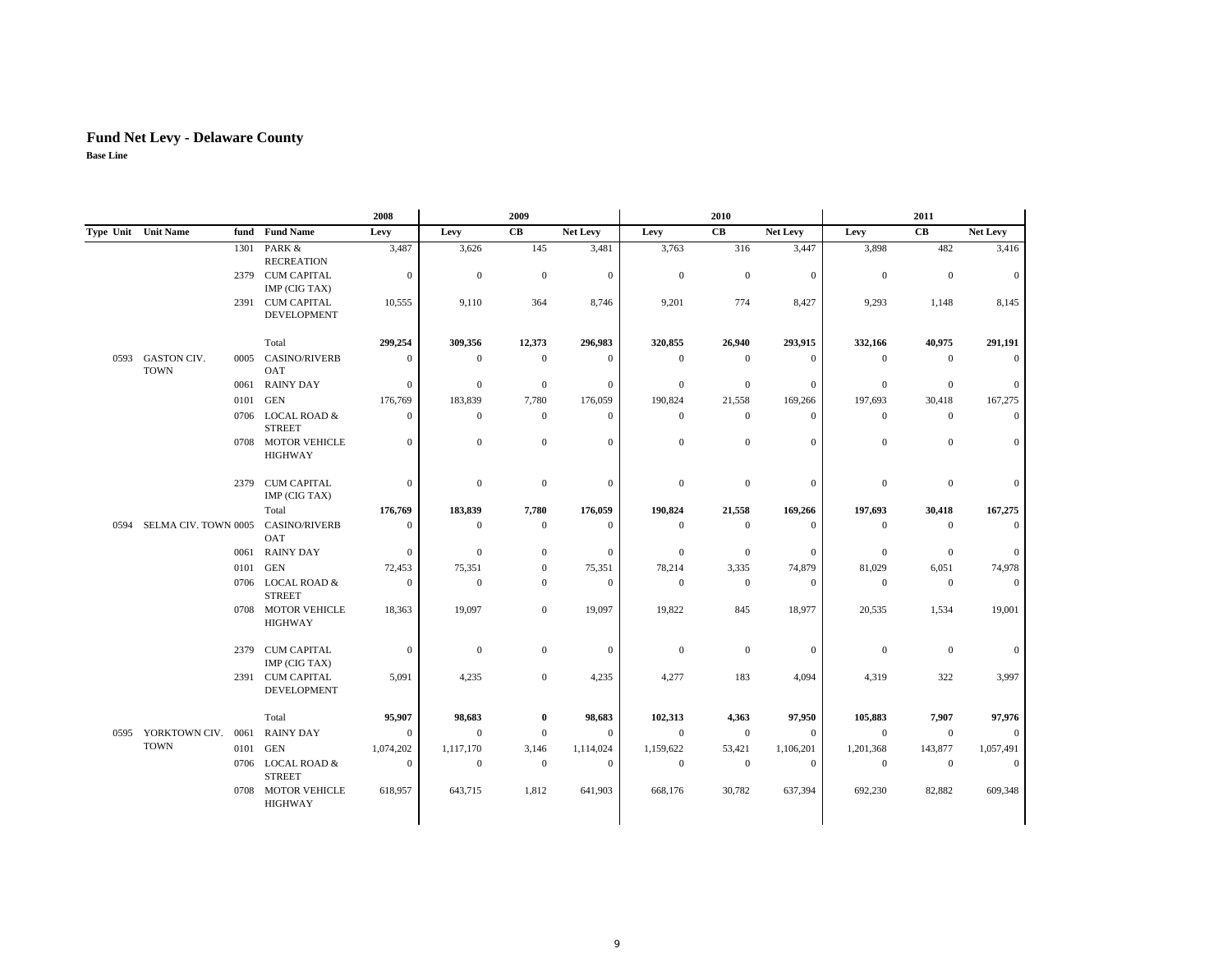|           |                                  |      |                                        | 2008             |                  | 2009                 |                  |                  | 2010             |                 |                  | 2011             |                  |
|-----------|----------------------------------|------|----------------------------------------|------------------|------------------|----------------------|------------------|------------------|------------------|-----------------|------------------|------------------|------------------|
|           | Type Unit Unit Name              | fund | <b>Fund Name</b>                       | Levy             | Levy             | $\mathbf C\mathbf B$ | <b>Net Levy</b>  | Levy             | CB               | <b>Net Levy</b> | Levy             | CB               | Net Levy         |
|           |                                  |      | 1191 CUM FIRE SPECL                    | 71,372           | 53,032           | 149                  | 52,883           | 53,562           | 2,470            | 51,092          | 54,097           | 6,479            | 47,618           |
|           |                                  |      | 1301 PARK &<br><b>RECREATION</b>       | 208,469          | 216,807          | 611                  | 216,196          | 225,045          | 10,365           | 214,680         | 233,146          | 27,930           | 205,216          |
|           |                                  |      | 2120 CEMETERY                          | $\boldsymbol{0}$ | $\mathbf{0}$     | $\mathbf{0}$         | $\boldsymbol{0}$ | $\mathbf{0}$     | $\boldsymbol{0}$ | $\mathbf{0}$    | $\boldsymbol{0}$ | $\mathbf{0}$     | $\mathbf{0}$     |
|           |                                  |      | 2379 CUM CAPITAL<br>IMP (CIG TAX)      | $\mathbf{0}$     | $\theta$         | $\overline{0}$       | $\mathbf{0}$     | $\overline{0}$   | $\mathbf{0}$     | $\mathbf{0}$    | $\mathbf{0}$     | $\mathbf{0}$     | $\mathbf{0}$     |
|           |                                  |      | 2391 CUM CAPITAL<br><b>DEVELOPMENT</b> | 107,259          | 79,698           | 224                  | 79,474           | 80,494           | 3,712            | 76,782          | 81,298           | 9,735            | 71,563           |
|           |                                  |      | Total                                  | 2,080,259        | 2,110,422        | 5,943                | 2,104,479        | 2,186,899        | 100,750          | 2,086,149       | 2,262,139        | 270,903          | 1,991,236        |
|           | 0746 CHESTERFIELD                |      | 0101 GEN                               | 53,276           | 55,407           | $\mathbf{0}$         | 55,407           | 57,512           | $\mathbf{0}$     | 57,512          | 59,582           | 369              | 59,213           |
|           | CIV. TOWN                        |      | 0706 LOCAL ROAD &<br><b>STREET</b>     | $\mathbf{0}$     | $\mathbf{0}$     | $\mathbf{0}$         | $\mathbf{0}$     | $\mathbf{0}$     | $\mathbf{0}$     | $\mathbf{0}$    | $\boldsymbol{0}$ | $\mathbf{0}$     | $\mathbf{0}$     |
|           |                                  |      | 0708 MOTOR VEHICLE<br><b>HIGHWAY</b>   | $\boldsymbol{0}$ | $\mathbf{0}$     | $\boldsymbol{0}$     | $\mathbf{0}$     | $\mathbf{0}$     | $\boldsymbol{0}$ | $\mathbf{0}$    | $\boldsymbol{0}$ | $\mathbf{0}$     | $\boldsymbol{0}$ |
|           |                                  | 1303 | PARK                                   | 2,664            | 2,770            | $\boldsymbol{0}$     | 2,770            | 2,875            | $\boldsymbol{0}$ | 2,875           | 2,978            | 18               | 2,960            |
|           |                                  |      | 2379 CUM CAPITAL<br>IMP (CIG TAX)      | $\mathbf{0}$     | $\boldsymbol{0}$ | $\boldsymbol{0}$     | $\mathbf{0}$     | $\mathbf{0}$     | $\mathbf{0}$     | $\overline{0}$  | $\mathbf{0}$     | $\mathbf{0}$     | $\mathbf{0}$     |
|           |                                  |      | 2391 CUM CAPITAL<br><b>DEVELOPMENT</b> | 1,083            | 1,021            | $\mathbf{0}$         | 1,021            | 1,031            | $\mathbf{0}$     | 1,031           | 1,041            | 6                | 1,035            |
|           |                                  |      | Total                                  | 57,023           | 59,198           | $\bf{0}$             | 59,198           | 61,418           | $\bf{0}$         | 61,418          | 63,601           | 394              | 63,207           |
| 0963      | DALEVILLE CIV.                   |      | 0101 GEN                               | 249,397          | 259,372          | 1,547                | 257,825          | 269,228          | 10,493           | 258,735         | 278,920          | 16,578           | 262,342          |
|           | <b>TOWN</b>                      |      | 0706 LOCAL ROAD &<br><b>STREET</b>     | $\mathbf{0}$     | $\mathbf{0}$     | $\mathbf{0}$         | $\mathbf{0}$     | $\mathbf{0}$     | $\mathbf{0}$     | $\Omega$        | $\boldsymbol{0}$ | $\mathbf{0}$     | $\mathbf{0}$     |
|           |                                  |      | 0708 MOTOR VEHICLE<br><b>HIGHWAY</b>   | $\boldsymbol{0}$ | $\mathbf{0}$     | $\mathbf{0}$         | $\mathbf{0}$     | $\boldsymbol{0}$ | $\mathbf{0}$     | $\mathbf{0}$    | $\boldsymbol{0}$ | $\mathbf{0}$     | $\mathbf{0}$     |
|           |                                  |      | 2379 CUM CAPITAL<br>IMP (CIG TAX)      | $\boldsymbol{0}$ | $\mathbf{0}$     | $\mathbf{0}$         | $\mathbf{0}$     | $\mathbf{0}$     | $\boldsymbol{0}$ | $\mathbf{0}$    | $\boldsymbol{0}$ | $\boldsymbol{0}$ | $\boldsymbol{0}$ |
|           |                                  |      | 2391 CUM CAPITAL<br><b>DEVELOPMENT</b> | 12,716           | 11,849           | 71                   | 11,778           | 11,967           | 466              | 11,501          | 12,086           | 718              | 11,368           |
|           |                                  |      | Total                                  | 262,113          | 271,221          | 1,618                | 269,603          | 281,195          | 10,960           | 270,235         | 291,006          | 17,296           | 273,710          |
| 1875<br>4 | DELAWARE COM. 0060<br>SCH. CORP. |      | PRE-SCHL SPECL<br>ED                   | 12,044           | $\boldsymbol{0}$ | $\boldsymbol{0}$     | $\mathbf{0}$     | $\boldsymbol{0}$ | $\boldsymbol{0}$ | $\mathbf{0}$    | $\mathbf{0}$     | $\mathbf{0}$     | $\boldsymbol{0}$ |
|           |                                  |      | 0101 GEN                               | 3,984,423        | $\mathbf{0}$     | $\mathbf{0}$         | $\mathbf{0}$     | $\mathbf{0}$     | $\mathbf{0}$     | $\theta$        | $\boldsymbol{0}$ | $\mathbf{0}$     | $\mathbf{0}$     |
|           |                                  | 0180 | <b>DEBT SERVICE</b>                    | 1,367,907        | 1,367,907        | 7,728                | 1,360,179        | 1,367,907        | 23,493           | 1,344,414       | 1,367,907        | 40,728           | 1,327,179        |
|           |                                  |      | 0186 SCHL PENSION<br><b>DEBT</b>       | 362,481          | 362,481          | 2,048                | 360,433          | 362,481          | 6,221            | 356,260         | 362,481          | 10,792           | 351,689          |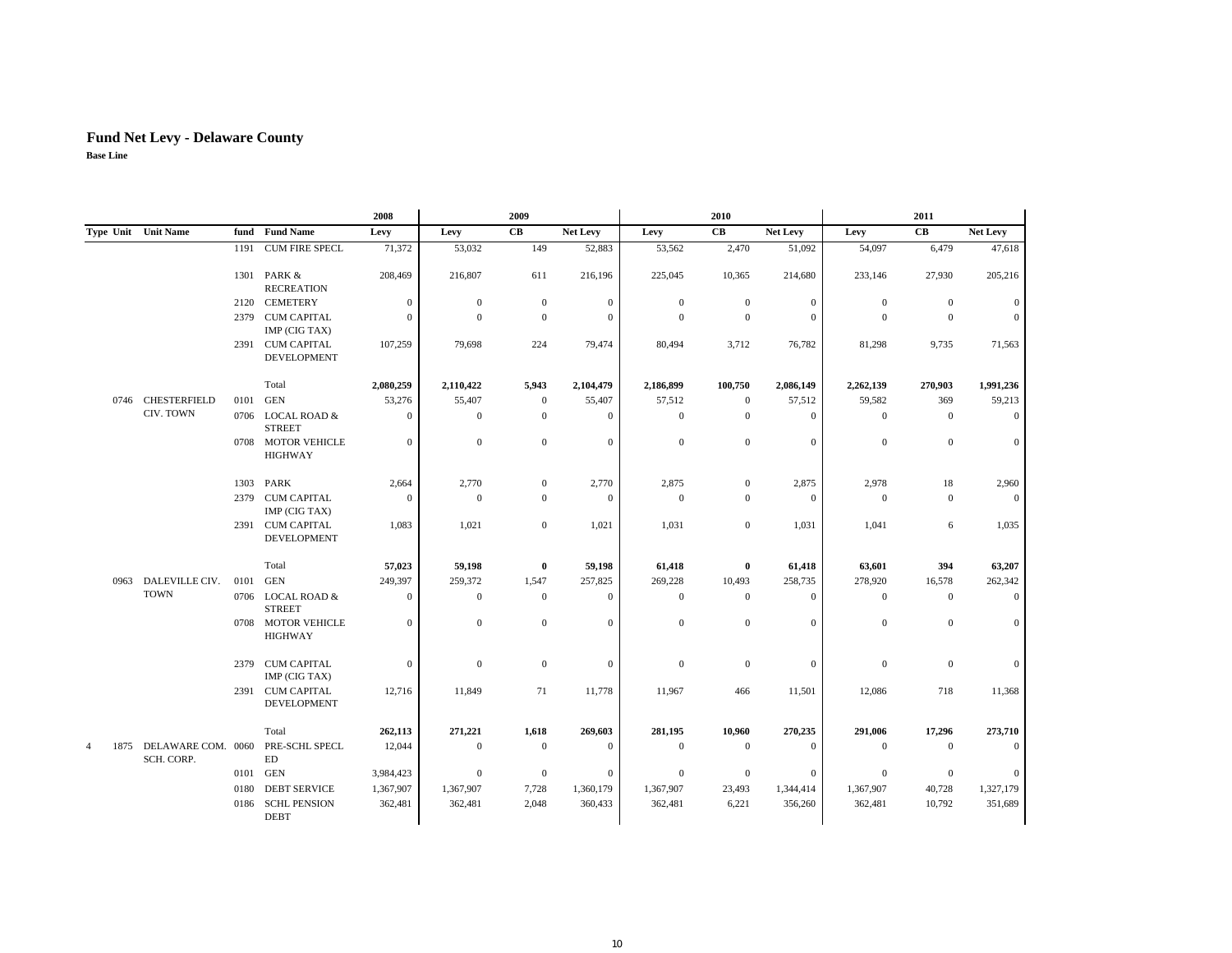## **Fund Net Levy - Delaware County**

|  |                                       |      |                                   | 2008      |              | 2009         |              |                | 2010         |                 |                | 2011           |                 |
|--|---------------------------------------|------|-----------------------------------|-----------|--------------|--------------|--------------|----------------|--------------|-----------------|----------------|----------------|-----------------|
|  | Type Unit Unit Name                   |      | fund Fund Name                    | Levy      | Levy         | CB           | Net Levy     | Levy           | CB           | <b>Net Levy</b> | Levy           | CB             | <b>Net Levy</b> |
|  |                                       |      | 1214 CAPITAL<br>PROJECTS (SCHL)   | 1,974,145 | 1,672,718    | 9,449        | 1,663,269    | 1,613,198      | 27,702       | 1,585,496       | 1,601,380      | 47,683         | 1,553,697       |
|  |                                       |      | 6301 TRANSPORTATIO<br>N           | 1,315,714 | 1,368,342    | 7,731        | 1,360,611    | 1,420,338      | 24,394       | 1,395,944       | 1,471,470      | 43,818         | 1,427,652       |
|  |                                       |      | 6302 BUS<br><b>REPLACEMENT</b>    | 608,532   | 608,532      | 3,437        | 605,095      | 608,532        | 10,447       | 598,085         | 608,532        | 18,120         | 590,412         |
|  |                                       |      | Total                             | 9,625,246 | 5,379,980    | 30,393       | 5,349,587    | 5,372,456      | 92,257       | 5,280,199       | 5,411,770      | 161,140        | 5,250,630       |
|  | 1885 WES-DEL COM.<br><b>SCH. CORP</b> |      | 0060 PRE-SCHL SPECL<br>ED         | 4,273     | $\mathbf{0}$ | $\mathbf{0}$ | $\mathbf{0}$ | $\overline{0}$ | $\mathbf{0}$ | $\theta$        | $\mathbf{0}$   | $\Omega$       | $\Omega$        |
|  |                                       |      | 0101 GEN                          | 1,886,642 | $\theta$     | $\mathbf{0}$ | $\mathbf{0}$ | $\overline{0}$ | $\mathbf{0}$ | $\mathbf{0}$    | $\mathbf{0}$   | $\overline{0}$ | $\mathbf{0}$    |
|  |                                       | 0180 | <b>DEBT SERVICE</b>               | 545,297   | 545,297      | 1,294        | 544,003      | 545,297        | 3,392        | 541,905         | 545,297        | 4,605          | 540,692         |
|  |                                       |      | 0186 SCHL PENSION<br><b>DEBT</b>  | 69,698    | 69,698       | 165          | 69,533       | 69,698         | 434          | 69,264          | 69,698         | 588            | 69,110          |
|  |                                       |      | 1214 CAPITAL<br>PROJECTS (SCHL)   | 671,073   | 592,923      | 1,407        | 591,516      | 578,468        | 3,598        | 574,870         | 575,403        | 4,859          | 570,544         |
|  |                                       |      | 6301 TRANSPORTATIO<br>N           | 390,413   | 406,029      | 964          | 405,065      | 421,458        | 2,622        | 418,836         | 436,630        | 3,687          | 432,943         |
|  |                                       |      | 6302 BUS<br><b>REPLACEMENT</b>    | 131,651   | 131,651      | 312          | 131,339      | 131,651        | 819          | 130,832         | 131,651        | 1,112          | 130,539         |
|  |                                       |      | Total                             | 3,699,047 | 1,745,598    | 4,142        | 1,741,456    | 1,746,572      | 10,864       | 1,735,708       | 1,758,679      | 14,850         | 1,743,829       |
|  | 1895 LIBERTY-PERRY<br>COM. SCH. CORP. | 0060 | PRE-SCHL SPECL<br>ED              | 3,982     | $\mathbf{0}$ | $\mathbf{0}$ | $\mathbf{0}$ | $\theta$       | $\mathbf{0}$ | $\mathbf{0}$    | $\overline{0}$ | $\theta$       | $\overline{0}$  |
|  |                                       |      | 0101 GEN                          | 1,635,702 | $\mathbf{0}$ | $\mathbf{0}$ | $\mathbf{0}$ | $\overline{0}$ | $\mathbf{0}$ | $\mathbf{0}$    | $\theta$       | $\theta$       | $\mathbf{0}$    |
|  |                                       | 0180 | <b>DEBT SERVICE</b>               | 612,305   | 612,305      | 1,114        | 611,191      | 612,305        | 3,788        | 608,517         | 612,305        | 5,623          | 606,682         |
|  |                                       |      | 0186 SCHL PENSION<br><b>DEBT</b>  | 286,008   | 286,008      | 521          | 285,487      | 286,008        | 1,769        | 284,239         | 286,008        | 2,626          | 283,382         |
|  |                                       |      | 1214 CAPITAL<br>PROJECTS (SCHL)   | 703,424   | 587,916      | 1,070        | 586,846      | 567,771        | 3,512        | 564,259         | 563,580        | 5,175          | 558,405         |
|  |                                       |      | 6301 TRANSPORTATIO<br>$_{\rm N}$  | 526,807   | 547,879      | 997          | 546,882      | 568,698        | 3,518        | 565,180         | 589,171        | 5,410          | 583,761         |
|  |                                       |      | 6302 BUS<br><b>REPLACEMENT</b>    | 108,688   | 108,688      | 198          | 108,490      | 108,688        | 672          | 108,016         | 108,688        | 998            | 107,690         |
|  |                                       |      | Total                             | 3,876,916 | 2,142,796    | 3,900        | 2,138,896    | 2,143,470      | 13,259       | 2,130,211       | 2,159,752      | 19,833         | 2,139,919       |
|  | 1900 COWAN COM.<br>SCH. CORP.         |      | 0060 PRE-SCHL SPECL<br>${\rm ED}$ | 2,473     | $\theta$     | $\mathbf{0}$ | $\mathbf{0}$ | $\theta$       | $\mathbf{0}$ | $\theta$        | $\overline{0}$ | $\Omega$       |                 |
|  |                                       | 0101 | GEN                               | 1,034,693 | $\theta$     | $\Omega$     | $\mathbf{0}$ | $\theta$       | $\mathbf{0}$ | $\Omega$        | $\theta$       | $\Omega$       | $\mathbf{0}$    |
|  |                                       |      | 0180 DEBT SERVICE                 | 766,643   | 766,643      | $\mathbf{0}$ | 766,643      | 766,643        | 539          | 766,104         | 766,643        | 21,584         | 745,059         |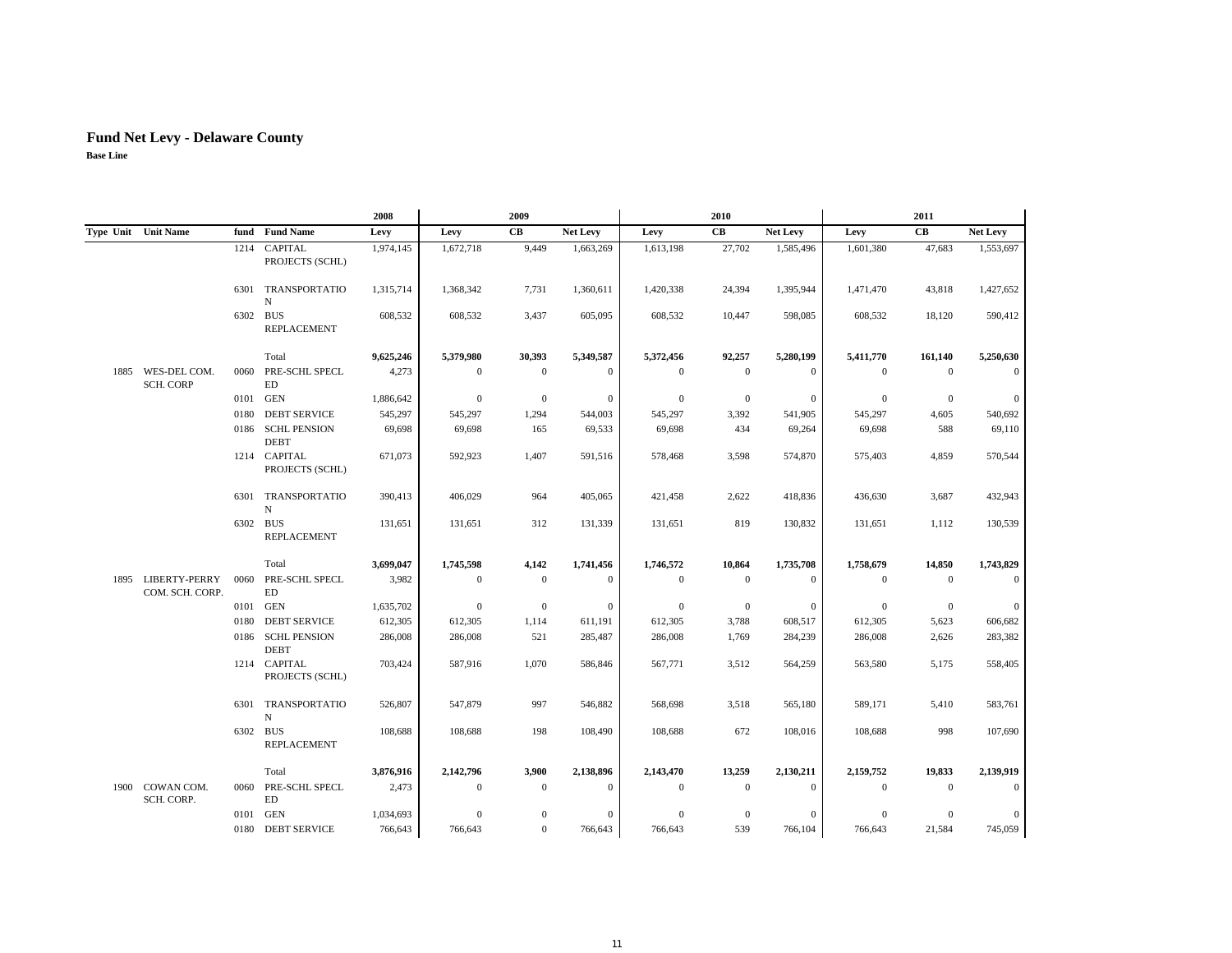|      |                                             |          |                                    | 2008       |              | 2009             |                 |                | 2010         |                 |                | 2011           |              |
|------|---------------------------------------------|----------|------------------------------------|------------|--------------|------------------|-----------------|----------------|--------------|-----------------|----------------|----------------|--------------|
|      | Type Unit Unit Name                         |          | fund Fund Name                     | Levy       | Levy         | CB               | <b>Net Levy</b> | Levy           | <b>CB</b>    | <b>Net Levy</b> | Levy           | CB             | Net Levy     |
|      |                                             | 0186     | <b>SCHL PENSION</b><br><b>DEBT</b> | 92,464     | 92,464       | $\overline{0}$   | 92,464          | 92,464         | 65           | 92,399          | 92,464         | 2,604          | 89,860       |
|      |                                             |          | 1214 CAPITAL<br>PROJECTS (SCHL)    | 269,836    | 214.981      | $\mathbf{0}$     | 214,981         | 206,379        | 145          | 206,234         | 204,587        | 5.760          | 198,827      |
|      |                                             |          | 6301 TRANSPORTATIO<br>N            | 287,972    | 299,490      | $\mathbf{0}$     | 299,490         | 310,870        | 219          | 310,651         | 322,061        | 9,068          | 312,993      |
|      |                                             | 6302 BUS | <b>REPLACEMENT</b>                 | 48,774     | 48,774       | $\mathbf{0}$     | 48,774          | 48,774         | 34           | 48,740          | 48,774         | 1,372          | 47,402       |
|      |                                             |          | Total                              | 2,502,855  | 1,422,352    | $\bf{0}$         | 1,422,352       | 1,425,130      | 1,002        | 1,424,128       | 1,434,529      | 40,388         | 1,394,141    |
|      | 1910 MT. PLEASANT<br>TWP. COM. SCH. C       |          | 0060 PRE-SCHL SPECL<br>ED          | 14.042     | $\mathbf{0}$ | $\mathbf{0}$     | $\mathbf{0}$    | $\overline{0}$ | $\mathbf{0}$ | $\mathbf{0}$    | $\overline{0}$ | $\theta$       | $\Omega$     |
|      |                                             |          | 0101 GEN                           | 4,607,602  | $\mathbf{0}$ | $\mathbf{0}$     | $\mathbf{0}$    | $\overline{0}$ | $\mathbf{0}$ | $\mathbf{0}$    | $\mathbf{0}$   | $\overline{0}$ | $\mathbf{0}$ |
|      |                                             | 0180     | <b>DEBT SERVICE</b>                | 1,732,877  | 1,732,877    | 26,444           | 1,706,433       | 1,732,877      | 107,464      | 1,625,413       | 1,732,877      | 199,939        | 1,532,938    |
|      |                                             |          | 0186 SCHL PENSION<br><b>DEBT</b>   | 451,250    | 451,250      | 6,890            | 444,360         | 451,250        | 27,973       | 423,277         | 451,250        | 52,064         | 399,186      |
|      |                                             |          | 1214 CAPITAL<br>PROJECTS (SCHL)    | 1,906,484  | 1,505,066    | 22,968           | 1,482,098       | 1,440,975      | 89,364       | 1,351,611       | 1,329,417      | 153,369        | 1,176,048    |
|      |                                             |          | 6301 TRANSPORTATIO<br>N            | 1,291,201  | 1,342,849    | 20,492           | 1,322,357       | 1,393,877      | 86,432       | 1,307,445       | 1,444,056      | 166,616        | 1,277,440    |
|      |                                             | 6302 BUS | <b>REPLACEMENT</b>                 | 198,499    | 198,499      | 3,030            | 195,469         | 198,499        | 12,296       | 186,203         | 198,499        | 22,900         | 175,599      |
|      |                                             |          | Total                              | 10,201,955 | 5,230,541    | 79,824           | 5,150,717       | 5,217,478      | 323,528      | 4,893,950       | 5,156,099      | 594,889        | 4,561,210    |
| 1940 | DALEVILLE COM. 0060 PRE-SCHL SPECL<br>SCH.S |          | ${\rm ED}$                         | 3,323      | $\mathbf{0}$ | $\boldsymbol{0}$ | $\mathbf{0}$    | $\overline{0}$ | $\mathbf{0}$ | $\theta$        | $\mathbf{0}$   | $\Omega$       | $\theta$     |
|      |                                             | 0101     | GEN                                | 1,449,691  | $\mathbf{0}$ | $\mathbf{0}$     | $\mathbf{0}$    | $\overline{0}$ | $\mathbf{0}$ | $\mathbf{0}$    | $\mathbf{0}$   | $\mathbf{0}$   | $\mathbf{0}$ |
|      |                                             | 0180     | <b>DEBT SERVICE</b>                | 1,131,175  | 1,131,175    | 2,092            | 1,129,083       | 1,131,175      | 13,657       | 1,117,518       | 1,131,175      | 42,255         | 1,088,920    |
|      |                                             |          | 0186 SCHL PENSION<br><b>DEBT</b>   | 59,483     | 59,483       | 110              | 59,373          | 59,483         | 718          | 58,765          | 59,483         | 2,223          | 57,260       |
|      |                                             |          | 1214 CAPITAL<br>PROJECTS (SCHL)    | 455.926    | 409,690      | 758              | 408,932         | 397,035        | 4,793        | 392,242         | 394,499        | 14,737         | 379,762      |
|      |                                             |          | 6301 TRANSPORTATIO<br>N            | 318,018    | 330,738      | 612              | 330,126         | 343,306        | 4,145        | 339,161         | 355,665        | 13,287         | 342,378      |
|      |                                             | 6302 BUS | <b>REPLACEMENT</b>                 | 56,658     | 56,658       | 105              | 56,553          | 56,658         | 685          | 55,973          | 56,658         | 2,116          | 54,542       |
|      |                                             |          | Total                              | 3,474,274  | 1,987,744    | 3,676            | 1,984,068       | 1,987,657      | 23,998       | 1,963,659       | 1,997,480      | 74,617         | 1,922,863    |
|      | 1970 MUNCIE COM.<br>SCH. CORP.              | 0060     | PRE-SCHL SPECL<br>ED               | 44,411     | $\theta$     | $\mathbf{0}$     | $\mathbf{0}$    | $\overline{0}$ | $\mathbf{0}$ | $\theta$        | $\overline{0}$ | $\overline{0}$ | $\theta$     |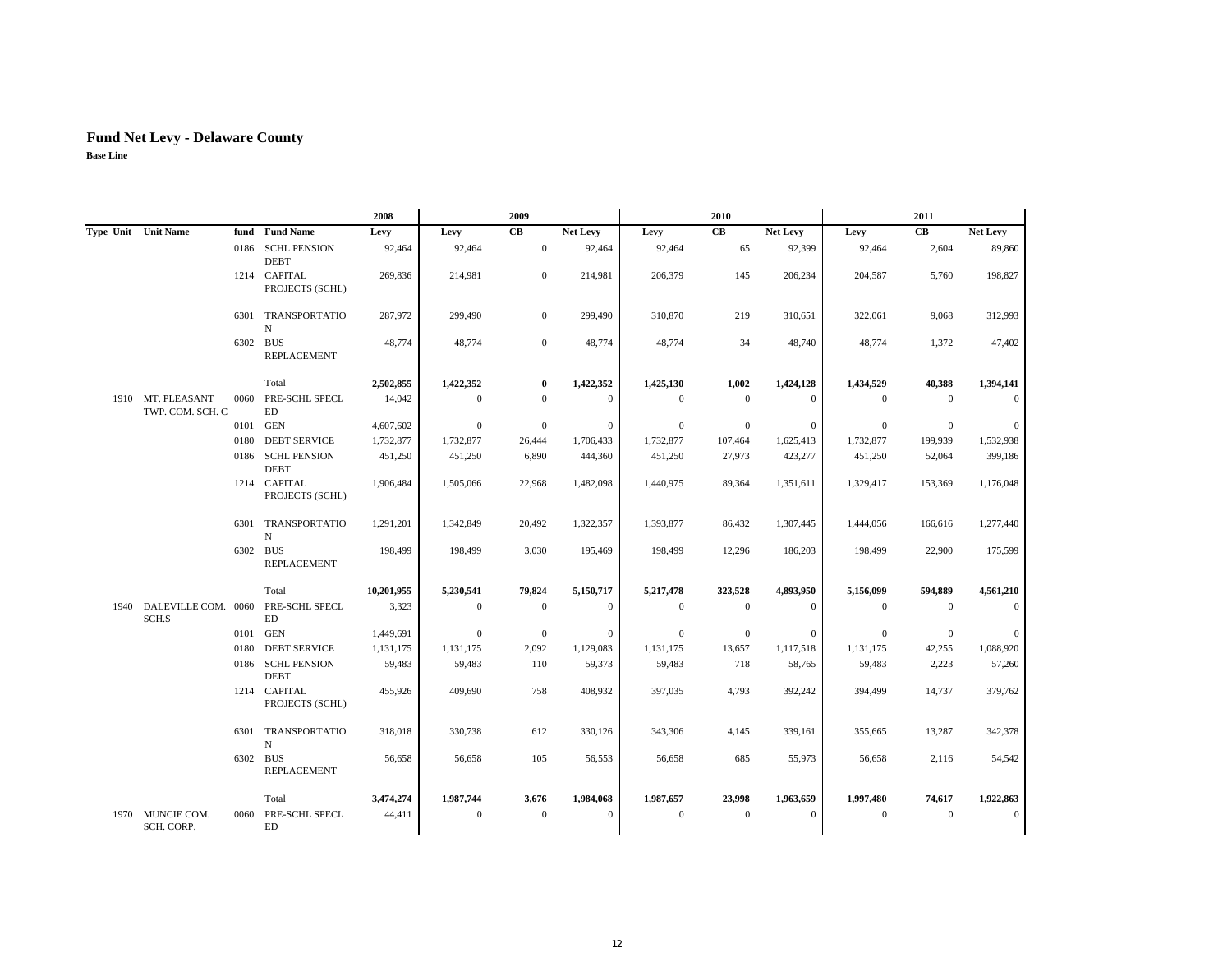|   |      |                                               |          |                                                    | 2008             |              | 2009           |                 |                | 2010         |                 |              | 2011             |                 |
|---|------|-----------------------------------------------|----------|----------------------------------------------------|------------------|--------------|----------------|-----------------|----------------|--------------|-----------------|--------------|------------------|-----------------|
|   |      | Type Unit Unit Name                           |          | fund Fund Name                                     | Levy             | Levy         | CВ             | <b>Net Levy</b> | Levy           | <b>CB</b>    | <b>Net Levy</b> | Levy         | CB               | <b>Net Levy</b> |
|   |      |                                               | 0101     | <b>GEN</b>                                         | 15,960,937       | $\mathbf{0}$ | $\mathbf{0}$   | $\theta$        | $\mathbf{0}$   | $\mathbf{0}$ | $\overline{0}$  | $\mathbf{0}$ | $\mathbf{0}$     | $\overline{0}$  |
|   |      |                                               | 0180     | <b>DEBT SERVICE</b>                                | 6,976,393        | 6,976,393    | 1,048,878      | 5,927,515       | 6,976,393      | 1,854,037    | 5,122,356       | 6,976,393    | 2,331,953        | 4,644,440       |
|   |      |                                               |          | 0186 SCHL PENSION<br><b>DEBT</b>                   | 760,780          | 760,780      | 114,365        | 646,415         | 760,780        | 202,034      | 558,746         | 760,780      | 254,197          | 506,583         |
|   |      |                                               |          | 1214 CAPITAL<br>PROJECTS (SCHL)                    | 6,271,609        | 5,719,299    | 859,858        | 4,859,441       | 5,598,531      | 1,487,994    | 4,110,537       | 5,575,045    | 1,863,726        | 3,711,319       |
|   |      |                                               |          | 6301 TRANSPORTATIO<br>N                            | 3,408,064        | 3,544,386    | 532,911        | 3,011,475       | 3,679,072      | 977,642      | 2,701,430       | 3,811,518    | 1,274,426        | 2,537,092       |
|   |      |                                               | 6302 BUS | <b>REPLACEMENT</b>                                 | 57,927           | 57,927       | 8,736          | 49,191          | 57,927         | 15,576       | 42,351          | 57,927       | 19,509           | 38,418          |
|   |      |                                               |          | Total                                              | 33,480,121       | 17,058,785   | 2,564,748      | 14,494,037      | 17,072,703     | 4,537,283    | 12,535,420      | 17,181,663   | 5,743,810        | 11,437,853      |
| 5 | 0040 | MUNCIE PUB.                                   | 0061     | <b>RAINY DAY</b>                                   | $\mathbf{0}$     | $\mathbf{0}$ | $\mathbf{0}$   | $\theta$        | $\overline{0}$ | $\mathbf{0}$ | $\mathbf{0}$    | $\mathbf{0}$ | $\mathbf{0}$     | $\theta$        |
|   |      | LBRY.                                         | 0101     | <b>GEN</b>                                         | 3,991,056        | 4,150,698    | 617,805        | 3,532,893       | 4,308,424      | 1,142,387    | 3,166,037       | 4,463,527    | 1,497,960        | 2,965,567       |
|   |      |                                               |          | 1220 LBRRY CAPITAL<br><b>PROJECTS</b>              | 60,167           | 62,573       | 9,303          | 53,270          | 64,950         | 17,193       | 47,757          | 67,288       | 22,463           | 44,825          |
|   |      |                                               |          | 2011 LBRRY<br><b>IMPROVEMENT</b><br><b>RESERVE</b> | $\boldsymbol{0}$ | $\mathbf{0}$ | $\overline{0}$ | $\mathbf{0}$    | $\theta$       | $\mathbf{0}$ | $\mathbf{0}$    | $\Omega$     | $\boldsymbol{0}$ | $\overline{0}$  |
|   |      |                                               |          | Total                                              | 4,051,223        | 4,213,271    | 627,107        | 3,586,164       | 4,373,374      | 1,159,580    | 3,213,794       | 4,530,815    | 1,520,423        | 3,010,392       |
|   | 0041 | YORKTOWN - MT 0101<br>PLEASANT LBRY.          |          | <b>GEN</b>                                         | 396,816          | 412,688      | 783            | 411,905         | 428,370        | 14,916       | 413,454         | 443,791      | 42,039           | 401,752         |
|   |      |                                               |          | Total                                              | 396,816          | 412,688      | 783            | 411,905         | 428,370        | 14,916       | 413,454         | 443,791      | 42,039           | 401,752         |
| 6 | 0806 | <b>MUNCIE</b><br><b>SANITARY</b>              |          | 8201 SPECL SANITARY<br><b>GEN</b>                  | 6,573,855        | 6,836,809    | 918,588        | 5,918,221       | 7,096,607      | 1,722,659    | 5,373,948       | 7,352,084    | 2,288,779        | 5,063,305       |
|   |      |                                               |          | 8290 SPECL SANITARY<br><b>CUM BLDG</b>             | 923,881          | 831,116      | 111,668        | 719,448         | 839,427        | 203,719      | 635,708         | 847,821      | 264,230          | 583,591         |
|   |      |                                               |          | Total                                              | 7,497,736        | 7,667,925    | 1,030,256      | 6,637,669       | 7,936,034      | 1,926,378    | 6,009,656       | 8,199,905    | 2,553,010        | 5,646,895       |
|   |      | 0935 MUNCIE PUB.<br><b>TRANSPORTATIO</b><br>N |          | 8001 SPECL<br><b>TRANSPORTATIO</b><br>N GEN        | 2,979,782        | 3,098,973    | 501,720        | 2,597,253       | 3,216,733      | 922,735      | 2,293,998       | 3,332,535    | 1,205,250        | 2,127,285       |
|   |      |                                               |          | Total                                              | 2,979,782        | 3,098,973    | 501,720        | 2,597,253       | 3,216,733      | 922,735      | 2,293,998       | 3,332,535    | 1,205,250        | 2,127,285       |
|   |      | 0956 DELAWARE<br><b>AIRPORT</b>               |          | 8101 SPECL AIRPORT<br><b>GEN</b>                   | 343,437          | 357,174      | 28,742         | 328,432         | 370,746        | 55,557       | 315,189         | 384,092      | 76,163           | 307,929         |
|   |      |                                               |          | 8190 SPECL AIRPORT<br><b>CUML BLDG</b>             | 213,168          | 185,806      | 14,924         | 170,882         | 187,664        | 28,029       | 159,635         | 189,540      | 37,756           | 151,784         |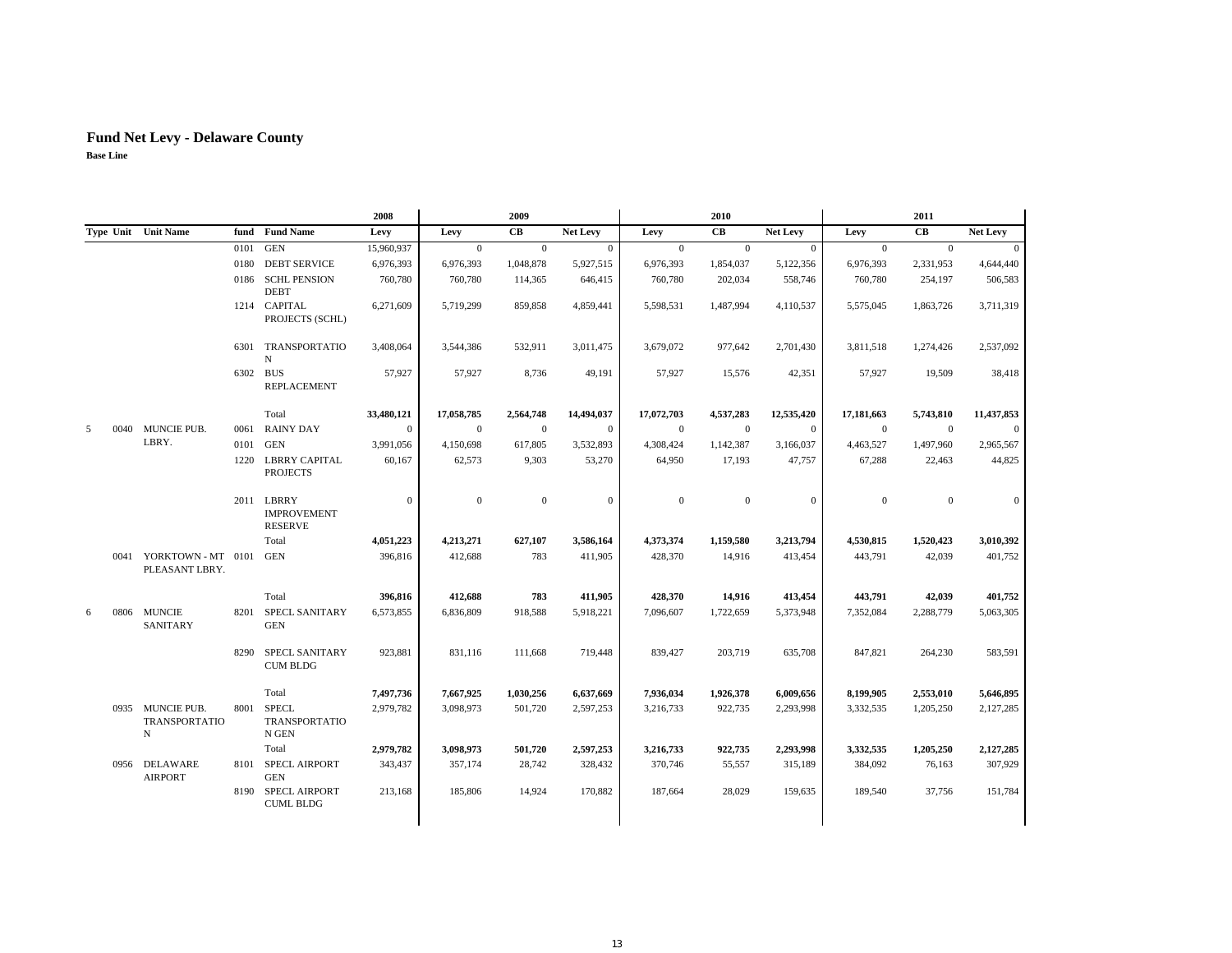|   |           |                                                             |      |                                                  | 2008                   |                        | 2009                 |                       |                       | 2010                 |                       |                        | 2011                 |                       |
|---|-----------|-------------------------------------------------------------|------|--------------------------------------------------|------------------------|------------------------|----------------------|-----------------------|-----------------------|----------------------|-----------------------|------------------------|----------------------|-----------------------|
|   | Type Unit | <b>Unit Name</b>                                            | fund | <b>Fund Name</b>                                 | Levy                   | Levy                   | $\mathbf C\mathbf B$ | <b>Net Levy</b>       | Levy                  | CB                   | Net Levy              | Levy                   | CB                   | <b>Net Levy</b>       |
|   |           |                                                             |      | Total                                            | 556,605                | 542,980                | 43,665               | 499,315               | 558,410               | 83,586               | 474,824               | 573,632                | 113,919              | 459,713               |
|   | 1034      | <b>EAST CENTRAL</b><br><b>INDIANA SOLID</b><br><b>WASTE</b> | 8210 | <b>SPECL SOLID</b><br>WASTE<br><b>MANAGEMENT</b> | 232,905                | 242,221                | 19,345               | 222,876               | 251,425               | 37,539               | 213,886               | 260,476                | 51,426               | 209,050               |
|   |           |                                                             |      | Total                                            | 232,905                | 242,221                | 19,345               | 222,876               | 251,425               | 37,539               | 213,886               | 260,476                | 51,426               | 209,050               |
| 8 | 0009      | DELAWARE<br><b>COUNTY REDEV.</b>                            | 8403 | <b>TAX INCREMENT</b><br><b>REPLACEMENT</b>       | 438,299                | 438,299                | 5,273                | 433,026               | 438,299               | 12,798               | 425,501               | 438,299                | 22,429               | 415,870               |
|   |           |                                                             |      | Total                                            | 438,299                | 438,299                | 5,273                | 433,026               | 438,299               | 12,798               | 425,501               | 438,299                | 22,429               | 415,870               |
|   | 0010      | <b>TOWN OF</b><br><b>YORKTOWN</b><br>REDEV.                 | 8403 | TAX INCREMENT<br><b>REPLACEMENT</b>              | 13,433                 | 13,433                 | $\mathbf{0}$         | 13,433                | 13,433                | 464                  | 12,969                | 13,433                 | 1,324                | 12,109                |
|   |           |                                                             |      | Total                                            | 13,433                 | 13,433                 | $\bf{0}$             | 13,433                | 13,433                | 464                  | 12,969                | 13,433                 | 1,324                | 12,109                |
|   | 0015      | MUNCIE REDEV.<br>COMSN.                                     | 8403 | <b>TAX INCREMENT</b><br><b>REPLACEMENT</b>       | 212,723                | 212,723                | 31,449               | 181,274               | 212,723               | 56,217               | 156,506               | 212,723                | 70,962               | 141,761               |
|   |           | <b>Total</b>                                                |      | Total                                            | 212,723<br>150,025,223 | 212,723<br>101,923,511 | 31,449<br>10,646,045 | 181,274<br>91,277,466 | 212,723<br>96,862,083 | 56,217<br>18,862,118 | 156,506<br>77,999,965 | 212,723<br>106,634,937 | 70,962<br>26,624,506 | 141,761<br>80,010,431 |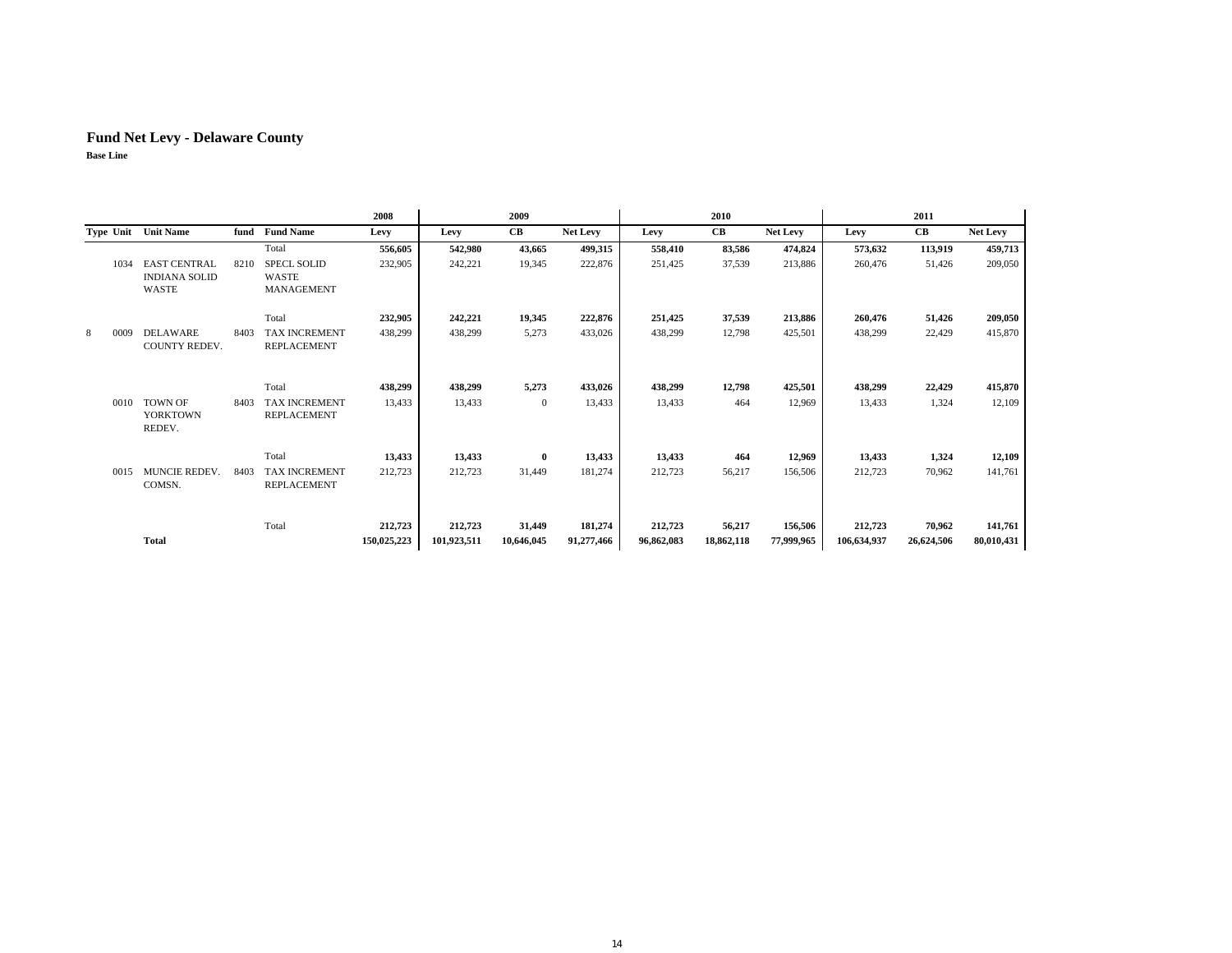## **Unit Circuit Breaker - Delaware County Base Line**

|                |      |                                   |                  | 2009           |                  |                 |                  | 2010             |                  |                 |                  | 2011           |                  |                 |
|----------------|------|-----------------------------------|------------------|----------------|------------------|-----------------|------------------|------------------|------------------|-----------------|------------------|----------------|------------------|-----------------|
|                |      | Type Unit Unit Name               | CB1              | CB2            | CB <sub>3</sub>  | <b>Total CB</b> | CB1              | CB2              | CB <sub>3</sub>  | <b>Total CB</b> | CB1              | CB2            | CB3              | <b>Total CB</b> |
| $\overline{0}$ | 0000 | <b>STATE UNIT</b>                 | $\overline{0}$   | $\mathbf{0}$   | $\overline{0}$   |                 | $\mathbf{0}$     | $\overline{0}$   | $\overline{0}$   | $\Omega$        | $\mathbf{0}$     | $\overline{0}$ | $\overline{0}$   |                 |
| 1              | 0000 | <b>DELAWARE</b><br><b>COUNTY</b>  | 5,886            | 1,091,882      | 505,129          | 1,602,897       | 83,899           | 1,047,516        | 843,113          | 1,974,527       | 352,000          | 1,997,764      | 1,833,343        | 4,183,107       |
| $\overline{2}$ | 0001 | CENTER TWP.                       | 1,159            | 208,256        | 94,371           | 303,785         | 22,878           | 299,203          | 242,360          | 564,441         | 53,125           | 348,471        | 344,684          | 746,280         |
|                | 0002 | DELAWARE TWP.                     | $\mathbf{0}$     | $\mathbf{0}$   | $\overline{0}$   |                 | $\boldsymbol{0}$ | 296              | $\boldsymbol{0}$ | 296             | -1               | 574            | $\boldsymbol{0}$ | 575             |
|                | 0003 | HAMILTON TWP.                     | $\mathbf{0}$     | $\tau$         | 123              | 130             | $\overline{c}$   | 480              | 299              | 781             | 421              | 2,009          | 416              | 2,847           |
|                | 0004 | HARRISON TWP.                     | $\boldsymbol{0}$ | $\mathbf{0}$   | $\mathbf{0}$     |                 | $\boldsymbol{0}$ | $\boldsymbol{0}$ | $\mathbf{0}$     | $\sqrt{ }$      | $\boldsymbol{0}$ | $\mathbf{0}$   | $\boldsymbol{0}$ |                 |
|                | 0005 | LIBERTY TWP.                      | $\overline{0}$   | 54             | 20               | 74              | $\mathbf{0}$     | 213              | 49               | 262             | $\overline{0}$   | 337            | 68               | 405             |
|                | 0006 | MONROE TWP.                       | $\mathbf{0}$     | $\overline{0}$ | $\overline{0}$   |                 | $\Omega$         | 103              | $\overline{0}$   | 103             | 62               | 4,134          | $\overline{0}$   | 4,197           |
|                | 0007 | MT. PLEASANT<br>TWP.              | $\overline{0}$   | 1,610          | 795              | 2,405           | 1,945            | 7,763            | 2,989            | 12,697          | 9,548            | 16,531         | 2,149            | 28,228          |
|                | 0008 | NILES TWP.                        | $\overline{0}$   | $\mathbf{0}$   | $\boldsymbol{0}$ |                 | $\mathbf{0}$     | 117              | $\boldsymbol{0}$ | 117             | 76               | 211            | $\mathbf{0}$     | 287             |
|                | 0009 | PERRY TWP.                        | $\overline{0}$   | $\overline{0}$ | $\mathbf{0}$     |                 | $\Omega$         | $\boldsymbol{0}$ | $\mathbf{0}$     | $\Omega$        | $\boldsymbol{0}$ | $\mathbf{0}$   | $\mathbf{0}$     |                 |
|                | 0010 | <b>SALEM TWP.</b>                 | $\mathbf{0}$     | 85             | $\overline{0}$   | 85              | $\Omega$         | 573              | $\mathbf{0}$     | 573             | 59               | 3,667          | 15               | 3,741           |
|                | 0011 | UNION TWP.                        | $\Omega$         | 328            | $\mathbf{0}$     | 328             | 10               | 702              | $\mathbf{0}$     | 712             | 28               | 897            | 161              | 1,087           |
|                | 0012 | <b>WASHINGTON</b><br>TWP.         | $\boldsymbol{0}$ | 127            | $\mathbf{0}$     | 127             | $\mathbf{0}$     | 344              | $\mathbf{0}$     | 344             | $\overline{4}$   | 459            | 20               | 483             |
| 3              | 0107 | MUNCIE CIV.<br><b>CITY</b>        | 13,979           | 2,548,556      | 1,199,682        | 3,762,217       | 250,047          | 3,550,134        | 3,115,350        | 6,915,532       | 504,253          | 4,130,604      | 4,398,681        | 9,033,539       |
|                |      | 0591 ALBANY CIV.<br><b>TOWN</b>   | $\mathbf{0}$     | $\mathbf{0}$   | $\overline{0}$   |                 | $\boldsymbol{0}$ | 10,761           | $\boldsymbol{0}$ | 10,761          | 897              | 20,632         | $\mathbf{0}$     | 21,529          |
|                |      | 0592 EATON CIV.<br><b>TOWN</b>    | $\mathbf{0}$     | 12,373         | $\overline{0}$   | 12,373          | 397              | 26,543           | $\mathbf{0}$     | 26,940          | 1,071            | 33,821         | 6,083            | 40,975          |
|                | 0593 | <b>GASTON CIV.</b><br><b>TOWN</b> | $\mathbf{0}$     | 7,780          | $\overline{0}$   | 7,780           | $\mathbf{0}$     | 21,558           | $\boldsymbol{0}$ | 21,558          | 280              | 28,885         | 1,253            | 30,418          |
|                | 0594 | SELMA CIV.<br><b>TOWN</b>         | $\mathbf{0}$     | $\theta$       | $\overline{0}$   |                 | $\mathbf{0}$     | 4,363            | $\mathbf{0}$     | 4,363           | $\mathbf{1}$     | 7,906          | $\mathbf{0}$     | 7,907           |
|                | 0595 | YORKTOWN CIV.<br><b>TOWN</b>      | $\mathbf{0}$     | 5,943          | $\overline{0}$   | 5,943           | 27,678           | 73,072           | $\boldsymbol{0}$ | 100,750         | 148,555          | 119,411        | 2,937            | 270,903         |
|                |      | 0746 CHESTERFIELD<br>CIV. TOWN    | $\boldsymbol{0}$ | $\theta$       | $\mathbf{0}$     |                 | $\boldsymbol{0}$ | $\boldsymbol{0}$ | $\boldsymbol{0}$ | $\sqrt{ }$      | $\boldsymbol{0}$ | $\mathbf{0}$   | 394              | 394             |
|                | 0963 | DALEVILLE CIV.<br><b>TOWN</b>     | $\boldsymbol{0}$ | 1,618          | $\mathbf{0}$     | 1,618           | $\mathbf{0}$     | 10,960           | $\mathbf{0}$     | 10,960          | 1,010            | 16,286         | $\boldsymbol{0}$ | 17,296          |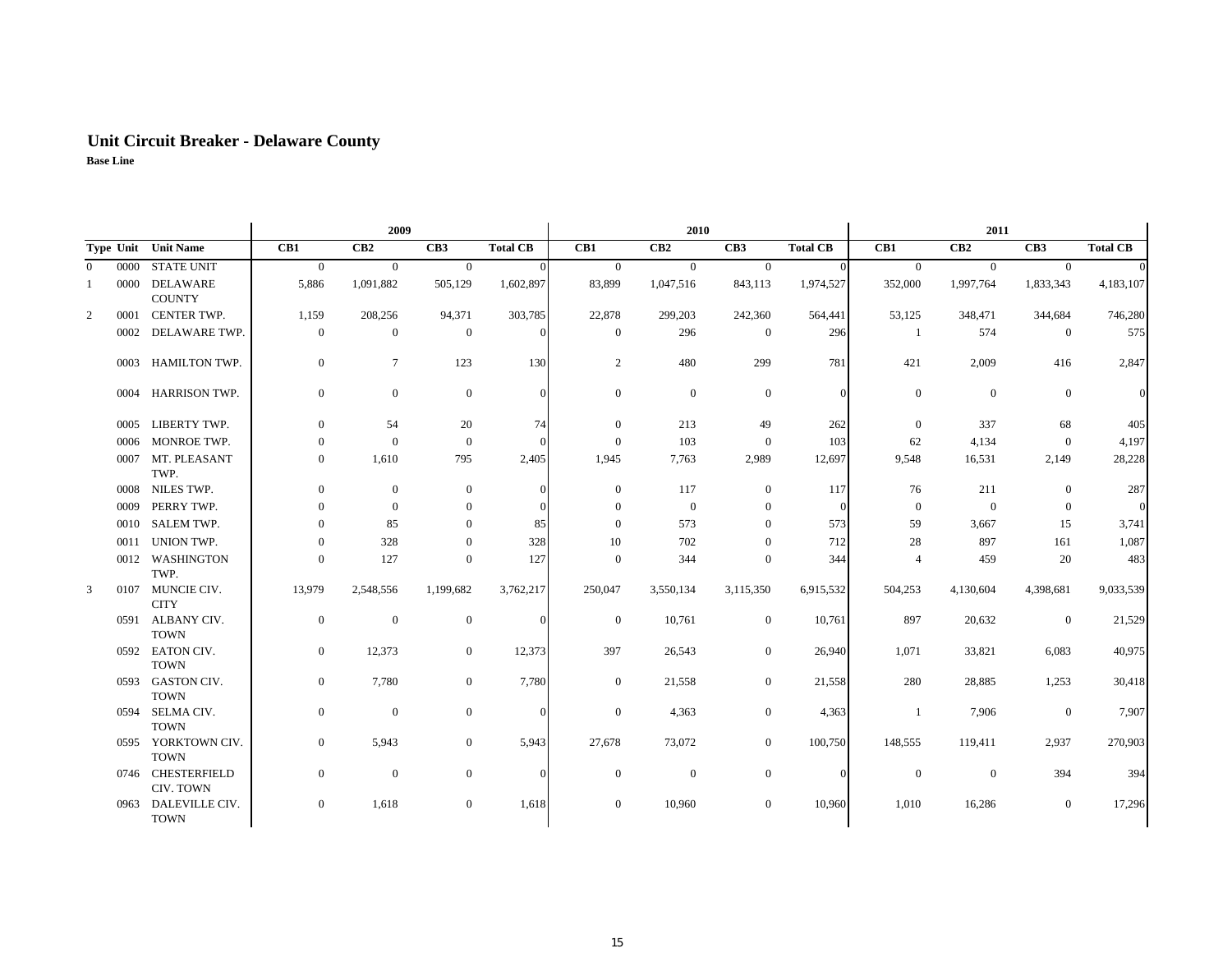# **Unit Circuit Breaker - Delaware County**

|                        |                                                             |                | 2009         |              |                 |              | 2010      |                 |                 |                | 2011      |                 |                 |
|------------------------|-------------------------------------------------------------|----------------|--------------|--------------|-----------------|--------------|-----------|-----------------|-----------------|----------------|-----------|-----------------|-----------------|
|                        | Type Unit Unit Name                                         | CB1            | CB2          | CB3          | <b>Total CB</b> | CB1          | CB2       | CB <sub>3</sub> | <b>Total CB</b> | CB1            | CB2       | CB <sub>3</sub> | <b>Total CB</b> |
| 1875<br>$\overline{4}$ | DELAWARE COM.<br>SCH. CORP.                                 | $\overline{0}$ | 12,924       | 17,470       | 30,393          | 596          | 50,872    | 40,788          | 92,257          | 8,335          | 92,214    | 60,591          | 161,140         |
| 1885                   | WES-DEL COM.<br><b>SCH. CORP</b>                            | $\overline{0}$ | 4,142        | $\mathbf{0}$ | 4,142           | $\mathbf{0}$ | 10,864    | $\overline{0}$  | 10,864          | 137            | 14,102    | 612             | 14,850          |
| 1895                   | <b>LIBERTY-PERRY</b><br>COM. SCH. CORP.                     | $\overline{0}$ | 2,838        | 1,061        | 3,900           | $\mathbf{0}$ | 10,784    | 2,475           | 13,259          | $\overline{2}$ | 16,509    | 3,322           | 19,833          |
| 1900                   | COWAN COM.<br>SCH. CORP.                                    | $\mathbf{0}$   | $\mathbf{0}$ | $\mathbf{0}$ | $\Omega$        | $\mathbf{0}$ | 1,002     | $\overline{0}$  | 1,002           | 600            | 39,788    | $\mathbf{0}$    | 40,388          |
|                        | 1910 MT. PLEASANT<br>TWP. COM. SCH. C                       | $\overline{0}$ | 50,964       | 28,859       | 79,824          | 38,916       | 180,334   | 104,279         | 323,528         | 216,108        | 310,381   | 68,400          | 594,889         |
| 1940                   | DALEVILLE COM.<br>SCH.S                                     | $\mathbf{0}$   | 3,676        | $\mathbf{0}$ | 3,676           | $\mathbf{0}$ | 23,998    | $\mathbf{0}$    | 23,998          | 2,226          | 71,783    | 609             | 74,617          |
|                        | 1970 MUNCIE COM.<br>SCH. CORP.                              | 9,832          | 1,754,337    | 800,580      | 2,564,748       | 174,473      | 2,379,065 | 1,983,745       | 4,537,283       | 352,218        | 2,651,094 | 2,740,499       | 5,743,810       |
| 5<br>0040              | MUNCIE PUB.<br>LBRY.                                        | 2,326          | 425,168      | 199,613      | 627,107         | 42,839       | 597,836   | 518,904         | 1,159,580       | 90,691         | 698,420   | 731,313         | 1,520,423       |
|                        | 0041 YORKTOWN - MT<br>PLEASANT LBRY.                        | $\mathbf{0}$   | 783          | $\mathbf{0}$ | 783             | 3,641        | 11,274    | $\mathbf{0}$    | 14,916          | 19,792         | 21,860    | 387             | 42,039          |
| 6<br>0806              | <b>MUNCIE</b><br><b>SANITARY</b>                            | 3.811          | 699,417      | 327,028      | 1,030,256       | 81,819       | 993,753   | 850,807         | 1,926,378       | 182,864        | 1,173,551 | 1,196,595       | 2,553,010       |
|                        | 0935 MUNCIE PUB.<br><b>TRANSPORTATIO</b><br>$\mathbf N$     | 1,864          | 339,869      | 159,987      | 501,720         | 33,364       | 473,692   | 415,679         | 922,735         | 67,277         | 551,103   | 586,870         | 1,205,250       |
|                        | 0956 DELAWARE<br><b>AIRPORT</b>                             | 160            | 29,744       | 13,760       | 43,665          | 3,552        | 44,344    | 35,691          | 83,586          | 9,586          | 54,405    | 49,928          | 113,919         |
| 1034                   | <b>EAST CENTRAL</b><br><b>INDIANA SOLID</b><br><b>WASTE</b> | 71             | 13,178       | 6,096        | 19,345          | 1,595        | 19,915    | 16,029          | 37,539          | 4,327          | 24,560    | 22,539          | 51,426          |
| 8<br>0009              | DELAWARE<br><b>COUNTY REDEV.</b>                            | $\overline{0}$ | 4,080        | 1,193        | 5,273           | 998          | 8,944     | 2,856           | 12,798          | 3,916          | 14,375    | 4,137           | 22,429          |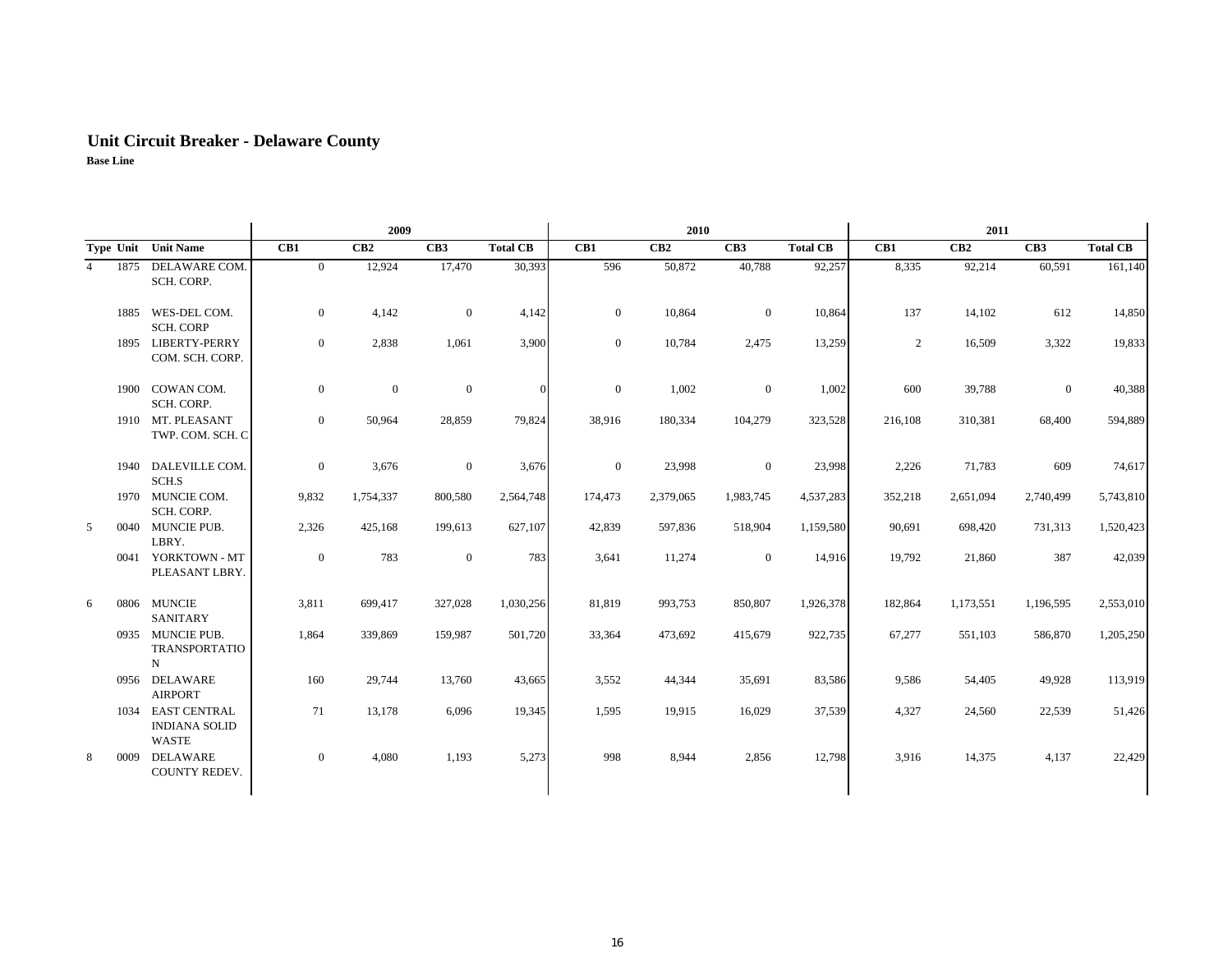## **Unit Circuit Breaker - Delaware County Base Line**

|      |                                      |          | 2009      |           |                 |         | <b>2010</b>     |                 |                 |           | 2011            |            |                 |
|------|--------------------------------------|----------|-----------|-----------|-----------------|---------|-----------------|-----------------|-----------------|-----------|-----------------|------------|-----------------|
|      | <b>Type Unit Unit Name</b>           | CB1      | CB2       | CB3       | <b>Total CB</b> | CB1     | CB <sub>2</sub> | CB <sub>3</sub> | <b>Total CB</b> | CB1       | CB <sub>2</sub> | CB3        | <b>Total CB</b> |
| 0010 | TOWN OF<br><b>YORKTOWN</b><br>REDEV. | $\theta$ |           |           |                 | 30      | 434             |                 | 464             | 605       | 720             |            | 1,324           |
| 0015 | <b>MUNCIE REDEV.</b><br>COMSN.       | 125      | 21,187    | 10,137    | 31,449          | 2,156   | 28,496          | 25,565          | 56,217          | 4,192     | 31,972          | 34,797     | 70,962          |
|      | Total                                | 39,212   | 7,240,927 | 3,365,906 | 10,646,045      | 770,833 | 9,890,306       | 8,200,978       | 18,862,118      | 2,034,266 | 12,499,437      | 12,090,803 | 26,624,506      |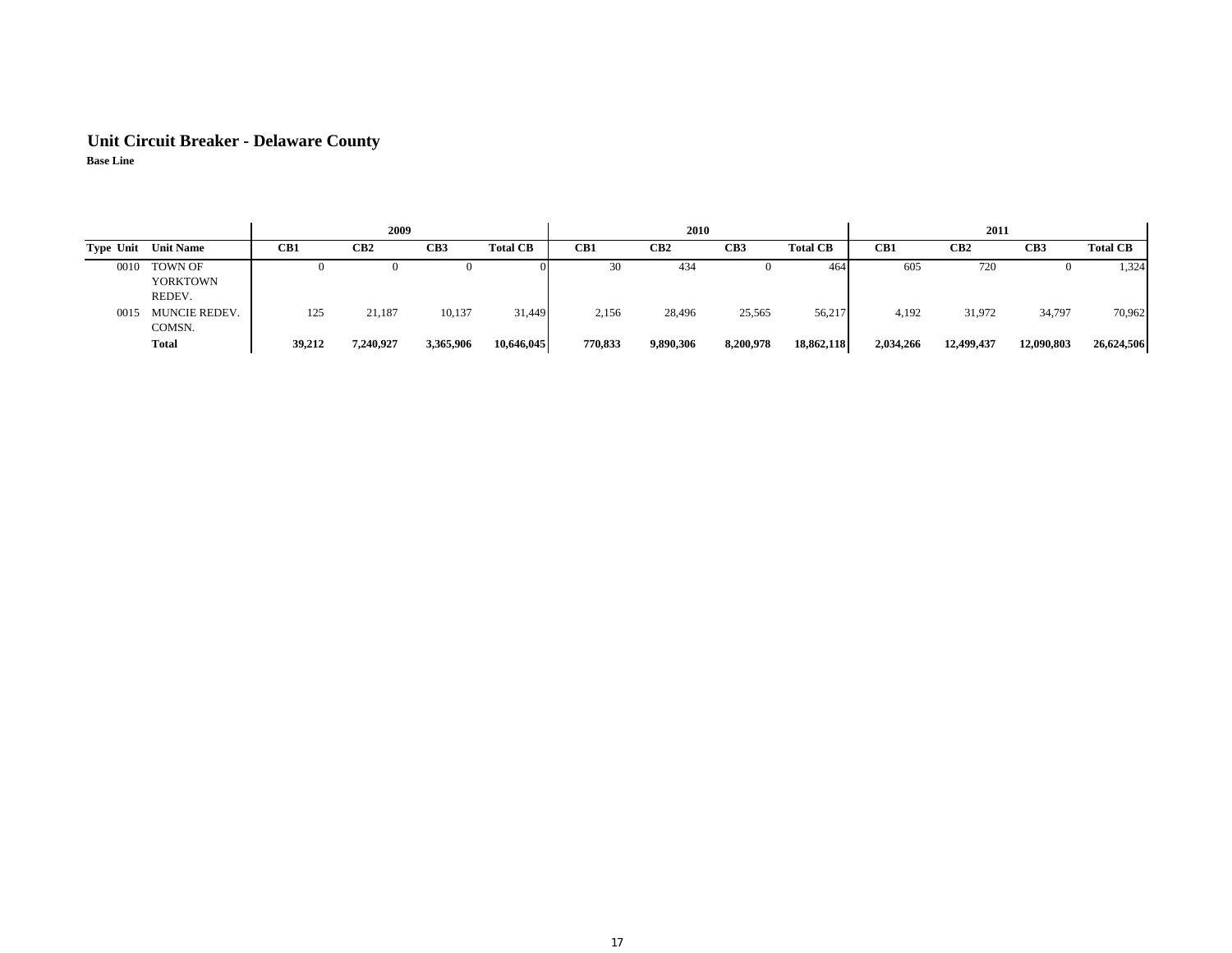## **Dist Circuit Breaker - Delaware County**

|     |                                                 |                | 2009             |                  |                 |                  | 2010           |                  |                 |                  | 2011             |                |                 |
|-----|-------------------------------------------------|----------------|------------------|------------------|-----------------|------------------|----------------|------------------|-----------------|------------------|------------------|----------------|-----------------|
|     | Dist Dist Name                                  | CB1            | CB2              | CB3              | <b>Total CB</b> | CB1              | CB2            | CB <sub>3</sub>  | <b>Total CB</b> | CB1              | CB2              | CB3            | <b>Total CB</b> |
| 001 | <b>CENTER TOWNSHIP</b>                          | $\overline{0}$ | $\overline{0}$   | $\overline{0}$   | $\Omega$        | $\mathbf{0}$     | 9,439          | $\overline{0}$   | 9,439           | 2,563            | 32,863           | $\mathbf{0}$   | 35,425          |
| 002 | <b>CENTER TOWNSHIP -</b><br><b>MUNCIE SANIT</b> | $\overline{0}$ | 12,756           | $\boldsymbol{0}$ | 12,756          | 12,338           | 56,272         | $\overline{0}$   | 68,609          | 72,422           | 89,888           | $\overline{0}$ | 162,311         |
| 003 | <b>MUNCIE CITY - CENTER</b><br><b>TOWNSHIP</b>  | 39,212         | 6,485,204        | 3,032,915        | 9,557,331       | 655,266          | 8,444,243      | 7,316,866        | 16,416,375      | 1,374,309        | 10,221,402       | 11,060,999     | 22,656,710      |
| 004 | <b>DELAWARE TOWNSHIP</b>                        | $\mathbf{0}$   | $\boldsymbol{0}$ | $\mathbf{0}$     | $\Omega$        | $\mathbf{0}$     | $\overline{0}$ | $\mathbf{0}$     | $\Omega$        | $\boldsymbol{0}$ | $\boldsymbol{0}$ | $\mathbf{0}$   |                 |
| 005 | ALBANY TOWN -<br><b>DELAWARE TOWNSHI</b>        | $\mathbf{0}$   | $\overline{0}$   | $\overline{0}$   |                 | $\mathbf{0}$     | 32,500         | $\mathbf{0}$     | 32,500          | 86               | 68,143           | $\overline{0}$ | 68,230          |
| 006 | <b>HAMILTON TOWNSHIP</b>                        | $\mathbf{0}$   | 0                | $\mathbf{0}$     | $\Omega$        | $\boldsymbol{0}$ | $\overline{0}$ | $\mathbf{0}$     | $\Omega$        | $\boldsymbol{0}$ | $\boldsymbol{0}$ | $\overline{0}$ |                 |
| 007 | <b>HAMILTON TWP -</b><br><b>MUNCIE SANITARY</b> | $\Omega$       | $\overline{0}$   | $\mathbf{0}$     |                 | $\mathbf{0}$     | 10,718         | $\overline{0}$   | 10,718          | 10,521           | 50,510           | $\overline{0}$ | 61,031          |
| 008 | <b>HARRISON TOWNSHIP</b>                        | $\mathbf{0}$   | $\boldsymbol{0}$ | $\mathbf{0}$     |                 | $\mathbf{0}$     | $\mathbf{0}$   | $\boldsymbol{0}$ | $\Omega$        | $\mathbf{0}$     | $\boldsymbol{0}$ | $\Omega$       |                 |
| 009 | <b>HARRISON TWP -</b><br>MUNCIE SANITARY        | $\Omega$       | $\overline{0}$   | $\mathbf{0}$     |                 | $\Omega$         | $\overline{0}$ | $\mathbf{0}$     | $\Omega$        | $\Omega$         | $\mathbf{0}$     | $\Omega$       |                 |
| 010 | <b>LIBERTY TOWNSHIP</b>                         | $\Omega$       | 0                | $\overline{0}$   |                 | $\overline{0}$   | $\overline{0}$ | $\overline{0}$   |                 | $\mathbf{0}$     | $\mathbf{0}$     | $\overline{0}$ |                 |
| 011 | <b>SELMA TOWN</b>                               | $\Omega$       | 0                | $\overline{0}$   |                 | $\mathbf{0}$     | 14,238         | $\theta$         | 14,238          | 4                | 27,907           | $\overline{0}$ | 27,911          |
| 012 | <b>MONROE TOWNSHIP</b>                          | $\Omega$       | $\Omega$         | $\overline{0}$   |                 | $\Omega$         | $\overline{0}$ | $\Omega$         | $\Omega$        | 127              | 61,013           | $\overline{0}$ | 61,139          |
| 013 | MONROE TOWNSHIP -<br><b>MUNCIE SANIT</b>        | $\Omega$       | $\overline{0}$   | $\overline{0}$   |                 | $\mathbf{0}$     | 1,727          | $\Omega$         | 1,727           | 997              | 3,542            | $\overline{0}$ | 4,539           |
|     | 014 MT PLEASANT<br><b>TOWNSHIP</b>              | $\Omega$       | $\overline{0}$   | $\mathbf{0}$     |                 | $\Omega$         | $\overline{0}$ | $\mathbf{0}$     | $\Omega$        | 2,606            | 22,485           | $\Omega$       | 25,091          |
| 015 | MT PLEASANT TWP -<br><b>MUNCIE SANIT</b>        | $\Omega$       | $\overline{0}$   | $\mathbf{0}$     |                 | $\Omega$         | 35,275         | $\mathbf{0}$     | 35,275          | 2,599            | 118,427          | $\overline{0}$ | 121,026         |
|     | 016 MUNCIE CITY - MT<br>PLEASANT TWP            | $\overline{0}$ | 156,435          | 86,450           | 242,885         | 300              | 213,215        | 321,149          | 534,664         | 700              | 267,145          | 162,478        | 430,324         |
| 017 | YORKTOWN TOWN                                   | $\Omega$       | $\overline{0}$   | $\overline{0}$   |                 | 9,110            | 132,464        | $\mathbf{0}$     | 141,574         | 210,290          | 250,390          | $\overline{0}$ | 460,680         |
| 018 | <b>NILES TOWNSHIP</b>                           | $\Omega$       | $\overline{0}$   | $\overline{0}$   |                 | $\mathbf{0}$     | $\overline{0}$ | $\Omega$         | $\Omega$        | $\mathbf{0}$     | $\overline{0}$   | $\Omega$       |                 |
| 019 | <b>ALBANY TOWN - NILES</b><br>TWP               | $\Omega$       | $\overline{0}$   | $\overline{0}$   |                 | $\Omega$         | 4,708          | $\overline{0}$   | 4,708           | 3,320            | 9,220            | $\Omega$       | 12,540          |
| 020 | PERRY TOWNSHIP                                  | $\Omega$       | $\overline{0}$   | $\mathbf{0}$     |                 | $\overline{0}$   | $\mathbf{0}$   | $\Omega$         | $\Omega$        | $\boldsymbol{0}$ | $\Omega$         | $\overline{0}$ |                 |
| 021 | <b>SALEM TOWNSHIP</b>                           | $\Omega$       | $\Omega$         | $\overline{0}$   |                 | $\Omega$         | $\overline{0}$ | $\Omega$         | $\Omega$        | 121              | 58,505           | $\Omega$       | 58,626          |
| 022 | <b>UNION TOWNSHIP</b>                           | $\theta$       | $\Omega$         | $\Omega$         |                 | $\Omega$         | $\Omega$       | $\theta$         | $\Omega$        | $\mathbf{0}$     | $\overline{0}$   | $\Omega$       |                 |
| 023 | <b>EATON TOWN</b>                               | $\Omega$       | 31,354           | $\overline{0}$   | 31,354          | 922              | 61,702         | $\Omega$         | 62,624          | 2,660            | 84,015           | 15,110         | 101,784         |
| 024 | <b>WASHINGTON</b><br><b>TOWNSHIP</b>            | $\Omega$       | $\overline{0}$   | $\Omega$         | $\Omega$        | $\Omega$         | $\overline{0}$ | $\Omega$         | $\Omega$        | $\Omega$         | $\overline{0}$   | $\overline{0}$ |                 |
| 025 | GASTON TOWN                                     | $\overline{0}$ | 15,567           | $\mathbf{0}$     | 15,567          | $\mathbf{0}$     | 39,138         | $\boldsymbol{0}$ | 39,138          | 544              | 56,199           | 2,438          | 59,181          |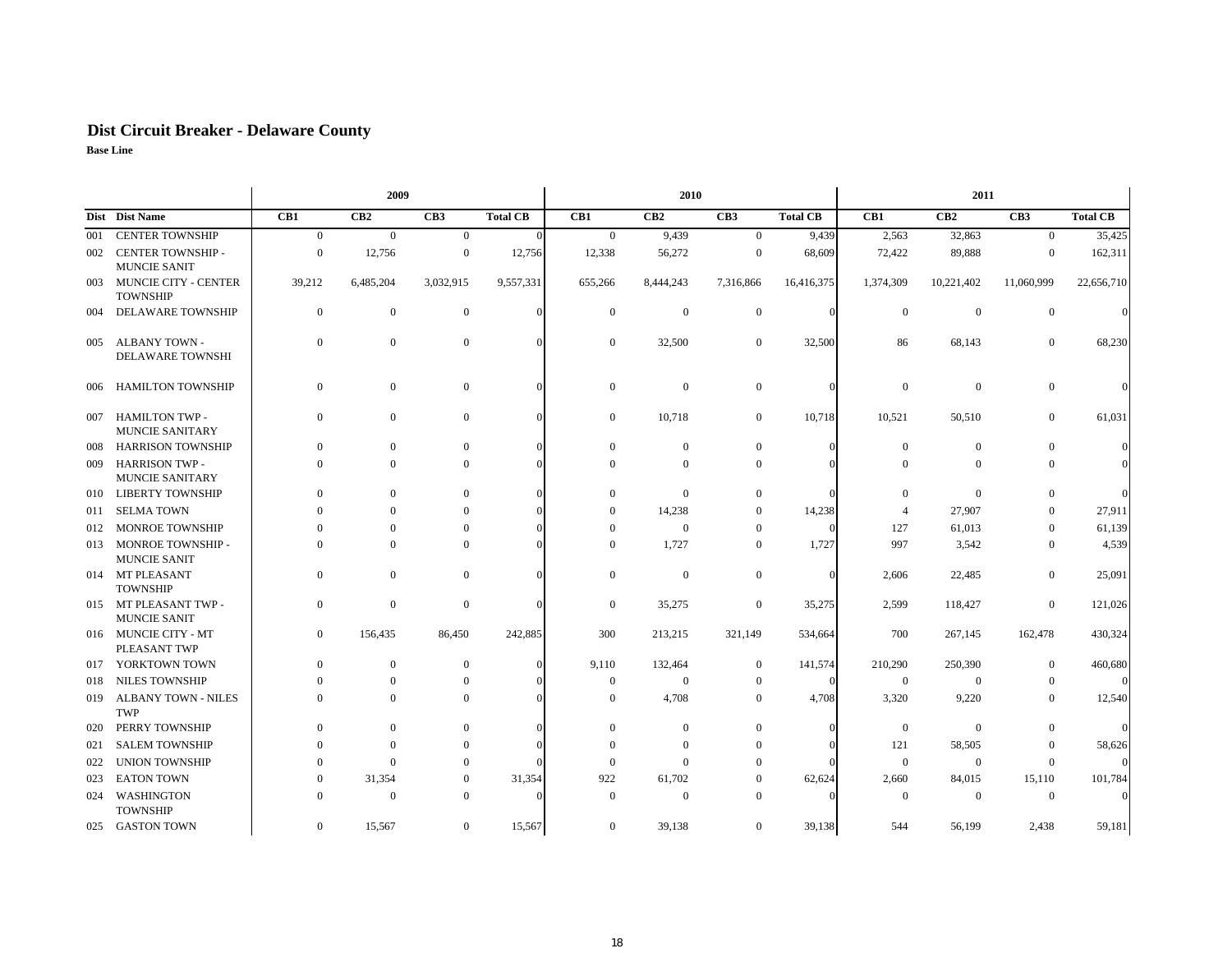## **Dist Circuit Breaker - Delaware County**

|              |                                           | 2009     |           |           |                 |          | 2010            |           |                 |           | 2011       |                 |                 |
|--------------|-------------------------------------------|----------|-----------|-----------|-----------------|----------|-----------------|-----------|-----------------|-----------|------------|-----------------|-----------------|
|              | Dist Dist Name                            | CB1      | CB2       | CB3       | <b>Total CB</b> | CB1      | CB <sub>2</sub> | CB3       | <b>Total CB</b> | CB1       | CB2        | CB <sub>3</sub> | <b>Total CB</b> |
| 026          | <b>DALEVILLE TOWN</b>                     | $\Omega$ | 7,114     | $\Omega$  | 7,114           |          | 43,306          | $\Omega$  | 43,306          | 4,286     | 69,117     | $\mathbf{0}$    | 73,403          |
| 027          | CHESTERFIELD TOWN                         | $\Omega$ |           | $\Omega$  | $^{\circ}$      | $\Omega$ | $\Omega$        | $\Omega$  |                 | $\Omega$  | $\Omega$   | 1,322           | 1,322           |
| 028          | <b>HAMILTON SANITARY</b><br><b>MUNCIE</b> | $\Omega$ | 3,602     | 61,477    | 65,078          | 763      | 4,720           | 138,027   | 143,510         | 2,487     | 5,703      | 202,699         | 210,889         |
| 029          | LIBERTY MUNCIE                            | $\Omega$ | 10,104    | 3,779     | 13,882          |          | 12,979          | 8,471     | 21,450          | $\Omega$  | 15,618     | 12,372          | 27,990          |
| 030          | <b>MUNCIE ANNEX</b>                       | $\Omega$ | 465,014   | 132,386   | 597,400         | 1,004    | 629,143         | 302,839   | 932,985         | 2,019     | 765,816    | 449,916         | 1,217,751       |
| 031          | MT. PLEASANT-MUNCIE-<br><b>CNTY TIF</b>   | $\Omega$ | $\Omega$  | 20,588    | 20,588          | $\Omega$ | $\theta$        | 49,008    | 49,008          | $\Omega$  | $\Omega$   | 76,259          | 76,259          |
| 032          | YORKTOWN ANNEX                            | $\Omega$ | 2,054     | $\Omega$  | 2,054           | 7.481    | 58,202          | $\Omega$  | 65,684          | 87,153    | 105,775    | $\overline{0}$  | 192,928         |
| 033          | MUNCIE PHASE IN 1                         | $\Omega$ | 28.916    | 18,099    | 47,015          | 657      | 39,223          | 41,142    | 81,022          | 1,975     | 47,764     | 60,697          | 110,437         |
| 034          | <b>MUNCIE PHASE IN 2</b>                  | $\Omega$ | 767       | 10,213    | 10,981          | $\Omega$ | 978             | 23,476    | 24,454          | 187       | 1,178      | 34,691          | 36,057          |
| 035          | YORKTOWN SAN                              | $\Omega$ | 22,040    | $\Omega$  | 22,040          | 82,992   | 46,115          | $\Omega$  | 129,107         | 252,288   | 66,811     | 11,821          | 330,920         |
| <b>Total</b> |                                           | 39,212   | 7,240,927 | 3,365,906 | 10,646,045      | 770,833  | 9,890,306       | 8,200,978 | 18,862,118      | 2,034,266 | 12,499,437 | 12,090,803      | 26,624,506      |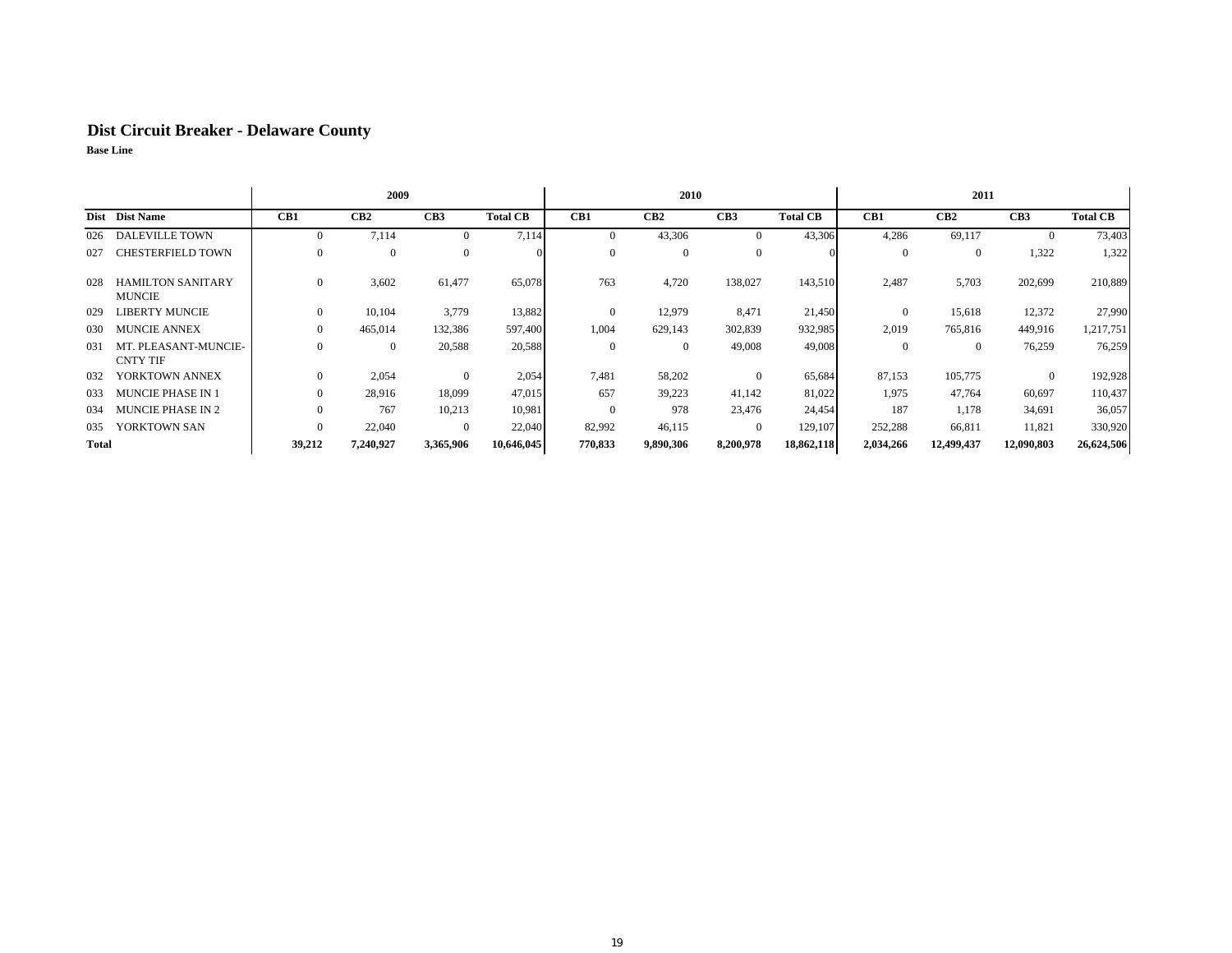## **AV by Property Class Grouping - Delaware County Base Line**

#### **AV in Thousands**

|                                    |           |           | <b>Gross Assessed Value</b> |             |           |             |           |           | <b>Net Assessed Value</b> |           |           |             |
|------------------------------------|-----------|-----------|-----------------------------|-------------|-----------|-------------|-----------|-----------|---------------------------|-----------|-----------|-------------|
| <b>Property Class Grouping</b>     | 2007      | 2008      | 2009                        | <b>2010</b> | 2011      | <b>CAGR</b> | 2007      | 2008      | 2009                      | 2010      | 2011      | <b>CAGR</b> |
| Agriculture                        | 364,467   | 395,634   | 416,485                     | 420,649     | 420,649   | 3.65%       | 306,027   | 339,918   | 326,935                   | 330,503   | 330,503   | 1.94%       |
| Industrial and Commercial Vacant   | 23,164    | 25,954    | 40,676                      | 41,083      | 40,961    | 15.32%      | 19,953    | 22,425    | 36,946                    | 37,315    | 37,193    | 16.85%      |
| Mineral and Industrial Mining      | 2,628     | 2,659     | 2,813                       | 2,841       | 2,841     | 1.97%       | 2,628     | 2,659     | 2,813                     | 2,841     | 2,841     | 1.97%       |
| General Industrial                 | 128,480   | 117,680   | 121,001                     | 122,211     | 117,078   | $-2.30%$    | 126,672   | 108,670   | 111,732                   | 112,849   | 107,717   | $-3.97%$    |
| General Commercial                 | 883,030   | 917,595   | 969,678                     | 979,375     | 979,375   | 2.62%       | 732,374   | 773,219   | 820,997                   | 829,211   | 829,211   | 3.15%       |
| Commercial Multifamily Residential | 207,266   | 191,358   | 188,751                     | 190,638     | 190,638   | $-2.07%$    | 189,440   | 174,867   | 171,664                   | 173,382   | 173,382   | $-2.19%$    |
| Commercial-Other Housing           | 57,268    | 61,314    | 63,735                      | 64,372      | 64,372    | 2.97%       | 51,854    | 46,302    | 48,498                    | 48,983    | 48,983    | $-1.41%$    |
| General Residential                | 3,256,594 | 3,295,864 | 3,299,160                   | 3,132,836   | 3,098,639 | $-1.24%$    | 2,145,466 | 2,169,562 | 1,599,865                 | 1,492,592 | 1,470,721 | $-9.01%$    |
| Other Residential                  | 115,865   | 116,725   | 117,195                     | 111,287     | 110,072   | $-1.27%$    | 80,479    | 80,049    | 62,311                    | 58,014    | 57,132    | $-8.21%$    |
| Residential Mobile Home            | 44,470    | 44,747    | 46,875                      | 44,511      | 44,025    | $-0.25%$    | 32,728    | 33,029    | 31,461                    | 29,728    | 29,373    | $-2.67%$    |
| <b>Residential Vacant</b>          | 47,453    | 51,515    | 69,814                      | 66,292      | 65,565    | 8.42%       | 41,954    | 46,207    | 59,397                    | 56,262    | 55,615    | 7.30%       |
| Tax Exempt                         | 173,175   | 195,263   | 214,922                     | 217,071     | 217,071   | 5.81%       | 1,928     | 19,798    | 22,478                    | 22,703    | 22,703    | 85.24%      |
| Personal Property                  | 491,112   | 484,629   | 497,663                     | 502,637     | 477,144   | $-0.72%$    | 435,908   | 402,845   | 415,062                   | 419,210   | 394,943   | $-2.44%$    |
| <b>Total</b>                       | 5,794,970 | 5,900,936 | 6,048,767                   | 5,895,803   | 5,828,432 | 0.14%       | 4,167,409 | 4,219,548 | 3,710,158                 | 3,613,593 | 3,560,318 | $-3.86%$    |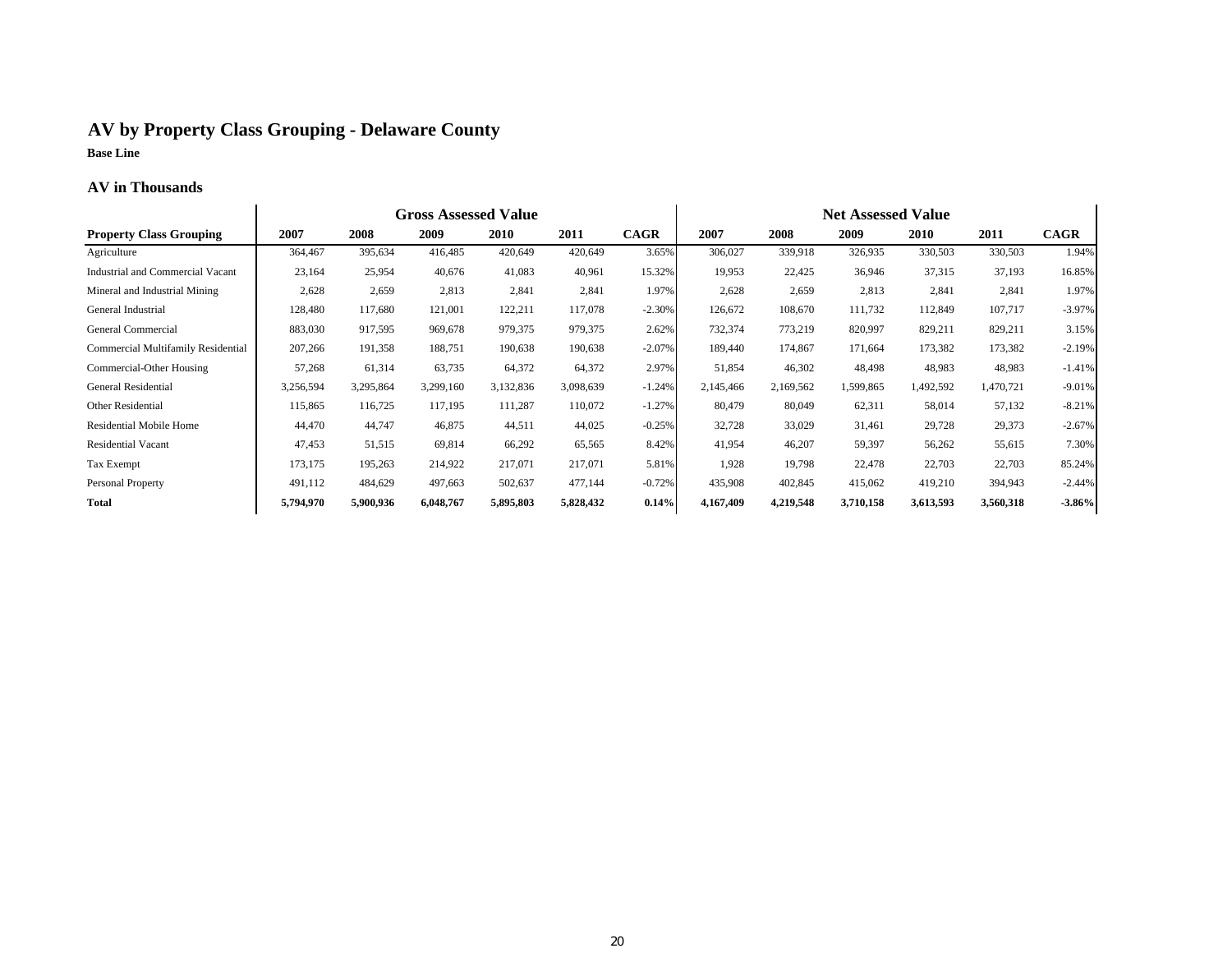|                  |                                  |              |                                          |        | 2009             |                        |        | 2010             |               |        | 2011           |               |
|------------------|----------------------------------|--------------|------------------------------------------|--------|------------------|------------------------|--------|------------------|---------------|--------|----------------|---------------|
| Type Unit        | <b>Unit Name</b>                 | fund         | Fundname                                 | Rate   | Levy             | <b>NAV</b>             | Rate   | Levy             | <b>NAV</b>    | Rate   | Levy           | <b>NAV</b>    |
| $\Omega$<br>0000 | <b>STATE UNIT</b>                | 9986         | ST. FAIR                                 | 0.0000 | $\mathbf{0}$     | 3,440,814,690          | 0.0000 | $\overline{0}$   | 3,343,388,022 | 0.0000 | $\overline{0}$ | 3,290,823,275 |
|                  | <b>STATE UNIT</b>                | 9987         | <b>ST. FORESTRY</b>                      | 0.0000 | $\mathbf{0}$     | 3,440,869,167          | 0.0000 | $\mathbf{0}$     | 3,343,440,956 | 0.0000 | $\mathbf{0}$   | 3,290,875,377 |
|                  |                                  | <b>Total</b> |                                          | 0.0000 | $\bf{0}$         | 3,440,869,167          | 0.0000 | $\bf{0}$         | 3,343,440,956 | 0.0000 | $\bf{0}$       | 3,290,875,377 |
| 0000<br>-1       | <b>DELAWARE</b><br><b>COUNTY</b> | 0101         | <b>GEN</b>                               | 0.4091 | 14,077,583       | 3,440,855,488          | 0.4371 | 14,612,531       | 3,343,427,664 | 0.4600 | 15,138,582     | 3,290,862,294 |
|                  | <b>DELAWARE</b><br><b>COUNTY</b> | 0123         | 2006<br><b>REASSESSMENT</b>              | 0.0075 | 258,642          | 3,440,849,278          | 0.0080 | 268,470          | 3,343,421,630 | 0.0085 | 278,134        | 3,290,856,355 |
|                  | <b>DELAWARE</b><br><b>COUNTY</b> | 0180         | <b>DEBT SERVICE</b>                      | 0.0297 | 1,022,415        | 3,440,856,757          | 0.0306 | 1,022,415        | 3,343,428,897 | 0.0311 | 1,022,415      | 3,290,863,507 |
|                  | <b>DELAWARE</b><br><b>COUNTY</b> | 0283         | <b>LEASE RENTAL</b><br><b>PAYMENT</b>    | 0.0492 | 1,693,498        | 3,440,856,341          | 0.0507 | 1,693,498        | 3,343,428,493 | 0.0515 | 1,693,498      | 3,290,863,110 |
|                  | <b>DELAWARE</b><br><b>COUNTY</b> |              | 0702 HIGHWAY                             | 0.0000 | $\mathbf{0}$     | $\Omega$               | 0.0000 | $\mathbf{0}$     | $\Omega$      | 0.0000 | $\overline{0}$ |               |
|                  | <b>DELAWARE</b><br><b>COUNTY</b> |              | 0706 LOCAL ROAD &<br><b>STREET</b>       | 0.0000 | $\mathbf{0}$     | $\Omega$               | 0.0000 | $\boldsymbol{0}$ | $\mathbf{0}$  | 0.0000 | $\mathbf{0}$   |               |
|                  | <b>DELAWARE</b><br><b>COUNTY</b> |              | 0790 CUM BRIDGE                          | 0.0605 | 2,081,717        | 3,440,855,750          | 0.0629 | 2,102,534        | 3,343,427,919 | 0.0645 | 2,123,559      | 3,290,862,545 |
|                  | <b>DELAWARE</b><br><b>COUNTY</b> | 0801         | <b>HEALTH</b>                            | 0.0240 | 825,195          | 3,440,855,886          | 0.0256 | 856,552          | 3,343,428,051 | 0.0270 | 887,387        | 3,290,862,675 |
|                  | <b>DELAWARE</b><br><b>COUNTY</b> | 0843         | <b>CNTY WELFARE</b><br><b>FAMILY AND</b> | 0.0000 | $\mathbf{0}$     | 3,440,855,346 (0.1994) |        | (6,665,170)      | 3,343,427,526 | 0.0000 | $\mathbf{0}$   | 3,290,862,158 |
|                  | <b>DELAWARE</b><br><b>COUNTY</b> |              | 0856 CNTY HOSP CARE<br><b>INDIGENT</b>   | 0.0000 | $\boldsymbol{0}$ | 3,440,854,309          | 0.0000 | $\mathbf{0}$     | 3,343,426,519 | 0.0000 | $\mathbf{0}$   | 3,290,861,167 |
|                  | <b>DELAWARE</b><br><b>COUNTY</b> |              | 0858 CNTY WELFARE<br><b>MAW</b>          | 0.0000 | $\boldsymbol{0}$ | 3,440,887,326          | 0.0000 | $\mathbf{0}$     | 3,343,458,601 | 0.0000 | $\mathbf{0}$   | 3,290,892,744 |
|                  | <b>DELAWARE</b><br><b>COUNTY</b> |              | 0859 CNTY WELFARE<br><b>CSHCN</b>        | 0.0000 | $\mathbf{0}$     | 3,440,860,565          | 0.0000 | $\mathbf{0}$     | 3,343,432,598 | 0.0000 | $\mathbf{0}$   | 3,290,867,150 |
|                  | <b>DELAWARE</b><br><b>COUNTY</b> | 0860         | <b>CHLDRN</b><br>PSYCHIATRIC RES         | 0.0000 | $\mathbf{0}$     | 3,440,857,417 (0.0210) |        | (702, 288)       | 3,343,429,539 | 0.0000 | $\mathbf{0}$   | 3,290,864,139 |
|                  |                                  | <b>Total</b> |                                          | 0.5800 | 19,959,050       | 3,440,887,326          | 0.3945 | 13,188,542       | 3,343,458,601 | 0.6426 | 21,143,575     | 3,290,892,744 |
| 2<br>0001        | CENTER TWP.                      | 0101         | <b>GEN</b>                               | 0.0105 | 184,749          | 1,760,867,185          | 0.0111 | 191,769          | 1,723,684,713 | 0.0116 | 198,672        | 1,716,453,855 |
|                  | CENTER TWP.                      | 0840         | <b>TOWNSHIP</b>                          | 0.0877 | 1,544,267        | 1,760,868,217          | 0.0930 | 1,602,949        | 1,723,685,723 | 0.0967 | 1,660,655      | 1,716,454,861 |
|                  | CENTER TWP.                      | 1111         | <b>FIRE</b>                              | 0.2740 | 415,537          | 151,641,132            | 0.2926 | 431,327          | 147,403,823   | 0.3047 | 446,854        | 146,633,785   |
|                  | CENTER TWP.                      | 1190         | <b>CUM FIRE</b>                          | 0.0250 | 37,909           | 151,639,356            | 0.0260 | 38,288           | 147,402,097   | 0.0264 | 38,670         | 146,632,068   |
|                  | CENTER TWP.                      | 1312         | <b>RECREATION</b>                        | 0.0160 | 281,141          | 1,760,868,318          | 0.0169 | 291,824          | 1,723,685,822 | 0.0176 | 302,329        | 1,716,454,959 |
|                  |                                  | <b>Total</b> |                                          | 0.4132 | 2,463,603        | 1,760,868,318          | 0.4396 | 2,556,157        | 1,723,685,822 | 0.4570 | 2,647,180      | 1,716,454,959 |
| 0002             | DELAWARE TWP.                    | 0101         | <b>GEN</b>                               | 0.0124 | 14,673           | 118,352,414            | 0.0132 | 15,230           | 115,237,615   | 0.0138 | 15,778         | 114,635,844   |
|                  | DELAWARE TWP.                    | 0840         | <b>TOWNSHIP</b><br><b>ASSISTANCE</b>     | 0.0070 | 8,305            | 118,349,059            | 0.0075 | 8,620            | 115,234,348   | 0.0078 | 8,930          | 114,632,594   |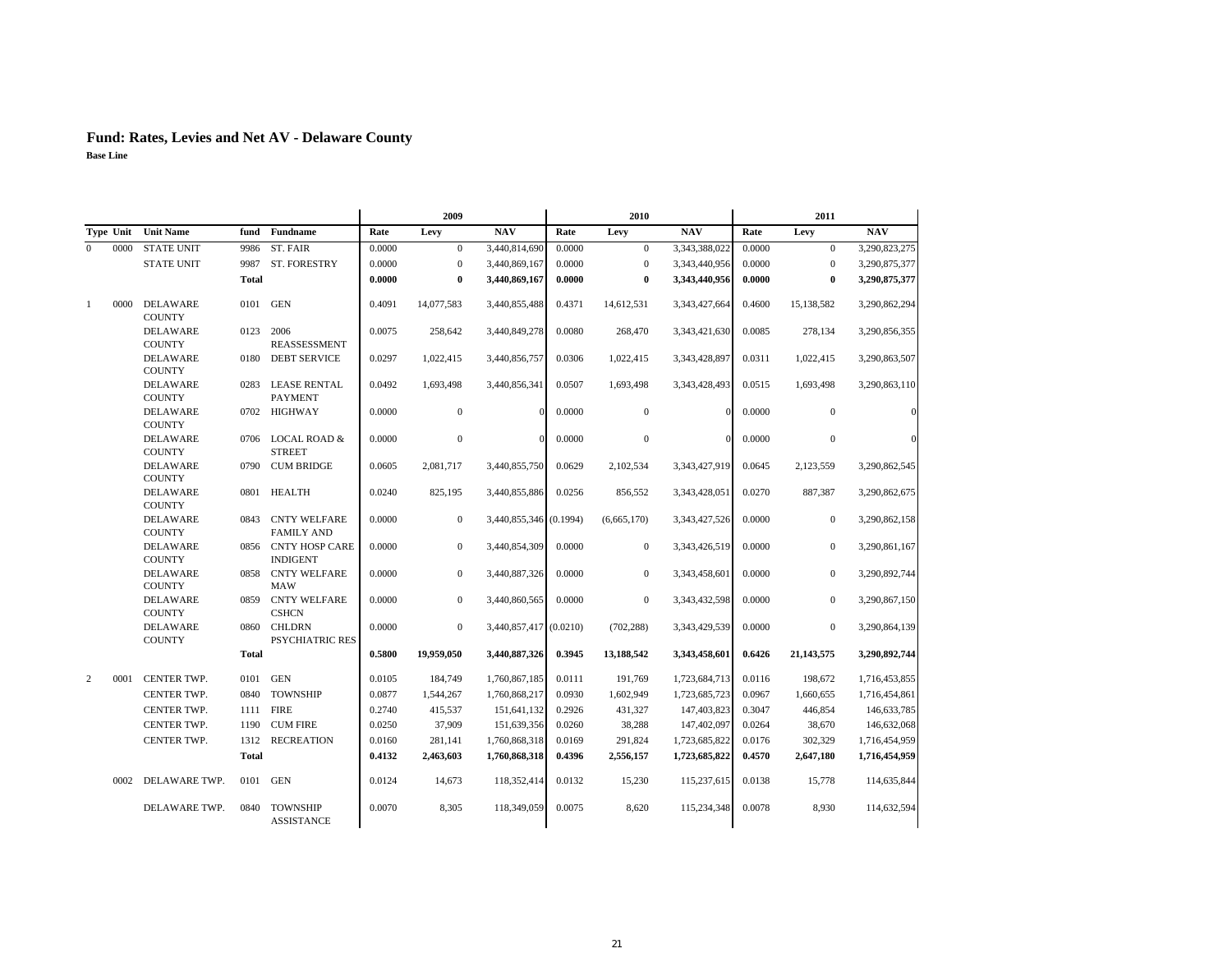|      |                      |              |                                      |        | 2009         |             |        | 2010         |             |        | 2011         |               |
|------|----------------------|--------------|--------------------------------------|--------|--------------|-------------|--------|--------------|-------------|--------|--------------|---------------|
|      | Type Unit Unit Name  |              | fund Fundname                        | Rate   | Levy         | <b>NAV</b>  | Rate   | Levy         | <b>NAV</b>  | Rate   | Levy         | <b>NAV</b>    |
|      | DELAWARE TWP.        | 1111         | <b>FIRE</b>                          | 0.0213 | 16,598       | 78,034,170  | 0.0226 | 17,228       | 76,080,740  | 0.0236 | 17,848       | 75,685,120    |
|      | DELAWARE TWP.        | 1190         | <b>CUM FIRE</b><br>(TOWNSHIP)        | 0.0155 | 12,095       | 78,037,578  | 0.0161 | 12,215       | 76,084,063  | 0.0163 | 12,337       | 75,688,425    |
|      |                      | <b>Total</b> |                                      | 0.0562 | 51,671       | 118,352,414 | 0.0594 | 53,293       | 115,237,615 | 0.0615 | 54,893       | 114,635,844   |
| 0003 | <b>HAMILTON TWP.</b> | 0101 GEN     |                                      | 0.0020 | 4.515        | 229,653,010 | 0.0021 | 4,686        | 218,701,087 | 0.0022 | 4,854        | 216,567,439   |
|      | HAMILTON TWP.        | 0840         | <b>TOWNSHIP</b><br><b>ASSISTANCE</b> | 0.0058 | 13,247       | 229,679,457 | 0.0063 | 13,750       | 218,726,273 | 0.0066 | 14,245       | 216,592,379   |
|      | HAMILTON TWP.        |              | 1111 FIRE                            | 0.0287 | 61,249       | 213,583,884 | 0.0314 | 63,576       | 202,526,432 | 0.0329 | 65,864       | 200,326,387   |
|      | HAMILTON TWP.        | 1182         | FIRE EQUIPMENT<br><b>DEBT</b>        | 0.0242 | 51,772       | 213,584,152 | 0.0256 | 51,772       | 202,526,686 | 0.0258 | 51,772       | 200,326,638   |
|      | HAMILTON TWP.        |              | 1190 CUM FIRE<br>(TOWNSHIP)          | 0.0242 | 51,687       | 213,583,914 | 0.0258 | 52,203       | 202,526,461 | 0.0263 | 52,725       | 200,326,416   |
|      |                      | <b>Total</b> |                                      | 0.0849 | 182,470      | 229,679,457 | 0.0912 | 185,987      | 218,726,273 | 0.0938 | 189,460      | 216,592,379   |
| 0004 | <b>HARRISON TWP.</b> | 0101         | <b>GEN</b>                           | 0.0183 | 30,405       | 165,926,776 | 0.0195 | 31.560       | 161,608,697 | 0.0203 | 32,696       | 160,710,152   |
|      | HARRISON TWP.        | 0840         | <b>TOWNSHIP</b>                      | 0.0000 | $\mathbf{0}$ |             | 0.0000 | $\mathbf{0}$ |             | 0.0000 | $\mathbf{0}$ | $\Omega$      |
|      | HARRISON TWP.        |              | 1111 FIRE                            | 0.0113 | 18,785       | 165,926,717 | 0.0121 | 19,498       | 161,608,640 | 0.0126 | 20,199       | 160,710,095   |
|      | HARRISON TWP.        | 1190         | <b>CUM FIRE</b>                      | 0.0167 | 27,709       | 165,925,892 | 0.0173 | 27,986       | 161,607,836 | 0.0176 | 28,265       | 160,709,296   |
|      |                      | <b>Total</b> |                                      | 0.0463 | 76,899       | 165,926,776 | 0.0489 | 79,044       | 161,608,697 | 0.0505 | 81,160       | 160,710,152   |
| 0005 | LIBERTY TWP.         | 0101 GEN     |                                      | 0.0084 | 10,354       | 123,705,712 | 0.0090 | 10,747       | 118,764,411 | 0.0095 | 11,133       | 117,770,590   |
|      | LIBERTY TWP.         |              | 0840 TOWNSHIP                        | 0.0124 | 15,375       | 123,712,813 | 0.0134 | 15,959       | 118,771,228 | 0.0140 | 16,533       | 117,777,350   |
|      | LIBERTY TWP.         |              | 1111 FIRE                            | 0.0242 | 25,890       | 106,929,029 | 0.0262 | 26,873       | 102,678,065 | 0.0273 | 27,840       | 101,819,060   |
|      | LIBERTY TWP.         |              | 1182 FIRE EQUIPMENT                  | 0.0377 | 40,306       | 106,928,524 | 0.0393 | 40,306       | 102,677,580 | 0.0396 | 40,306       | 101,818,579   |
|      | LIBERTY TWP.         | 1190         | <b>CUM FIRE</b>                      | 0.0174 | 18,605       | 106,928,066 | 0.0183 | 18,791       | 102,677,140 | 0.0186 | 18,978       | 101,818,143   |
|      |                      | <b>Total</b> |                                      | 0.1001 | 110,530      | 123,712,813 | 0.1062 | 112,676      | 118,771,228 | 0.1090 | 114,790      | 117,777,350   |
| 0006 | <b>MONROE TWP.</b>   | 0101 GEN     |                                      | 0.0164 | 18,003       | 109,459,513 | 0.0178 | 18,687       | 105,079,600 | 0.0186 | 19.359       | 104, 167, 403 |
|      | MONROE TWP.          | 0840         | <b>TOWNSHIP</b>                      | 0.0146 | 16,003       | 109,462,675 | 0.0158 | 16,611       | 105,082,635 | 0.0165 | 17,208       | 104,170,412   |
|      | MONROE TWP.          |              | 1111 FIRE                            | 0.0394 | 43,151       | 109,460,979 | 0.0426 | 44,790       | 105,081,007 | 0.0445 | 46.402       | 104,168,798   |
|      | MONROE TWP.          |              | 1182 FIRE EQUIPMENT                  | 0.0418 | 45,751       | 109,460,709 | 0.0435 | 45,751       | 105,080,748 | 0.0439 | 45,751       | 104,168,542   |
|      | MONROE TWP.          | 1190         | <b>CUM FIRE</b>                      | 0.0163 | 17,842       | 109,462,500 | 0.0171 | 18,020       | 105,082,467 | 0.0175 | 18,200       | 104,170,246   |
|      | MONROE TWP.          | 2120         | <b>CEMETERY</b>                      | 0.0018 | 1,999        | 109,434,220 | 0.0020 | 2,074        | 105,055,319 | 0.0021 | 2,148        | 104, 143, 333 |
|      |                      | <b>Total</b> |                                      | 0.1303 | 142,749      | 109,462,675 | 0.1388 | 145,933      | 105,082,635 | 0.1431 | 149,068      | 104,170,412   |
| 0007 | MT. PLEASANT<br>TWP. | 0101 GEN     |                                      | 0.0144 | 72,352       | 503,869,340 | 0.0156 | 75,101       | 482,413,071 | 0.0175 | 77,804       | 445,065,133   |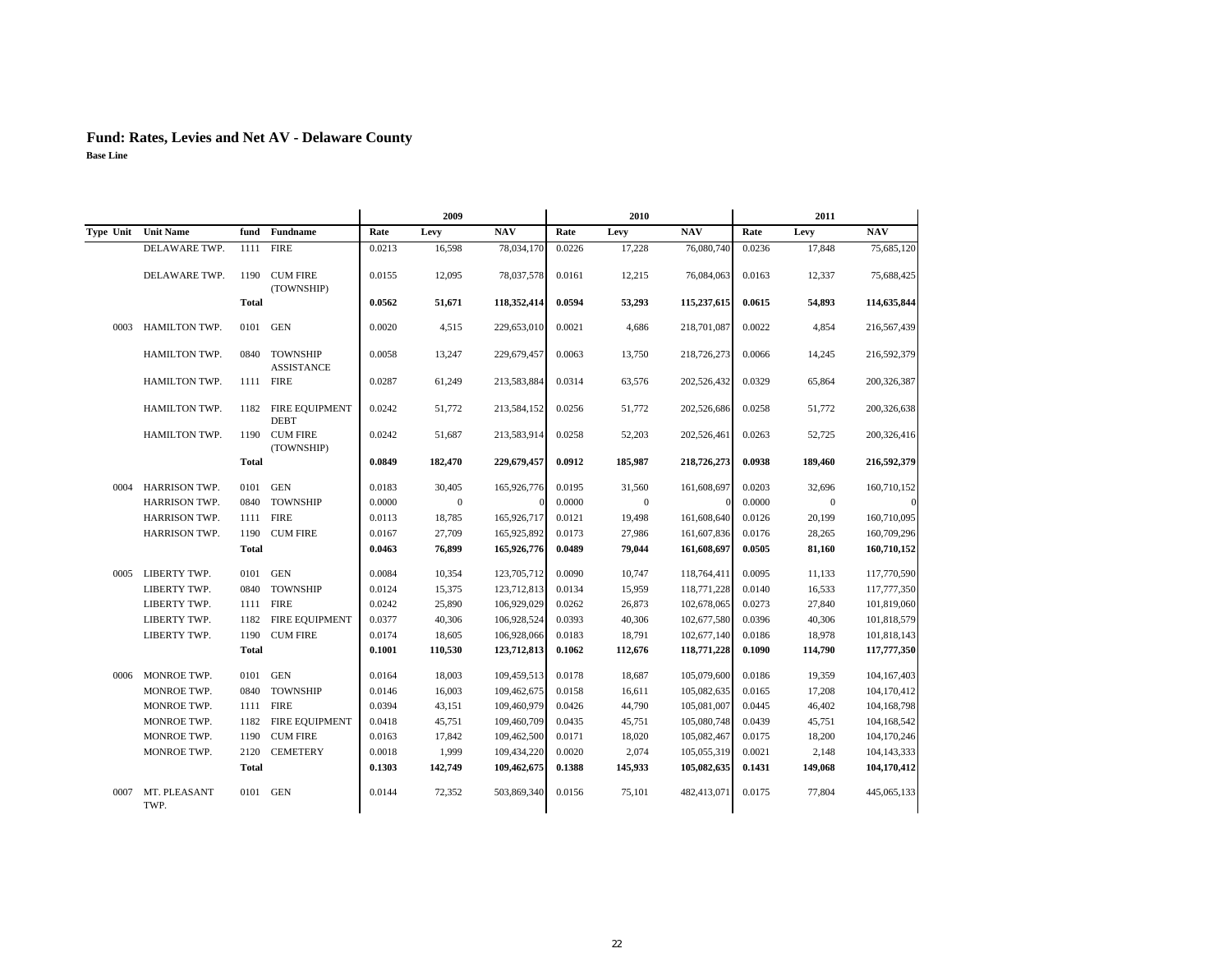|      |                                |              |                                      |        | 2009           |               |        | 2010             |               |        | 2011         |               |
|------|--------------------------------|--------------|--------------------------------------|--------|----------------|---------------|--------|------------------|---------------|--------|--------------|---------------|
|      | Type Unit Unit Name            |              | fund Fundname                        | Rate   | Levy           | <b>NAV</b>    | Rate   | Levy             | <b>NAV</b>    | Rate   | Levy         | <b>NAV</b>    |
|      | MT. PLEASANT<br>TWP.           | 0840         | <b>TOWNSHIP</b><br><b>ASSISTANCE</b> | 0.0142 | 71,689         | 503,871,218   | 0.0154 | 74,413           | 482,414,869   | 0.0173 | 77,091       | 445,066,792   |
|      | MT. PLEASANT<br>TWP.           |              | 1111 FIRE                            | 0.0481 | 69,730         | 144,955,515   | 0.0521 | 72,379           | 138,959,864   | 0.0544 | 74,984       | 137,745,771   |
|      | MT. PLEASANT<br>TWP.           |              | 1182 FIRE EQUIPMENT<br><b>DEBT</b>   | 0.0244 | 66,090         | 270,409,884   | 0.0258 | 66,090           | 256,474,040   | 0.0261 | 66,090       | 253,624,356   |
|      | MT. PLEASANT<br>TWP.           |              | 1190 CUM FIRE<br>(TOWNSHIP)          | 0.0167 | 24,207         | 144,955,424   | 0.0176 | 24,449           | 138,959,777   | 0.0179 | 24,693       | 137,745,685   |
|      |                                | <b>Total</b> |                                      | 0.1178 | 304,068        | 503,871,218   | 0.1265 | 312,432          | 482,414,869   | 0.1332 | 320,662      | 445,066,792   |
|      | 0008 NILES TWP.                | 0101         | <b>GEN</b>                           | 0.0496 | 29,642         | 59,770,809    | 0.0528 | 30,768           | 58,301,881    | 0.0550 | 31,875       | 57,963,846    |
|      | NILES TWP.                     |              | 0840 TOWNSHIP                        | 0.0040 | 2,407          | 59,782,493    | 0.0043 | 2,498            | 58,313,278    | 0.0045 | 2,587        | 57,975,177    |
|      | NILES TWP.                     |              | 1111 FIRE                            | 0.0133 | 6,884          | 51,743,032    | 0.0141 | 7,145            | 50,706,153    | 0.0147 | 7,402        | 50,458,453    |
|      |                                | <b>Total</b> |                                      | 0.0669 | 38,933         | 59,782,493    | 0.0712 | 40,411           | 58,313,278    | 0.0742 | 41,864       | 57,975,177    |
| 0009 | PERRY TWP.                     | 0101         | <b>GEN</b>                           | 0.0125 | 9,018          | 72,071,407    | 0.0133 | 9,360            | 70,306,450    | 0.0139 | 9,696        | 69,904,789    |
|      | PERRY TWP.                     | 0840         | <b>TOWNSHIP</b>                      | 0.0010 | 693            | 72,063,096    | 0.0010 | 719              | 70,298,342    | 0.0011 | 744          | 69,896,727    |
|      | PERRY TWP.                     | 1111         | <b>FIRE</b>                          | 0.0135 | 9,712          | 72,070,813    | 0.0143 | 10,081           | 70,305,870    | 0.0149 | 10,443       | 69,904,212    |
|      | PERRY TWP.                     | 1190         | <b>CUM FIRE</b>                      | 0.0148 | 10,666         | 72,071,856    | 0.0153 | 10,772           | 70,306,888    | 0.0156 | 10,879       | 69,905,224    |
|      |                                | <b>Total</b> |                                      | 0.0418 | 30,089         | 72,071,856    | 0.0439 | 30,932           | 70,306,888    | 0.0455 | 31,762       | 69,905,224    |
|      | 0010 SALEM TWP.                |              | 0101 GEN                             | 0.0267 | 39,917         | 149, 305, 979 | 0.0286 | 41,433           | 144,693,917   | 0.0299 | 42,924       | 143,769,901   |
|      | SALEM TWP.                     |              | 0840 TOWNSHIP                        | 0.0039 | 5,874          | 149,298,084   | 0.0042 | 6,097            | 144,686,266   | 0.0044 | 6,316        | 143,762,299   |
|      | SALEM TWP.                     |              | 1111 FIRE                            | 0.0514 | 49,339         | 95,992,287    | 0.0552 | 51,213           | 92,787,392    | 0.0576 | 53,056       | 92,114,312    |
|      | <b>SALEM TWP.</b>              | 1190         | <b>CUM FIRE</b>                      | 0.0125 | 11,999         | 95,993,988    | 0.0131 | 12,118           | 92,789,036    | 0.0133 | 12,239       | 92,115,944    |
|      |                                | <b>Total</b> |                                      | 0.0945 | 107,129        | 149,305,979   | 0.1011 | 110,861          | 144,693,917   | 0.1052 | 114,535      | 143,769,901   |
|      | 0011 UNION TWP.                | 0101         | <b>GEN</b>                           | 0.0092 | 7,233          | 78,201,850    | 0.0098 | 7,507            | 76,451,457    | 0.0102 | 7,777        | 76,092,746    |
|      | UNION TWP.                     |              | 0840 TOWNSHIP                        | 0.0213 | 16,671         | 78,199,767    | 0.0226 | 17,304           | 76,449,421    | 0.0236 | 17,926       | 76,090,720    |
|      | UNION TWP.                     |              | 1111 FIRE                            | 0.0326 | 16,748         | 51,326,239    | 0.0346 | 17,384           | 50,275,385    | 0.0360 | 18,009       | 50,029,337    |
|      | UNION TWP.                     | 1190         | <b>CUM FIRE</b>                      | 0.0155 | 7,955          | 51,323,771    | 0.0160 | 8,034            | 50,272,968    | 0.0162 | 8,114        | 50,026,932    |
|      |                                | <b>Total</b> |                                      | 0.0786 | 48,607         | 78,201,850    | 0.0830 | 50,229           | 76,451,457    | 0.0860 | 51,826       | 76,092,746    |
|      | 0012 WASHINGTON TWP. 0101 GEN  |              |                                      | 0.0227 | 15,887         | 70,014,595    | 0.0240 | 16,490           | 68,581,396    | 0.0250 | 17,083       | 68,259,886    |
|      | WASHINGTON TWP. 0840 TOWNSHIP  |              | <b>ASSISTANCE</b>                    | 0.0000 | $\overline{0}$ | $\Omega$      | 0.0000 | $\boldsymbol{0}$ | $\Omega$      | 0.0000 | $\mathbf{0}$ | $\theta$      |
|      | WASHINGTON TWP. 1111 FIRE      |              |                                      | 0.0334 | 18,947         | 56,787,390    | 0.0352 | 19,666           | 55,911,387    | 0.0366 | 20,373       | 55,698,252    |
|      |                                | <b>Total</b> |                                      | 0.0561 | 34,834         | 70,014,595    | 0.0592 | 36,156           | 68,581,396    | 0.0616 | 37,456       | 68,259,886    |
| 3    | 0107 MUNCIE CIV. CITY 0101 GEN |              |                                      | 1.0427 | 17,586,025     | 1,686,569,415 | 1.1035 | 18,254,293       | 1,654,180,535 | 1.1711 | 18,911,447   | 1,614,824,271 |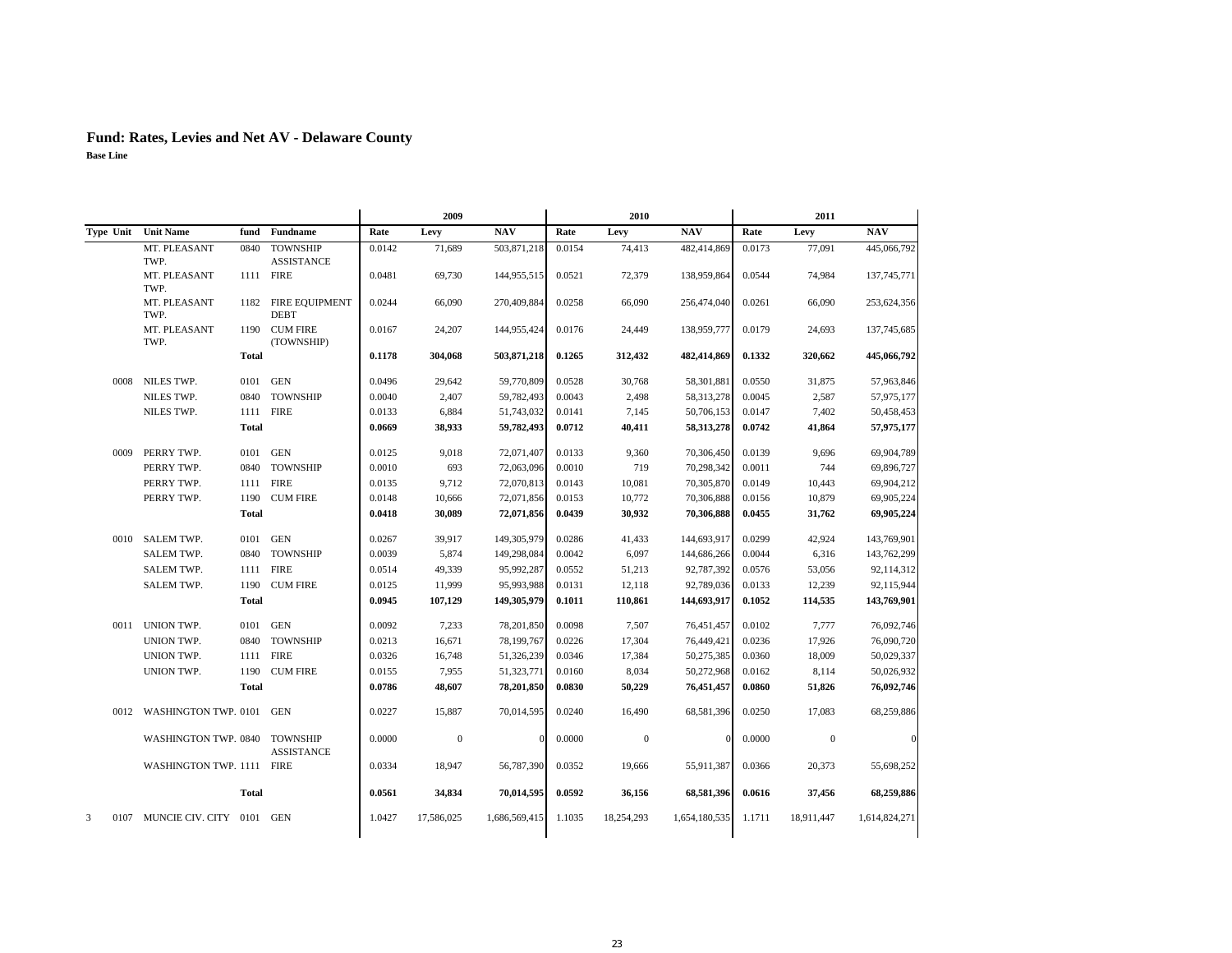|      |                                     |              |                                        |        | 2009           |               |        | 2010             |               | 2011   |                  |               |  |
|------|-------------------------------------|--------------|----------------------------------------|--------|----------------|---------------|--------|------------------|---------------|--------|------------------|---------------|--|
|      | Type Unit Unit Name                 | fund         | Fundname                               | Rate   | Levy           | <b>NAV</b>    | Rate   | Levy             | <b>NAV</b>    | Rate   | Levy             | <b>NAV</b>    |  |
|      | MUNCIE CIV. CITY                    | 0280         | <b>BOND-GEN</b><br><b>SINKING</b>      | 0.0030 | 51,281         | 1,686,575,313 | 0.0031 | 51,281           | 1,654,186,320 | 0.0032 | 51,281           | 1,614,829,919 |  |
|      | MUNCIE CIV. CITY 0341               |              | <b>FIRE PENSION</b>                    | 0.1396 | 2,354,229      | 1,686,569,459 | 0.1477 | 2,443,689        | 1,654,180,579 | 0.1568 | 2,531,661        | 1,614,824,314 |  |
|      | MUNCIE CIV. CITY 0342               |              | <b>POLICE PENSION</b>                  | 0.1112 | 1.876.145      | 1,686,569,404 | 0.1177 | 1,947,438        | 1,654,180,525 | 0.1249 | 2,017,545        | 1,614,824,261 |  |
|      | MUNCIE CIV. CITY 0706 LOCAL ROAD &  |              | <b>STREET</b>                          | 0.0000 | $\overline{0}$ | $\mathbf{0}$  | 0.0000 | $\mathbf{0}$     | $\Omega$      | 0.0000 | $\mathbf{0}$     |               |  |
|      | MUNCIE CIV. CITY 0708               |              | <b>MOTOR VEHICLE</b><br><b>HIGHWAY</b> | 0.0000 | $\mathbf{0}$   | $\theta$      | 0.0000 | $\boldsymbol{0}$ | $\Omega$      | 0.0000 | $\boldsymbol{0}$ |               |  |
|      | MUNCIE CIV. CITY 1303               |              | PARK                                   | 0.0618 | 1,041,879      | 1,686,568,640 | 0.0654 | 1,081,470        | 1,654,179,775 | 0.0694 | 1,120,402        | 1,614,823,529 |  |
|      | MUNCIE CIV. CITY 2120               |              | <b>CEMETERY</b>                        | 0.0192 | 323,801        | 1,686,570,284 | 0.0203 | 336,105          | 1,654,181,388 | 0.0216 | 348,204          | 1,614,825,104 |  |
|      | MUNCIE CIV. CITY 2379               |              | <b>CUM CAPITAL IMP</b><br>(CIG TAX)    | 0.0000 | $\mathbf{0}$   | $\theta$      | 0.0000 | $\mathbf{0}$     | $\Omega$      | 0.0000 | $\mathbf{0}$     | $\mathcal{C}$ |  |
|      |                                     | <b>Total</b> |                                        | 1.3775 | 23,233,360     | 1,686,575,313 | 1.4577 | 24,114,276       | 1,654,186,320 | 1.5470 | 24,980,540       | 1,614,829,919 |  |
| 0591 | ALBANY CIV.<br><b>TOWN</b>          | 0005         | <b>CASINO/RIVERBO</b><br>AT            | 0.0000 | $\mathbf{0}$   | $\theta$      | 0.0000 | $\mathbf{0}$     |               | 0.0000 | $\mathbf{0}$     |               |  |
|      | ALBANY CIV.<br><b>TOWN</b>          |              | 0101 GEN                               | 0.5080 | 245,512        | 48,325,396    | 0.5454 | 254,841          | 46,726,936    | 0.5686 | 264,015          | 46,429,799    |  |
|      | ALBANY CIV.<br><b>TOWN</b>          |              | 0706 LOCAL ROAD &<br><b>STREET</b>     | 0.0000 | $\overline{0}$ | $\Omega$      | 0.0000 | $\mathbf{0}$     | $\Omega$      | 0.0000 | $\mathbf{0}$     | C             |  |
|      | ALBANY CIV.<br><b>TOWN</b>          | 0708         | <b>MOTOR VEHICLE</b><br><b>HIGHWAY</b> | 0.0759 | 36,663         | 48,326,042    | 0.0814 | 38,056           | 46,727,561    | 0.0849 | 39,426           | 46,430,420    |  |
|      | ALBANY CIV.<br><b>TOWN</b>          |              | 1303 PARK                              | 0.0020 | 979            | 48,310,801    | 0.0022 | 1.016            | 46,712,824    | 0.0023 | 1.052            | 46,415,777    |  |
|      | ALBANY CIV.<br><b>TOWN</b>          | 2379         | <b>CUM CAPITAL IMP</b><br>(CIG TAX)    | 0.0000 | $\mathbf{0}$   | $\theta$      | 0.0000 | $\mathbf{0}$     | $\Omega$      | 0.0000 | $\mathbf{0}$     | $\epsilon$    |  |
|      | ALBANY CIV.<br><b>TOWN</b>          |              | 2391 CUM CAPITAL<br><b>DEVELOPMENT</b> | 0.0276 | 13,337         | 48,324,552    | 0.0288 | 13,470           | 46,726,120    | 0.0293 | 13,604           | 46,428,988    |  |
|      |                                     | <b>Total</b> |                                        | 0.6135 | 296,491        | 48,326,042    | 0.6578 | 307,383          | 46,727,561    | 0.6851 | 318,097          | 46,430,420    |  |
| 0592 | EATON CIV. TOWN 0101 GEN            |              |                                        | 1.1037 | 296,620        | 26,875,190    | 1.1763 | 307,891          | 26,175,628    | 1.2239 | 318,975          | 26,062,994    |  |
|      | EATON CIV. TOWN 0706 LOCAL ROAD &   |              | <b>STREET</b>                          | 0.0000 | $\overline{0}$ | $\Omega$      | 0.0000 | $\mathbf{0}$     | $\Omega$      | 0.0000 | $\mathbf{0}$     |               |  |
|      | EATON CIV. TOWN 0708                |              | <b>MOTOR VEHICLE</b><br><b>HIGHWAY</b> | 0.0000 | $\overline{0}$ | $\Omega$      | 0.0000 | $\mathbf{0}$     |               | 0.0000 | $\mathbf{0}$     |               |  |
|      | EATON CIV. TOWN 1110 FIRE EQUIPMENT |              |                                        | 0.0000 | $\mathbf{0}$   | $\Omega$      | 0.0000 | $\mathbf{0}$     | $\Omega$      | 0.0000 | $\mathbf{0}$     |               |  |
|      | EATON CIV. TOWN 1301                |              | PARK &<br><b>RECREATION</b>            | 0.0135 | 3,626          | 26,872,814    | 0.0144 | 3,763            | 26,173,314    | 0.0150 | 3,898            | 26,060,690    |  |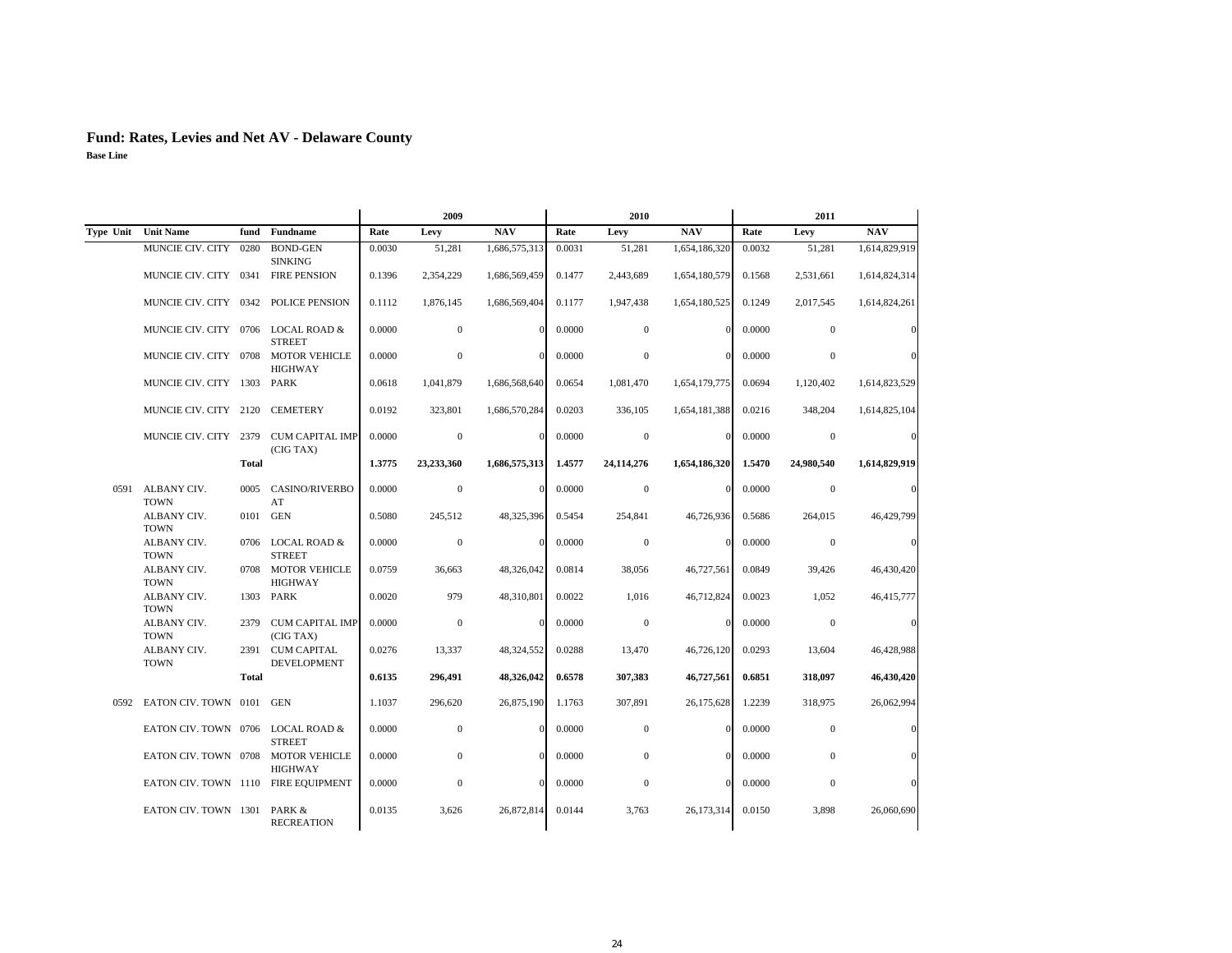|                     |                                   |              |                                          | 2009   |                |              | 2010   |                | 2011        |        |                |             |
|---------------------|-----------------------------------|--------------|------------------------------------------|--------|----------------|--------------|--------|----------------|-------------|--------|----------------|-------------|
| Type Unit Unit Name |                                   | fund         | <b>Fundname</b>                          | Rate   | Levy           | <b>NAV</b>   | Rate   | Levy           | <b>NAV</b>  | Rate   | Levy           | <b>NAV</b>  |
|                     | EATON CIV. TOWN 2379              |              | <b>CUM CAPITAL IMP</b><br>(CIG TAX)      | 0.0000 | $\mathbf{0}$   |              | 0.0000 | $\mathbf{0}$   |             | 0.0000 | $\mathbf{0}$   |             |
|                     | EATON CIV. TOWN 2391              |              | <b>CUM CAPITAL</b><br>DEVELOPMENT        | 0.0339 | 9,110          | 26,874,337   | 0.0352 | 9,201          | 26,174,798  | 0.0357 | 9,293          | 26,062,167  |
|                     |                                   | <b>Total</b> |                                          | 1.1511 | 309,356        | 26,875,190   | 1.2259 | 320,855        | 26,175,628  | 1.2746 | 332,166        | 26,062,994  |
| 0593                | <b>GASTON CIV.</b><br><b>TOWN</b> | 0005         | <b>CASINO/RIVERBO</b><br>AT              | 0.0000 | $\overline{0}$ | $\Omega$     | 0.0000 | $\mathbf{0}$   | $\Omega$    | 0.0000 | $\mathbf{0}$   | C           |
|                     | <b>GASTON CIV.</b><br><b>TOWN</b> | 0061         | <b>RAINY DAY</b>                         | 0.0000 | $\mathbf{0}$   | $\Omega$     | 0.0000 | $\mathbf{0}$   | $\Omega$    | 0.0000 | $\overline{0}$ |             |
|                     | <b>GASTON CIV.</b><br><b>TOWN</b> | 0101 GEN     |                                          | 1.3896 | 183,839        | 13,229,551   | 1.5057 | 190,824        | 12,673,565  | 1.5733 | 197,693        | 12,565,421  |
|                     | GASTON CIV.<br><b>TOWN</b>        | 0706         | <b>LOCAL ROAD &amp;</b><br><b>STREET</b> | 0.0000 | $\theta$       | $\Omega$     | 0.0000 | $\mathbf{0}$   | $\Omega$    | 0.0000 | $\mathbf{0}$   |             |
|                     | GASTON CIV.<br><b>TOWN</b>        | 0708         | <b>MOTOR VEHICLE</b><br><b>HIGHWAY</b>   | 0.0000 | $\mathbf{0}$   | $\Omega$     | 0.0000 | $\mathbf{0}$   | $\Omega$    | 0.0000 | $\mathbf{0}$   |             |
|                     | GASTON CIV.<br><b>TOWN</b>        |              | 2379 CUM CAPITAL IMP<br>(CIG TAX)        | 0.0000 | $\mathbf{0}$   | $\Omega$     | 0.0000 | $\mathbf{0}$   | $\Omega$    | 0.0000 | $\mathbf{0}$   |             |
|                     |                                   | <b>Total</b> |                                          | 1.3896 | 183,839        | 13,229,551   | 1.5057 | 190,824        | 12,673,565  | 1.5733 | 197,693        | 12,565,421  |
| 0594                | SELMA CIV. TOWN 0005              |              | <b>CASINO/RIVERBO</b><br>AT              | 0.0000 | $\overline{0}$ | $\mathbf{0}$ | 0.0000 | $\mathbf{0}$   | $\Omega$    | 0.0000 | $\mathbf{0}$   |             |
|                     | SELMA CIV. TOWN 0061              |              | <b>RAINY DAY</b>                         | 0.0000 | $\overline{0}$ | $\Omega$     | 0.0000 | $\mathbf{0}$   | $\Omega$    | 0.0000 | $\mathbf{0}$   |             |
|                     | SELMA CIV. TOWN 0101              |              | <b>GEN</b>                               | 0.4981 | 75,351         | 15,127,113   | 0.5408 | 78,214         | 14,461,746  | 0.5653 | 81,029         | 14,333,846  |
|                     | SELMA CIV. TOWN 0706              |              | <b>LOCAL ROAD &amp;</b><br><b>STREET</b> | 0.0000 | $\overline{0}$ | $\Omega$     | 0.0000 | $\mathbf{0}$   | $\Omega$    | 0.0000 | $\mathbf{0}$   |             |
|                     | SELMA CIV. TOWN 0708              |              | <b>MOTOR VEHICLE</b><br><b>HIGHWAY</b>   | 0.1262 | 19,097         | 15,126,912   | 0.1371 | 19,822         | 14,461,554  | 0.1433 | 20,535         | 14,333,656  |
|                     | SELMA CIV. TOWN 2379              |              | <b>CUM CAPITAL IMP</b><br>(CIG TAX)      | 0.0000 | $\overline{0}$ | $\Omega$     | 0.0000 | $\overline{0}$ | $\Omega$    | 0.0000 | $\mathbf{0}$   | $\epsilon$  |
|                     | SELMA CIV. TOWN 2391              |              | <b>CUM CAPITAL</b><br>DEVELOPMENT        | 0.0280 | 4,235          | 15, 127, 705 | 0.0296 | 4,277          | 14,462,312  | 0.0301 | 4,319          | 14,334,407  |
|                     |                                   | Total        |                                          | 0.6523 | 98,683         | 15,127,705   | 0.7075 | 102,313        | 14,462,312  | 0.7387 | 105,883        | 14,334,407  |
| 0595                | YORKTOWN CIV.<br><b>TOWN</b>      | 0061         | <b>RAINY DAY</b>                         | 0.0000 | $\overline{0}$ | $\theta$     | 0.0000 | $\theta$       | $\Omega$    | 0.0000 | $\mathbf{0}$   | C           |
|                     | YORKTOWN CIV.<br><b>TOWN</b>      | 0101         | <b>GEN</b>                               | 0.3729 | 1.117.170      | 299,618,485  | 0.4087 | 1,159,622      | 283,723,424 | 0.4286 | 1,201,368      | 280,326,403 |
|                     | YORKTOWN CIV.<br><b>TOWN</b>      |              | 0706 LOCAL ROAD &<br><b>STREET</b>       | 0.0000 | $\overline{0}$ | $\mathbf{0}$ | 0.0000 | $\mathbf{0}$   | $\Omega$    | 0.0000 | $\mathbf{0}$   |             |
|                     | YORKTOWN CIV.<br><b>TOWN</b>      | 0708         | <b>MOTOR VEHICLE</b><br><b>HIGHWAY</b>   | 0.2148 | 643,715        | 299,618,736  | 0.2355 | 668,176        | 283,723,662 | 0.2469 | 692,230        | 280,326,638 |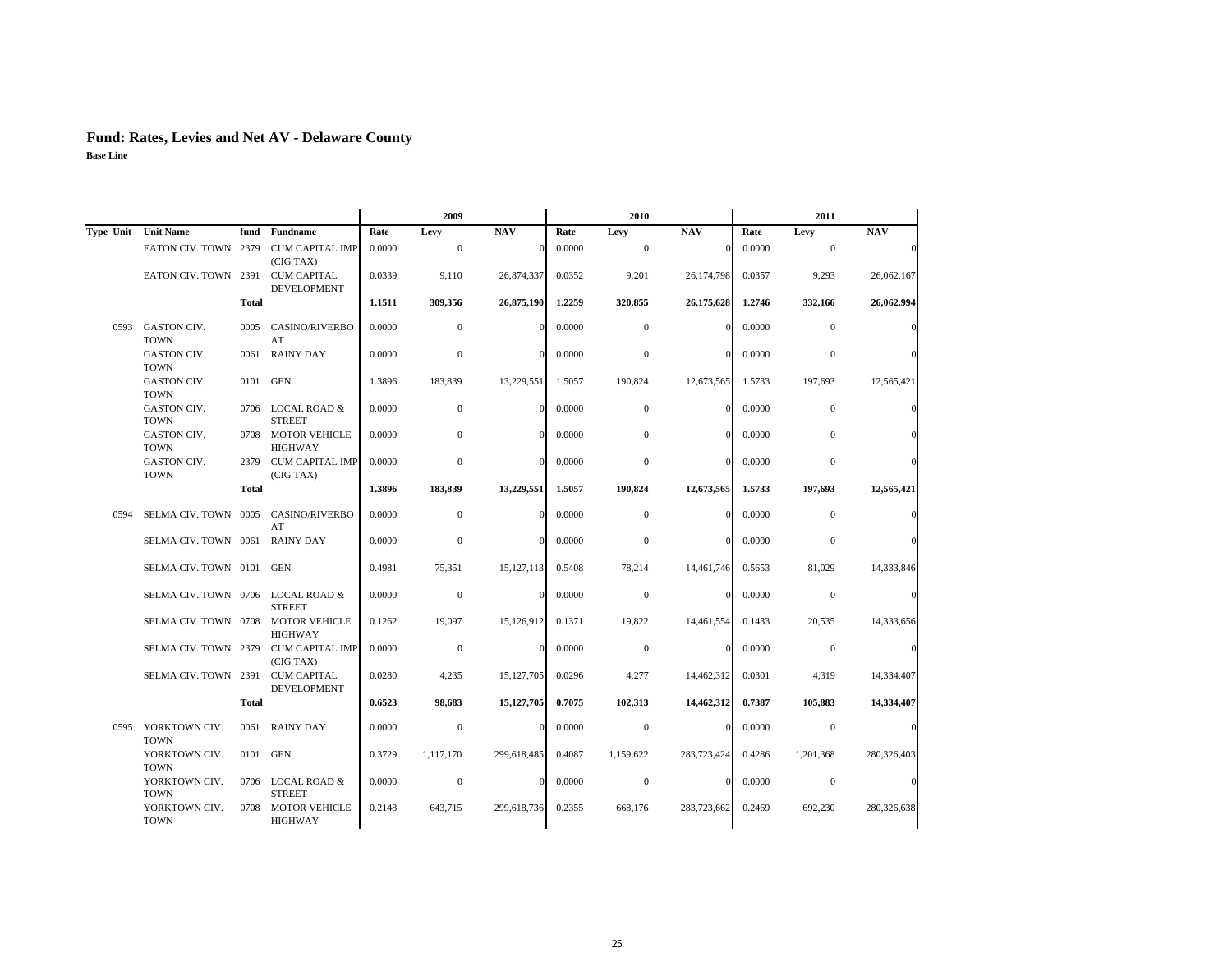|                        |                                       |              |                                          |        | 2009           |             |        | 2010         |             |        | 2011           |               |
|------------------------|---------------------------------------|--------------|------------------------------------------|--------|----------------|-------------|--------|--------------|-------------|--------|----------------|---------------|
| Type Unit              | <b>Unit Name</b>                      | fund         | <b>Fundname</b>                          | Rate   | Levy           | <b>NAV</b>  | Rate   | Levy         | <b>NAV</b>  | Rate   | Levy           | <b>NAV</b>    |
|                        | YORKTOWN CIV.<br><b>TOWN</b>          | 1191         | <b>CUM FIRE SPECL</b>                    | 0.0177 | 53,032         | 299,620,462 | 0.0189 | 53,562       | 283,725,296 | 0.0193 | 54,097         | 280,328,253   |
|                        | YORKTOWN CIV.<br><b>TOWN</b>          | 1301         | PARK &<br><b>RECREATION</b>              | 0.0724 | 216,807        | 299,617,936 | 0.0793 | 225,045      | 283,722,904 | 0.0832 | 233,146        | 280,325,889   |
|                        | YORKTOWN CIV.<br><b>TOWN</b>          | 2120         | <b>CEMETERY</b>                          | 0.0000 | $\mathbf{0}$   | $\Omega$    | 0.0000 | $\mathbf{0}$ | $\Omega$    | 0.0000 | $\overline{0}$ |               |
|                        | YORKTOWN CIV.<br><b>TOWN</b>          | 2379         | CUM CAPITAL IMP<br>(CIG TAX)             | 0.0000 | $\mathbf{0}$   | $\Omega$    | 0.0000 | $\mathbf{0}$ | $\Omega$    | 0.0000 | $\mathbf{0}$   |               |
|                        | YORKTOWN CIV.<br><b>TOWN</b>          | 2391         | <b>CUM CAPITAL</b><br><b>DEVELOPMENT</b> | 0.0266 | 79,698         | 299.618.741 | 0.0284 | 80,494       | 283,723,667 | 0.0290 | 81,298         | 280,326,643   |
|                        |                                       | <b>Total</b> |                                          | 0.7044 | 2.110.422      | 299,620,462 | 0.7708 | 2.186.899    | 283,725,296 | 0.8070 | 2,262,139      | 280,328,253   |
| 0746                   | CHESTERFIELD CIV. 0101<br><b>TOWN</b> |              | <b>GEN</b>                               | 0.7920 | 55,407         | 6,995,791   | 0.8146 | 57,512       | 7,059,984   | 0.8433 | 59,582         | 7,065,271     |
|                        | CHESTERFIELD CIV. 0706<br><b>TOWN</b> |              | <b>LOCAL ROAD &amp;</b><br><b>STREET</b> | 0.0000 | $\mathbf{0}$   | $\Omega$    | 0.0000 | $\mathbf{0}$ | $\Omega$    | 0.0000 | $\mathbf{0}$   |               |
|                        | CHESTERFIELD CIV. 0708<br><b>TOWN</b> |              | <b>MOTOR VEHICLE</b><br><b>HIGHWAY</b>   | 0.0000 | $\mathbf{0}$   | $\Omega$    | 0.0000 | $\Omega$     | $\Omega$    | 0.0000 | $\theta$       |               |
|                        | CHESTERFIELD CIV. 1303<br><b>TOWN</b> |              | <b>PARK</b>                              | 0.0396 | 2.770          | 6,996,316   | 0.0407 | 2,875        | 7,060,514   | 0.0421 | 2,978          | 7,065,802     |
|                        | CHESTERFIELD CIV. 2379<br><b>TOWN</b> |              | <b>CUM CAPITAL IMP</b><br>(CIG TAX)      | 0.0000 | $\mathbf{0}$   | $\Omega$    | 0.0000 | $\theta$     | $\Omega$    | 0.0000 | $\mathbf{0}$   | $\mathcal{C}$ |
|                        | CHESTERFIELD CIV. 2391<br><b>TOWN</b> |              | <b>CUM CAPITAL</b><br><b>DEVELOPMENT</b> | 0.0146 | 1,021          | 6,993,672   | 0.0146 | 1,031        | 7,057,845   | 0.0147 | 1,041          | 7,063,131     |
|                        |                                       | <b>Total</b> |                                          | 0.8462 | 59,198         | 6,996,316   | 0.8699 | 61,418       | 7,060,514   | 0.9001 | 63,601         | 7,065,802     |
| 0963                   | DALEVILLE CIV.<br><b>TOWN</b>         | 0101         | <b>GEN</b>                               | 0.5603 | 259,372        | 46,287,854  | 0.6007 | 269,228      | 44,816,409  | 0.6259 | 278,920        | 44,559,610    |
|                        | DALEVILLE CIV.<br><b>TOWN</b>         | 0706         | <b>LOCAL ROAD &amp;</b><br><b>STREET</b> | 0.0000 | $\mathbf{0}$   | $\Omega$    | 0.0000 | $\mathbf{0}$ | 0           | 0.0000 | $\overline{0}$ |               |
|                        | DALEVILLE CIV.<br><b>TOWN</b>         |              | 0708 MOTOR VEHICLE<br><b>HIGHWAY</b>     | 0.0000 | $\mathbf{0}$   | $\Omega$    | 0.0000 | $\Omega$     | $\Omega$    | 0.0000 | $\mathbf{0}$   |               |
|                        | DALEVILLE CIV.<br><b>TOWN</b>         | 2379         | <b>CUM CAPITAL IMP</b><br>(CIG TAX)      | 0.0000 | $\mathbf{0}$   | $\Omega$    | 0.0000 | $\mathbf{0}$ | $\Omega$    | 0.0000 | $\mathbf{0}$   |               |
|                        | DALEVILLE CIV.<br><b>TOWN</b>         | 2391         | <b>CUM CAPITAL</b><br><b>DEVELOPMENT</b> | 0.0256 | 11,849         | 46,288,872  | 0.0267 | 11,967       | 44,817,395  | 0.0271 | 12,086         | 44,560,591    |
|                        |                                       | <b>Total</b> |                                          | 0.5859 | 271,221        | 46,288,872  | 0.6274 | 281,195      | 44,817,395  | 0.6530 | 291,006        | 44,560,591    |
| $\overline{4}$<br>1875 | DELAWARE COM.<br><b>SCH. CORP.</b>    | 0060         | PRE-SCHL SPECL<br>ED                     | 0.0000 | $\overline{0}$ | 485,954,179 | 0.0000 | $\mathbf{0}$ | 468,662,471 | 0.0000 | $\overline{0}$ | 465,229,049   |
|                        | DELAWARE COM.<br>SCH. CORP.           | 0101         | GEN                                      | 0.0000 | $\mathbf{0}$   | 485,972,852 | 0.0000 | $\mathbf{0}$ | 468,680,480 | 0.0000 | $\overline{0}$ | 465,246,926   |
|                        | DELAWARE COM.<br>SCH. CORP.           | 0180         | <b>DEBT SERVICE</b>                      | 0.2815 | 1,367,907      | 485,972,906 | 0.2919 | 1.367.907    | 468,680,532 | 0.2940 | 1,367,907      | 465,246,978   |
|                        |                                       |              |                                          |        |                |             |        |              |             |        |                |               |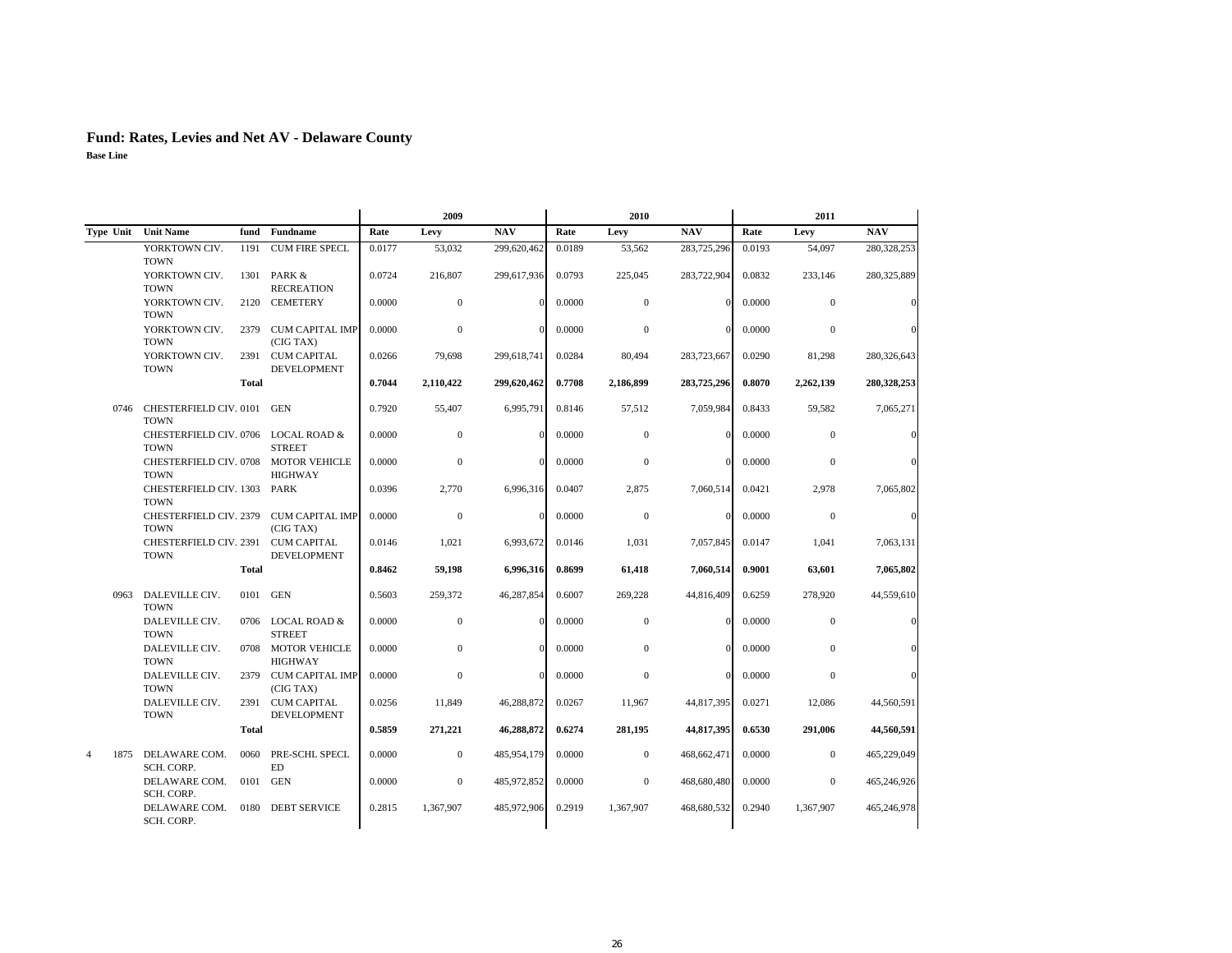|           |                                       |              |                                    | 2009   |                |             |        | 2010             |               | 2011   |                  |             |  |
|-----------|---------------------------------------|--------------|------------------------------------|--------|----------------|-------------|--------|------------------|---------------|--------|------------------|-------------|--|
| Type Unit | <b>Unit Name</b>                      | fund         | <b>Fundname</b>                    | Rate   | Levy           | <b>NAV</b>  | Rate   | Levy             | <b>NAV</b>    | Rate   | Levy             | <b>NAV</b>  |  |
|           | DELAWARE COM.<br>SCH. CORP.           | 0186         | <b>SCHL PENSION</b><br><b>DEBT</b> | 0.0746 | 362,481        | 485,972,885 | 0.0773 | 362,481          | 468,680,511   | 0.0779 | 362,481          | 465,246,957 |  |
|           | DELAWARE COM.<br>SCH. CORP.           |              | 1214 CAPITAL<br>PROJECTS (SCHL)    | 0.3442 | 1,672,718      | 485,972,899 | 0.3442 | 1,613,198        | 468,680,525   | 0.3442 | 1,601,380        | 465,246,971 |  |
|           | DELAWARE COM.<br>SCH. CORP.           | 6301         | <b>TRANSPORTATIO</b><br>N          | 0.2816 | 1,368,342      | 485,972,787 | 0.3031 | 1,420,338        | 468,680,417   | 0.3163 | 1,471,470        | 465,246,864 |  |
|           | DELAWARE COM.<br>SCH. CORP.           | 6302 BUS     | REPLACEMENT                        | 0.1252 | 608,532        | 485,972,737 | 0.1298 | 608,532          | 468,680,369   | 0.1308 | 608,532          | 465,246,816 |  |
|           |                                       | <b>Total</b> |                                    | 1.1071 | 5,379,980      | 485,972,906 | 1.1463 | 5,372,456        | 468,680,532   | 1.1632 | 5,411,770        | 465,246,978 |  |
|           | 1885 WES-DEL COM.<br><b>SCH. CORP</b> | 0060         | PRE-SCHL SPECL<br>ED               | 0.0000 | $\mathbf{0}$   | 235,961,736 | 0.0000 | $\boldsymbol{0}$ | 230, 209, 460 | 0.0000 | $\overline{0}$   | 228,989,349 |  |
|           | WES-DEL COM.<br><b>SCH. CORP</b>      | 0101         | <b>GEN</b>                         | 0.0000 | $\mathbf{0}$   | 235,942,406 | 0.0000 | $\boldsymbol{0}$ | 230,190,602   | 0.0000 | $\boldsymbol{0}$ | 228,970,591 |  |
|           | WES-DEL COM.<br><b>SCH. CORP</b>      | 0180         | <b>DEBT SERVICE</b>                | 0.2311 | 545,297        | 235,942,427 | 0.2369 | 545,297          | 230,190,622   | 0.2382 | 545,297          | 228,970,611 |  |
|           | WES-DEL COM.<br><b>SCH. CORP</b>      | 0186         | <b>SCHL PENSION</b><br><b>DEBT</b> | 0.0295 | 69,698         | 235,943,752 | 0.0303 | 69,698           | 230,191,915   | 0.0304 | 69,698           | 228,971,897 |  |
|           | WES-DEL COM.<br><b>SCH. CORP</b>      |              | 1214 CAPITAL<br>PROJECTS (SCHL)    | 0.2513 | 592,923        | 235,942,376 | 0.2513 | 578,468          | 230,190,572   | 0.2513 | 575,403          | 228,970,561 |  |
|           | WES-DEL COM.<br><b>SCH. CORP</b>      | 6301         | TRANSPORTATIO<br>N                 | 0.1721 | 406,029        | 235,942,170 | 0.1831 | 421,458          | 230,190,371   | 0.1907 | 436,630          | 228,970,362 |  |
|           | WES-DEL COM.<br><b>SCH. CORP</b>      | 6302 BUS     | REPLACEMENT                        | 0.0558 | 131,651        | 235,942,357 | 0.0572 | 131,651          | 230,190,554   | 0.0575 | 131,651          | 228,970,544 |  |
|           |                                       | <b>Total</b> |                                    | 0.7398 | 1,745,598      | 235,961,736 | 0.7588 | 1,746,572        | 230,209,460   | 0.7681 | 1,758,679        | 228,989,349 |  |
| 1895      | LIBERTY-PERRY<br>COM. SCH. CORP.      | 0060         | PRE-SCHL SPECL<br><b>ED</b>        | 0.0000 | $\mathbf{0}$   | 195,772,219 | 0.0000 | $\boldsymbol{0}$ | 189,064,083   | 0.0000 | $\overline{0}$   | 187,668,222 |  |
|           | LIBERTY-PERRY<br>COM. SCH. CORP.      | 0101         | <b>GEN</b>                         | 0.0000 | $\mathbf{0}$   | 195,776,640 | 0.0000 | $\boldsymbol{0}$ | 189,068,353   | 0.0000 | $\overline{0}$   | 187,672,461 |  |
|           | LIBERTY-PERRY<br>COM. SCH. CORP.      | 0180         | <b>DEBT SERVICE</b>                | 0.3128 | 612,305        | 195,776,676 | 0.3239 | 612,305          | 189,068,388   | 0.3263 | 612,305          | 187,672,496 |  |
|           | LIBERTY-PERRY<br>COM. SCH. CORP.      |              | 0186 SCHL PENSION<br><b>DEBT</b>   | 0.1461 | 286,008        | 195,776,809 | 0.1513 | 286,008          | 189,068,516   | 0.1524 | 286,008          | 187,672,623 |  |
|           | LIBERTY-PERRY<br>COM. SCH. CORP.      |              | 1214 CAPITAL<br>PROJECTS (SCHL)    | 0.3003 | 587,916        | 195,776,508 | 0.3003 | 567,771          | 189,068,225   | 0.3003 | 563,580          | 187,672,334 |  |
|           | LIBERTY-PERRY<br>COM. SCH. CORP.      | 6301         | <b>TRANSPORTATIO</b><br>N          | 0.2798 | 547,879        | 195,776,612 | 0.3008 | 568,698          | 189,068,326   | 0.3139 | 589.171          | 187,672,434 |  |
|           | LIBERTY-PERRY<br>COM. SCH. CORP.      | 6302 BUS     | REPLACEMENT                        | 0.0555 | 108,688        | 195,777,304 | 0.0575 | 108,688          | 189,068,994   | 0.0579 | 108,688          | 187,673,097 |  |
|           |                                       | <b>Total</b> |                                    | 1.0945 | 2,142,796      | 195,777,304 | 1.1338 | 2,143,470        | 189,068,994   | 1.1508 | 2,159,752        | 187,673,097 |  |
| 1900      | COWAN COM. SCH. 0060<br>CORP.         |              | PRE-SCHL SPECL<br><b>ED</b>        | 0.0000 | $\overline{0}$ | 109,459,513 | 0.0000 | $\mathbf{0}$     | 105,079,600   | 0.0000 | $\mathbf{0}$     | 104,167,403 |  |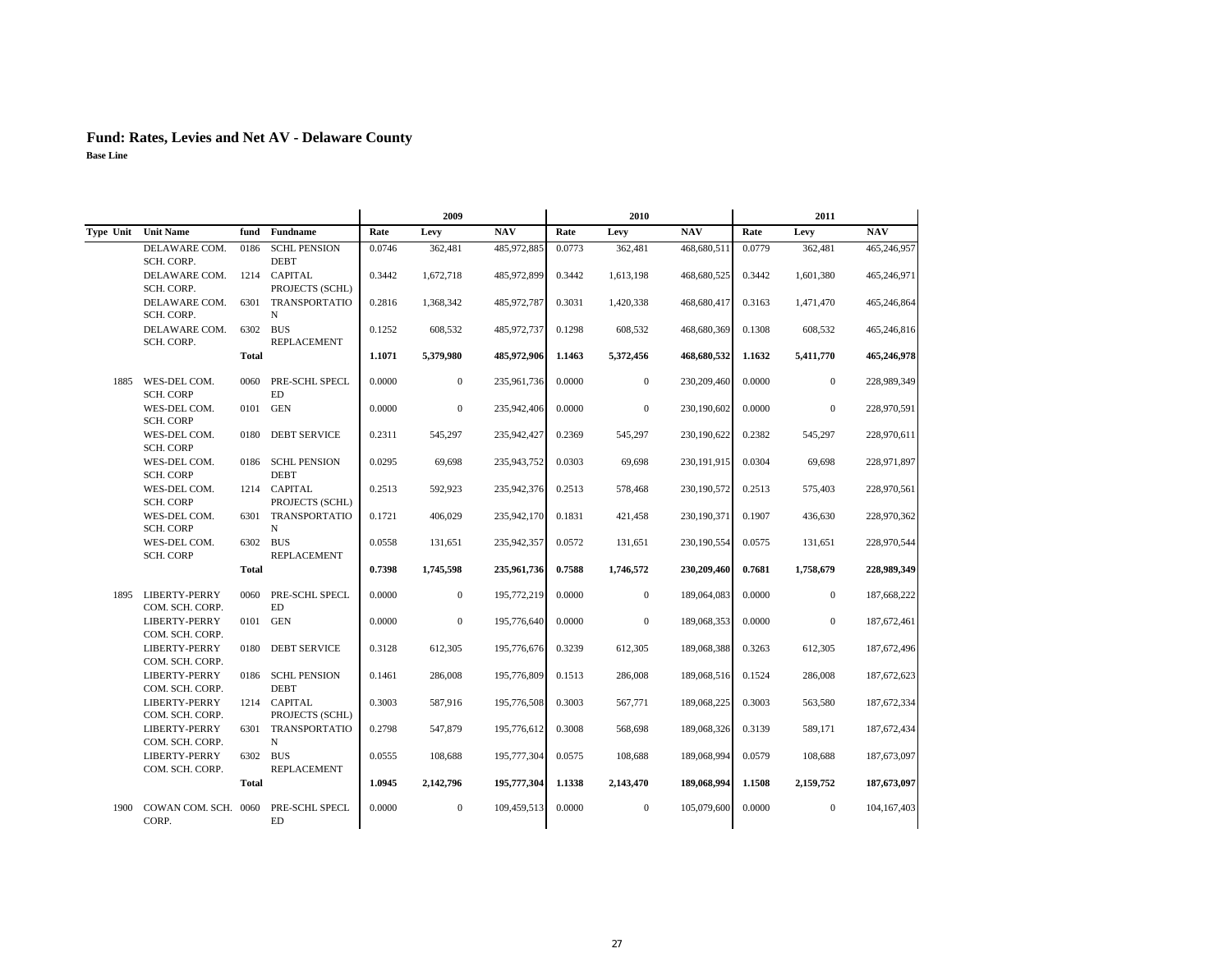|           |                                             |              |                                    | 2009   |                  |               |        | 2010           |             | 2011   |              |               |
|-----------|---------------------------------------------|--------------|------------------------------------|--------|------------------|---------------|--------|----------------|-------------|--------|--------------|---------------|
| Type Unit | <b>Unit Name</b>                            | fund         | Fundname                           | Rate   | Levy             | <b>NAV</b>    | Rate   | Levy           | <b>NAV</b>  | Rate   | Levy         | <b>NAV</b>    |
|           | COWAN COM. SCH. 0101<br>CORP.               |              | <b>GEN</b>                         | 0.0000 | $\mathbf{0}$     | 109,461,341   | 0.0000 | $\mathbf{0}$   | 105,081,354 | 0.0000 | $\mathbf{0}$ | 104,169,142   |
|           | COWAN COM. SCH. 0180<br>CORP.               |              | <b>DEBT SERVICE</b>                | 0.7004 | 766,643          | 109,461,369   | 0.7296 | 766,643        | 105,081,381 | 0.7360 | 766,643      | 104, 169, 169 |
|           | COWAN COM. SCH. 0186<br>CORP.               |              | <b>SCHL PENSION</b><br><b>DEBT</b> | 0.0845 | 92,464           | 109,461,026   | 0.0880 | 92,464         | 105,081,052 | 0.0888 | 92,464       | 104,168,843   |
|           | COWAN COM. SCH. 1214 CAPITAL<br>CORP.       |              | PROJECTS (SCHL)                    | 0.1964 | 214,981          | 109,461,226   | 0.1964 | 206,379        | 105,081,244 | 0.1964 | 204,587      | 104,169,033   |
|           | COWAN COM. SCH. 6301 TRANSPORTATIO<br>CORP. |              | N                                  | 0.2736 | 299,490          | 109,461,371   | 0.2958 | 310,870        | 105,081,383 | 0.3092 | 322,061      | 104,169,171   |
|           | COWAN COM. SCH. 6302<br>CORP.               |              | <b>BUS</b><br><b>REPLACEMENT</b>   | 0.0446 | 48,774           | 109,461,633   | 0.0464 | 48,774         | 105,081,635 | 0.0468 | 48,774       | 104,169,421   |
|           |                                             | Total        |                                    | 1.2995 | 1,422,352        | 109,461,633   | 1.3562 | 1,425,130      | 105,081,635 | 1.3772 | 1,434,529    | 104,169,421   |
| 1910      | MT. PLEASANT<br>TWP. COM. SCH. C            | 0060         | PRE-SCHL SPECL<br>ED               | 0.0000 | $\boldsymbol{0}$ | 503,881,851   | 0.0000 | $\mathbf{0}$   | 482,425,050 | 0.0000 | $\mathbf{0}$ | 445,076,185   |
|           | MT. PLEASANT<br>TWP. COM. SCH. C            | 0101         | <b>GEN</b>                         | 0.0000 | $\mathbf{0}$     | 503,872,137   | 0.0000 | $\overline{0}$ | 482,415,749 | 0.0000 | $\mathbf{0}$ | 445,067,604   |
|           | MT. PLEASANT<br>TWP. COM. SCH. C            | 0180         | <b>DEBT SERVICE</b>                | 0.3439 | 1,732,877        | 503,872,123   | 0.3592 | 1,732,877      | 482,415,736 | 0.3894 | 1,732,877    | 445,067,592   |
|           | MT. PLEASANT<br>TWP. COM. SCH. C            | 0186         | <b>SCHL PENSION</b><br><b>DEBT</b> | 0.0896 | 451,250          | 503,872,004   | 0.0935 | 451,250        | 482,415,622 | 0.1014 | 451,250      | 445,067,486   |
|           | MT. PLEASANT<br>TWP. COM. SCH. C            |              | 1214 CAPITAL<br>PROJECTS (SCHL)    | 0.2987 | 1,505,066        | 503,872,168   | 0.2987 | 1,440,975      | 482,415,779 | 0.2987 | 1,329,417    | 445,067,631   |
|           | MT. PLEASANT<br>TWP. COM. SCH. C            |              | 6301 TRANSPORTATIO<br>N            | 0.2665 | 1,342,849        | 503,872,201   | 0.2889 | 1,393,877      | 482,415,811 | 0.3245 | 1,444,056    | 445,067,661   |
|           | MT. PLEASANT<br>TWP. COM. SCH. C            | 6302 BUS     | <b>REPLACEMENT</b>                 | 0.0394 | 198,499          | 503,872,159   | 0.0411 | 198,499        | 482,415,770 | 0.0446 | 198,499      | 445,067,623   |
|           |                                             | <b>Total</b> |                                    | 1.0381 | 5,230,541        | 503,881,851   | 1.0814 | 5,217,478      | 482,425,050 | 1.1586 | 5,156,099    | 445,076,185   |
| 1940      | DALEVILLE COM.<br>SCH.S                     | 0060         | PRE-SCHL SPECL<br><b>ED</b>        | 0.0000 | $\boldsymbol{0}$ | 149,300,728   | 0.0000 | $\mathbf{0}$   | 144,688,828 | 0.0000 | $\mathbf{0}$ | 143,764,845   |
|           | DALEVILLE COM.<br>SCH.S                     | 0101         | GEN                                | 0.0000 | $\boldsymbol{0}$ | 149,304,049   | 0.0000 | $\mathbf{0}$   | 144,692,046 | 0.0000 | $\mathbf{0}$ | 143,768,042   |
|           | DALEVILLE COM.<br>SCH.S                     | 0180         | <b>DEBT SERVICE</b>                | 0.7576 | 1,131,175        | 149, 304, 133 | 0.7818 | 1,131,175      | 144,692,128 | 0.7868 | 1,131,175    | 143,768,124   |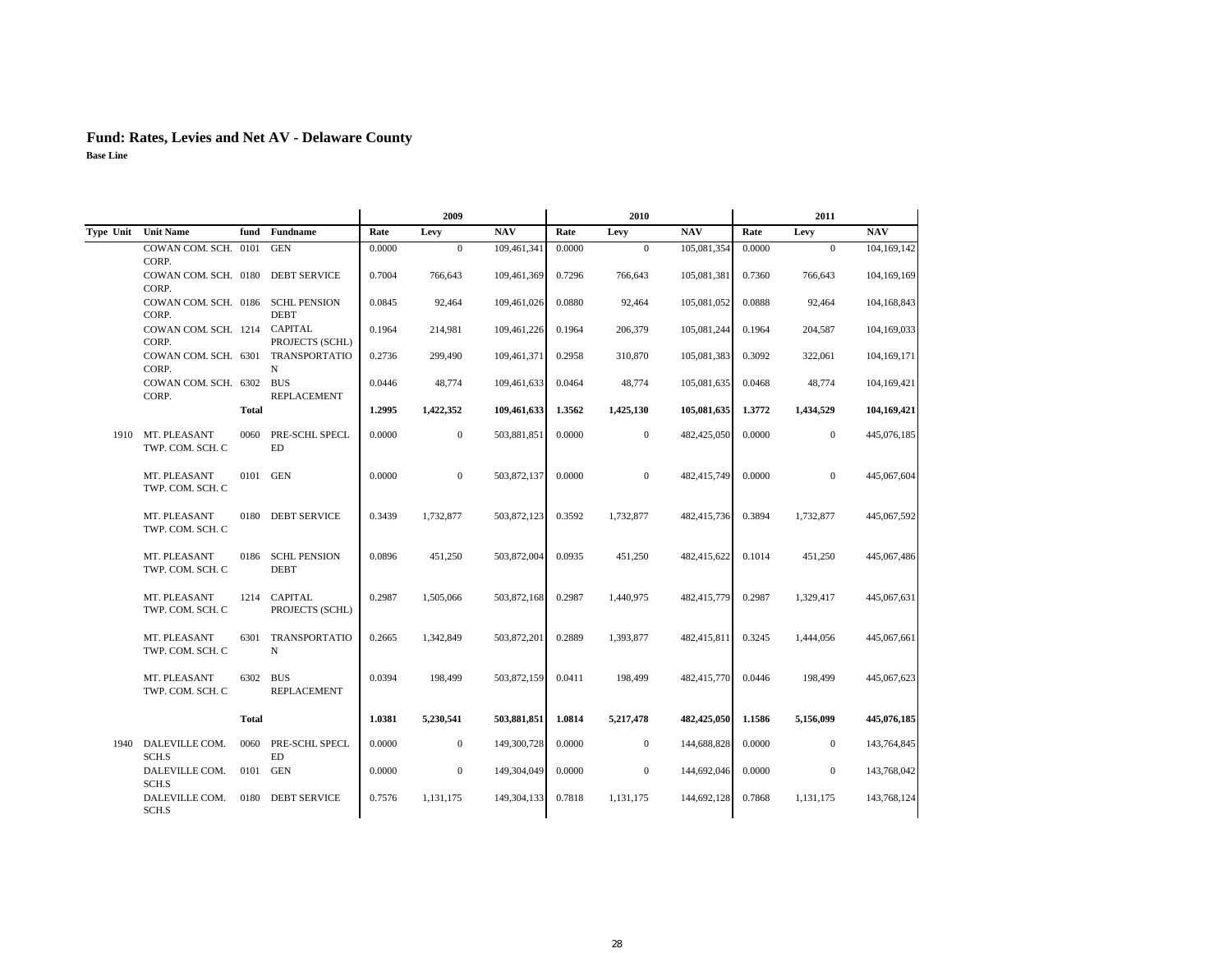|           |                                               |              |                                       |        | 2009           |               |        | 2010         |               |        | 2011         |               |
|-----------|-----------------------------------------------|--------------|---------------------------------------|--------|----------------|---------------|--------|--------------|---------------|--------|--------------|---------------|
|           | Type Unit Unit Name                           | fund         | <b>Fundname</b>                       | Rate   | Levy           | <b>NAV</b>    | Rate   | Levy         | <b>NAV</b>    | Rate   | Levy         | NAV           |
|           | DALEVILLE COM.<br>SCH.S                       | 0186         | <b>SCHL PENSION</b><br><b>DEBT</b>    | 0.0398 | 59.483         | 149,303,991   | 0.0411 | 59.483       | 144,691,990   | 0.0414 | 59,483       | 143,767,986   |
|           | DALEVILLE COM.<br>SCH.S                       |              | 1214 CAPITAL<br>PROJECTS (SCHL)       | 0.2744 | 409,690        | 149, 304, 134 | 0.2744 | 397,035      | 144,692,129   | 0.2744 | 394,499      | 143,768,125   |
|           | DALEVILLE COM.<br>SCH.S                       | 6301         | TRANSPORTATIO<br>N                    | 0.2215 | 330,738        | 149,303,967   | 0.2373 | 343,306      | 144,691,967   | 0.2474 | 355,665      | 143,767,964   |
|           | DALEVILLE COM.<br>SCH.S                       |              | 6302 BUS<br><b>REPLACEMENT</b>        | 0.0379 | 56,658         | 149,302,967   | 0.0392 | 56.658       | 144,690,998   | 0.0394 | 56,658       | 143,767,001   |
|           |                                               | Total        |                                       | 1.3312 | 1,987,744      | 149,304,134   | 1.3738 | 1,987,657    | 144,692,129   | 1.3894 | 1,997,480    | 143,768,125   |
| 1970      | MUNCIE COM. SCH. 0060 PRE-SCHL SPECL<br>CORP. |              | ED.                                   | 0.0000 | $\overline{0}$ | 1,760,867,185 | 0.0000 | $\mathbf{0}$ | 1,723,684,713 | 0.0000 | $\mathbf{0}$ | 1,716,453,855 |
|           | MUNCIE COM. SCH. 0101 GEN<br>CORP.            |              |                                       | 0.0000 | $\overline{0}$ | 1,760,868,264 | 0.0000 | $\mathbf{0}$ | 1,723,685,769 | 0.0000 | $\Omega$     | 1,716,454,907 |
|           | MUNCIE COM. SCH. 0180<br>CORP.                |              | <b>DEBT SERVICE</b>                   | 0.3962 | 6,976,393      | 1,760,868,239 | 0.4047 | 6,976,393    | 1,723,685,745 | 0.4064 | 6,976,393    | 1,716,454,883 |
|           | MUNCIE COM. SCH. 0186<br>CORP.                |              | <b>SCHL PENSION</b><br><b>DEBT</b>    | 0.0432 | 760,780        | 1,760,867,789 | 0.0441 | 760,780      | 1,723,685,304 | 0.0443 | 760,780      | 1,716,454,444 |
|           | MUNCIE COM. SCH. 1214 CAPITAL<br>CORP.        |              | PROJECTS (SCHL)                       | 0.3248 | 5,719,299      | 1,760,868,149 | 0.3248 | 5,598,531    | 1,723,685,657 | 0.3248 | 5,575,045    | 1,716,454,795 |
|           | MUNCIE COM. SCH. 6301<br>CORP.                |              | TRANSPORTATIO<br>N                    | 0.2013 | 3,544,386      | 1,760,868,466 | 0.2134 | 3,679,072    | 1,723,685,967 | 0.2221 | 3,811,518    | 1,716,455,104 |
|           | MUNCIE COM. SCH. 6302 BUS<br>CORP.            |              | <b>REPLACEMENT</b>                    | 0.0033 | 57,927         | 1,760,855,291 | 0.0034 | 57,927       | 1,723,673,070 | 0.0034 | 57,927       | 1,716,442,261 |
|           |                                               | Total        |                                       | 0.9688 | 17,058,785     | 1,760,868,466 | 0.9904 | 17,072,703   | 1,723,685,967 | 1.0010 | 17,181,663   | 1,716,455,104 |
| 5<br>0040 | MUNCIE PUB.<br>LBRY.                          |              | 0061 RAINY DAY                        | 0.0000 | $\mathbf{0}$   | $\Omega$      | 0.0000 | $\mathbf{0}$ | $\Omega$      | 0.0000 | $\mathbf{0}$ |               |
|           | MUNCIE PUB.<br>LBRY.                          |              | 0101 GEN                              | 0.2258 | 4,150,698      | 1,838,083,848 | 0.2392 | 4,308,424    | 1,801,439,808 | 0.2534 | 4,463,527    | 1,761,355,970 |
|           | <b>MUNCIE PUB.</b><br>LBRY.                   |              | 1220 LBRRY CAPITAL<br><b>PROJECTS</b> | 0.0034 | 62,573         | 1,838,093,827 | 0.0036 | 64,950       | 1,801,449,588 | 0.0038 | 67,288       | 1,761,365,533 |
|           | MUNCIE PUB.<br>LBRY.                          |              | 2011 LBRRY<br><b>IMPROVEMENT</b>      | 0.0000 | $\mathbf{0}$   | $\Omega$      | 0.0000 | $\mathbf{0}$ | $\Omega$      | 0.0000 | $\mathbf{0}$ | C             |
|           |                                               | <b>Total</b> |                                       | 0.2292 | 4,213,271      | 1.838.093.827 | 0.2428 | 4,373,374    | 1,801,449,588 | 0.2572 | 4,530,815    | 1,761,365,533 |
| 0041      | YORKTOWN - MT<br>PLEASANT LBRY.               |              | 0101 GEN                              | 0.0928 | 412,688        | 444,536,604   | 0.1014 | 428,370      | 422,642,731   | 0.1062 | 443,791      | 418,030,853   |
|           |                                               | Total        |                                       | 0.0928 | 412,688        | 444,536,604   | 0.1014 | 428,370      | 422,642,731   | 0.1062 | 443,791      | 418,030,853   |
| 6         | 0806 MUNCIE SANITARY 8201 SPECL SANITARY      |              | <b>GEN</b>                            | 0.3348 | 6,836,809      | 2,042,055,918 | 0.3560 | 7,096,607    | 1,993,624,477 | 0.3768 | 7,352,084    | 1,951,138,345 |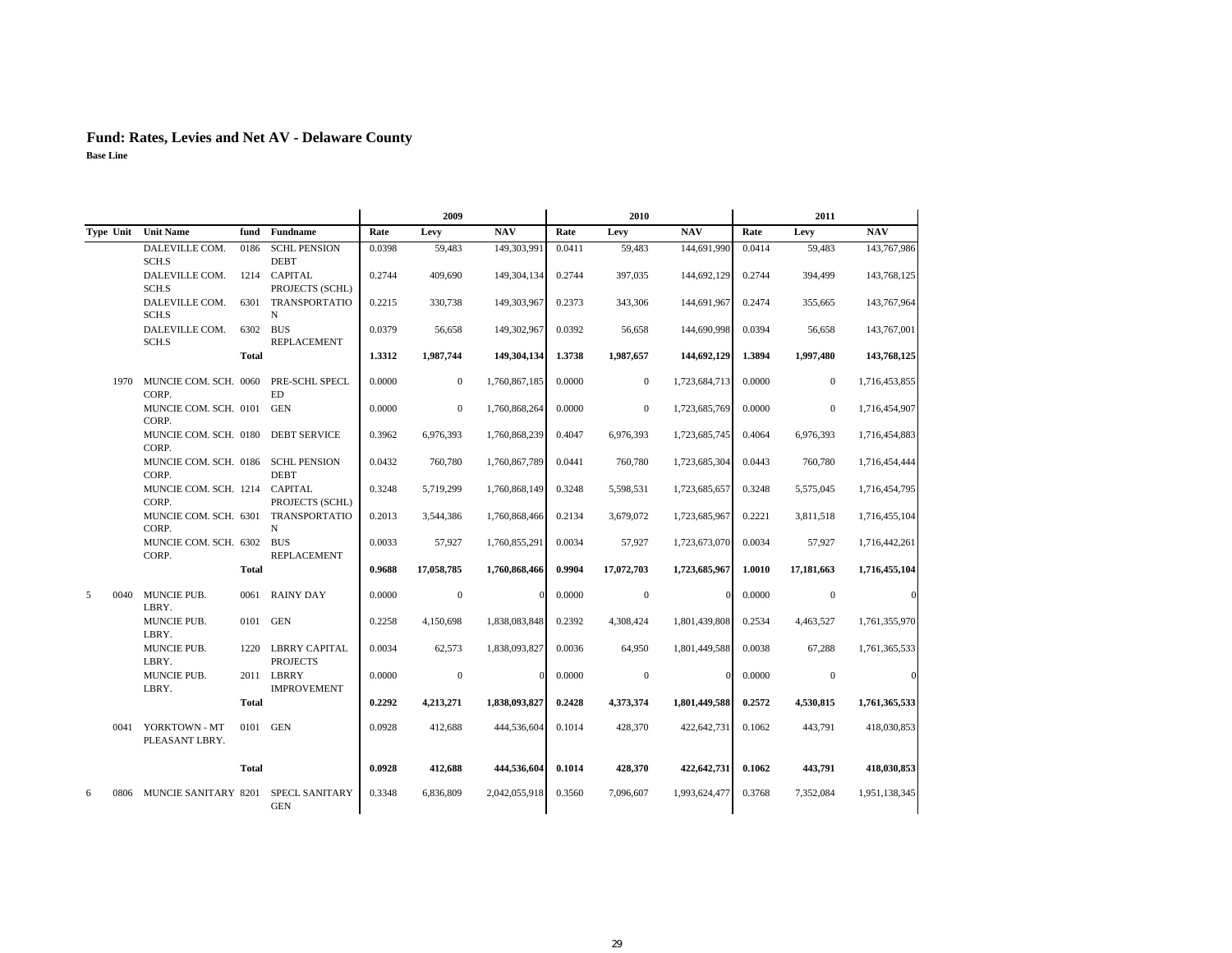|              |                                                      |              |                                                  | 2009   |             |               |        | 2010       |               | 2011   |             |               |  |
|--------------|------------------------------------------------------|--------------|--------------------------------------------------|--------|-------------|---------------|--------|------------|---------------|--------|-------------|---------------|--|
|              | Type Unit Unit Name                                  | fund         | <b>Fundname</b>                                  | Rate   | Levy        | <b>NAV</b>    | Rate   | Levy       | <b>NAV</b>    | Rate   | Levy        | NAV           |  |
|              | <b>MUNCIE SANITARY 8290</b>                          |              | <b>SPECL SANITARY</b><br><b>CUM BLDG</b>         | 0.0407 | 831,116     | 2,042,056,216 | 0.0421 | 839,427    | 1,993,624,768 | 0.0435 | 847,821     | 1,951,138,630 |  |
|              |                                                      | <b>Total</b> |                                                  | 0.3755 | 7,667,925   | 2,042,056,216 | 0.3981 | 7,936,034  | 1,993,624,768 | 0.4203 | 8,199,905   | 1,951,138,630 |  |
| 0935         | MUNCIE PUB.<br><b>TRANSPORTATION</b>                 | 8001         | <b>SPECL</b><br><b>TRANSPORTATIO</b><br>N GEN    | 0.1837 | 3,098,973   | 1,686,569,431 | 0.1945 | 3,216,733  | 1,654,180,551 | 0.2064 | 3,332,535   | 1,614,824,287 |  |
|              |                                                      | <b>Total</b> |                                                  | 0.1837 | 3,098,973   | 1,686,569,431 | 0.1945 | 3,216,733  | 1,654,180,551 | 0.2064 | 3,332,535   | 1,614,824,287 |  |
| 0956         | <b>DELAWARE</b><br><b>AIRPORT</b>                    | 8101         | <b>SPECL AIRPORT</b><br><b>GEN</b>               | 0.0104 | 357,174     | 3,440,859,774 | 0.0111 | 370,746    | 3,343,431,829 | 0.0117 | 384,092     | 3,290,866,393 |  |
|              | <b>DELAWARE</b><br><b>AIRPORT</b>                    |              | 8190 SPECL AIRPORT<br><b>CUML BLDG</b>           | 0.0054 | 185,806     | 3,440,863,114 | 0.0056 | 187,664    | 3,343,435,074 | 0.0058 | 189,540     | 3,290,869,587 |  |
|              |                                                      | <b>Total</b> |                                                  | 0.0158 | 542,980     | 3,440,863,114 | 0.0167 | 558,410    | 3,343,435,074 | 0.0175 | 573,632     | 3,290,869,587 |  |
| 1034         | <b>EAST CENTRAL</b><br><b>INDIANA SOLID</b><br>WASTE | 8210         | <b>SPECL SOLID</b><br><b>WASTE</b><br>MANAGEMENT | 0.0070 | 242,221     | 3,440,851,623 | 0.0075 | 251,425    | 3,343,423,909 | 0.0079 | 260,476     | 3,290,858,598 |  |
|              |                                                      | <b>Total</b> |                                                  | 0.0070 | 242,221     | 3,440,851,623 | 0.0075 | 251,425    | 3,343,423,909 | 0.0079 | 260,476     | 3,290,858,598 |  |
| 0009<br>8    | <b>DELAWARE</b><br>COUNTY REDEV.                     | 8403         | <b>TAX INCREMENT</b><br><b>REPLACEMENT</b>       | 0.0255 | 438,299     | 1,720,581,638 | 0.0264 | 438,299    | 1,659,537,122 | 0.0266 | 438,299     | 1,647,198,463 |  |
|              |                                                      | <b>Total</b> |                                                  | 0.0255 | 438,299     | 1,720,581,638 | 0.0264 | 438,299    | 1,659,537,122 | 0.0266 | 438,299     | 1,647,198,463 |  |
| 0010         | <b>TOWN OF</b><br><b>YORKTOWN</b><br>REDEV.          | 8403         | <b>TAX INCREMENT</b><br><b>REPLACEMENT</b>       | 0.0076 | 13,433      | 177,881,638   | 0.0079 | 13,433     | 169,756,538   | 0.0080 | 13,433      | 167,956,439   |  |
|              |                                                      | <b>Total</b> |                                                  | 0.0076 | 13,433      | 177,881,638   | 0.0079 | 13,433     | 169,756,538   | 0.0080 | 13,433      | 167,956,439   |  |
| 0015         | MUNCIE REDEV.<br>COMSN.                              | 8403         | <b>TAX INCREMENT</b><br><b>REPLACEMENT</b>       | 0.0123 | 212,723     | 1,728,600,274 | 0.0126 | 212,723    | 1,694,857,996 | 0.0129 | 212,723     | 1,653,878,024 |  |
|              |                                                      | <b>Total</b> |                                                  | 0.0123 | 212,723     | 1,728,600,274 | 0.0126 | 212,723    | 1,694,857,996 | 0.0129 | 212,723     | 1,653,878,024 |  |
| <b>Total</b> |                                                      |              |                                                  |        | 101,923,511 | 3,440,887,326 |        | 96,862,083 | 3,343,458,601 |        | 106,634,937 | 3,290,892,744 |  |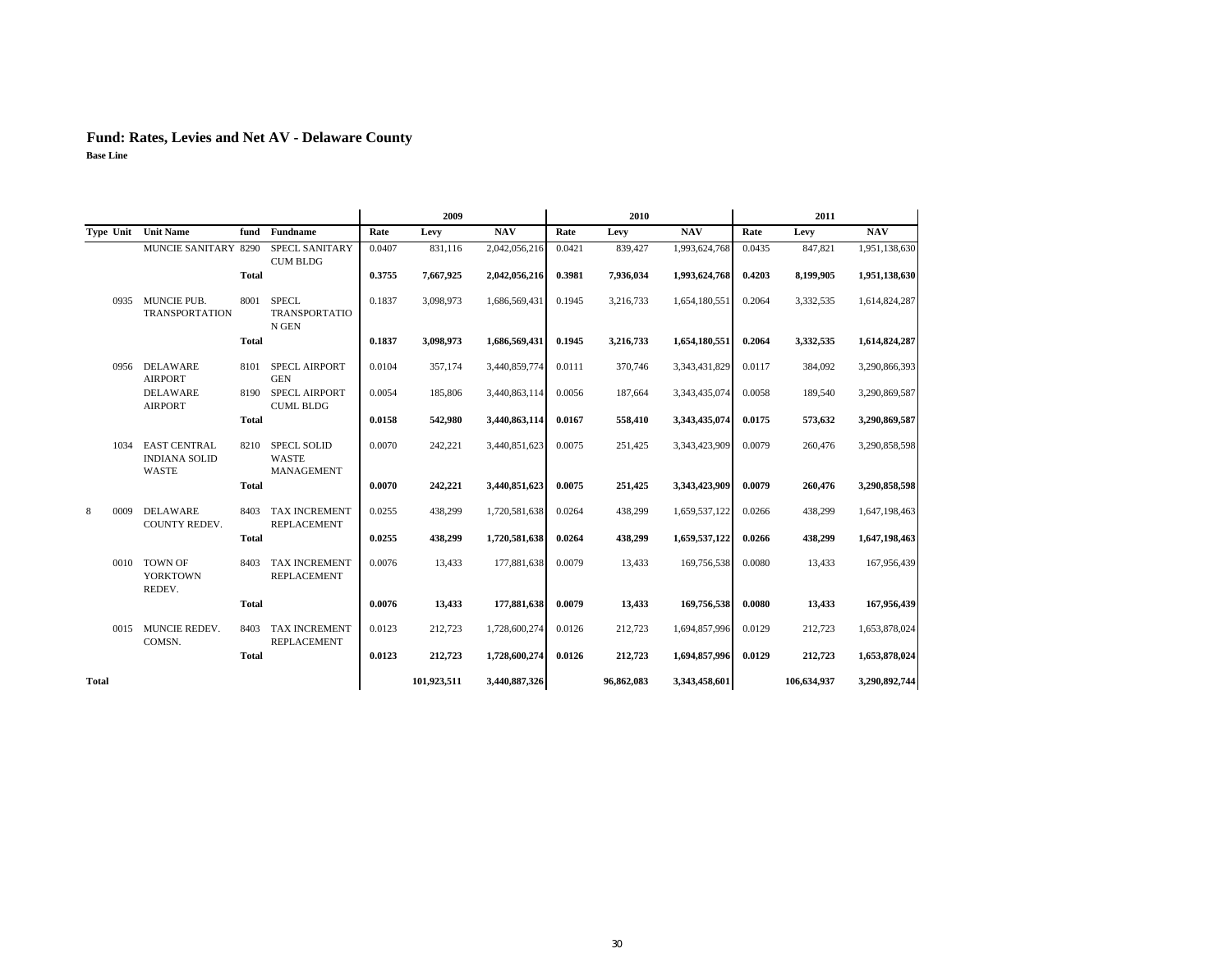# **District: Tax Rate, sHSC and cHSC - Delaware County**

|     |                                                 |                 | 2008        |        |                 | 2009        |        |                 | 2010        |        | 2011            |        |  |
|-----|-------------------------------------------------|-----------------|-------------|--------|-----------------|-------------|--------|-----------------|-------------|--------|-----------------|--------|--|
|     | Dist Dist Name                                  | <b>Tax Rate</b> | <b>sHSC</b> | cHSC   | <b>Tax Rate</b> | <b>sHSC</b> | cHSC   | <b>Tax Rate</b> | <b>sHSC</b> | cHSC   | <b>Tax Rate</b> | cHSC   |  |
| 001 | <b>CENTER TOWNSHIP</b>                          | 3.2277          | 40.8329     | 0.0000 | 2.2395          | 7.9121      | 0.0000 | 2.1179          | 5.0706      | 0.0000 | 2.4098          | 0.0000 |  |
| 002 | CENTER TOWNSHIP -                               | 3.5580          | 42.0273     | 0.0000 | 2.6150          | 7.9121      | 0.0000 | 2.5160          | 5.0706      | 0.0000 | 2.8301          | 0.0000 |  |
|     | <b>MUNCIE SANIT</b>                             |                 |             |        |                 |             |        |                 |             |        |                 |        |  |
| 003 | <b>MUNCIE CITY - CENTER</b><br><b>TOWNSHIP</b>  | 4.8021          | 47.6006     | 0.0000 | 3.8640          | 7.9121      | 0.0000 | 3.8358          | 5.0706      | 0.0000 | 4.2387          | 0.0000 |  |
| 004 | <b>DELAWARE TOWNSHIP</b>                        | 2.6656          | 41.9389     | 0.0000 | 1.7916          | 7.9121      | 0.0000 | 1.6508          | 5.0706      | 0.0000 | 1.9193          | 0.0000 |  |
| 005 | <b>ALBANY TOWN -</b><br><b>DELAWARE TOWNSHI</b> | 3.1508          | 44.4898     | 0.0000 | 2.3683          | 7.9121      | 0.0000 | 2.2699          | 5.0706      | 0.0000 | 2.5645          | 0.0000 |  |
| 006 | <b>HAMILTON TOWNSHIP</b>                        | 2.6859          | 41.6301     | 0.0000 | 1.8203          | 7.9121      | 0.0000 | 1.6826          | 5.0706      | 0.0000 | 1.9516          | 0.0000 |  |
| 007 | <b>HAMILTON TWP -</b><br><b>MUNCIE SANITARY</b> | 3.0162          | 42.9600     | 0.0000 | 2.1958          | 7.9121      | 0.0000 | 2.0807          | 5.0706      | 0.0000 | 2.3719          | 0.0000 |  |
| 008 | <b>HARRISON TOWNSHIP</b>                        | 2.3645          | 42.7947     | 0.0000 | 1.4144          | 7.9121      | 0.0000 | 1.2528          | 5.0706      | 0.0000 | 1.5132          | 0.0000 |  |
| 009 | <b>HARRISON TWP -</b><br><b>MUNCIE SANITARY</b> | 2.6948          | 44.1617     | 0.0000 | 1.7899          | 7.9121      | 0.0000 | 1.6509          | 5.0706      | 0.0000 | 1.9335          | 0.0000 |  |
| 010 | <b>LIBERTY TOWNSHIP</b>                         | 2.6756          | 40.9803     | 0.0000 | 1.8229          | 7.9121      | 0.0000 | 1.6851          | 5.0706      | 0.0000 | 1.9544          | 0.0000 |  |
| 011 | <b>SELMA TOWN</b>                               | 3.1362          | 43.8915     | 0.0000 | 2.3959          | 7.9121      | 0.0000 | 2.3088          | 5.0706      | 0.0000 | 2.6076          | 0.0000 |  |
| 012 | MONROE TOWNSHIP                                 | 2.8639          | 39.1190     | 0.0000 | 2.0581          | 7.9121      | 0.0000 | 1.9401          | 5.0706      | 0.0000 | 2.2149          | 0.0000 |  |
| 013 | MONROE TOWNSHIP -<br><b>MUNCIE SANIT</b>        | 3.1942          | 40.6288     | 0.0000 | 2.4336          | 7.9121      | 0.0000 | 2.3382          | 5.0706      | 0.0000 | 2.6352          | 0.0000 |  |
| 014 | MT PLEASANT<br><b>TOWNSHIP</b>                  | 2.6990          | 40.8245     | 0.0000 | 1.8770          | 7.9121      | 0.0000 | 1.7544          | 5.0706      | 0.0000 | 2.0926          | 0.0000 |  |
| 015 | MT PLEASANT TWP -<br><b>MUNCIE SANIT</b>        | 3.0293          | 42.2396     | 0.0000 | 2.2525          | 7.9121      | 0.0000 | 2.1525          | 5.0706      | 0.0000 | 2.5129          | 0.0000 |  |
| 016 | MUNCIE CITY - MT<br>PLEASANT TWP                | 4.5882          | 47.8754     | 0.0000 | 3.8477          | 7.9121      | 0.0000 | 3.8368          | 5.0706      | 0.0000 | 4.3052          | 0.0000 |  |
| 017 | YORKTOWN TOWN                                   | 3.1260          | 41.4991     | 0.0000 | 2.4743          | 7.9121      | 0.0000 | 2.4112          | 5.0706      | 0.0000 | 2.7826          | 0.0000 |  |
| 018 | <b>NILES TOWNSHIP</b>                           | 2.6739          | 42.2875     | 0.0000 | 1.8023          | 7.9121      | 0.0000 | 1.6626          | 5.0706      | 0.0000 | 1.9320          | 0.0000 |  |
| 019 | <b>ALBANY TOWN - NILES</b><br>TWP               | 3.1808          | 44.5684     | 0.0000 | 2.4025          | 7.9121      | 0.0000 | 2.3063          | 5.0706      | 0.0000 | 2.6024          | 0.0000 |  |
| 020 | PERRY TOWNSHIP                                  | 2.6295          | 41.2416     | 0.0000 | 1.7646          | 7.9121      | 0.0000 | 1.6228          | 5.0706      | 0.0000 | 1.8909          | 0.0000 |  |
| 021 | <b>SALEM TOWNSHIP</b>                           | 3.1107          | 38.3532     | 0.0000 | 2.0540          | 7.9121      | 0.0000 | 1.9200          | 5.0706      | 0.0000 | 2.1892          | 0.0000 |  |